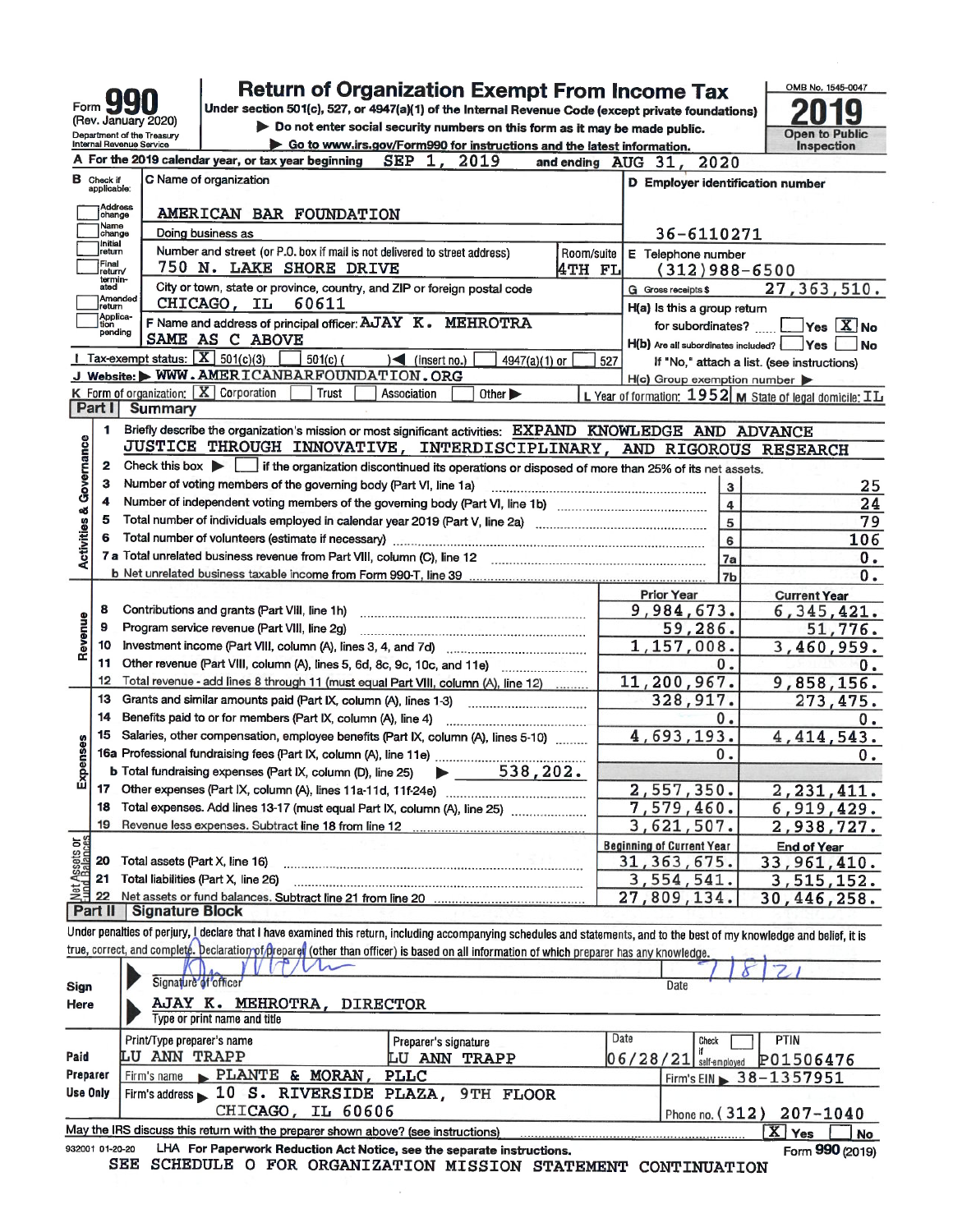|                                                                                        |                             |                                                                                                                                                          | PUBLIC DISCLOSURE COPY - STATE REGISTRATION NO. 01-001732 |                                                                                                                                                                                                                          |                                                                                                    |  |                            |  |                                                                                                                                                                                                                                                                                                                                                               |                 |                      |     |                     |                                                     | OMB No. 1545-0047                                           |                                                                            |
|----------------------------------------------------------------------------------------|-----------------------------|----------------------------------------------------------------------------------------------------------------------------------------------------------|-----------------------------------------------------------|--------------------------------------------------------------------------------------------------------------------------------------------------------------------------------------------------------------------------|----------------------------------------------------------------------------------------------------|--|----------------------------|--|---------------------------------------------------------------------------------------------------------------------------------------------------------------------------------------------------------------------------------------------------------------------------------------------------------------------------------------------------------------|-----------------|----------------------|-----|---------------------|-----------------------------------------------------|-------------------------------------------------------------|----------------------------------------------------------------------------|
|                                                                                        |                             |                                                                                                                                                          |                                                           |                                                                                                                                                                                                                          | <b>Return of Organization Exempt From Income Tax</b>                                               |  |                            |  |                                                                                                                                                                                                                                                                                                                                                               |                 |                      |     |                     |                                                     |                                                             |                                                                            |
| Form <b>M</b>                                                                          |                             | (Rev. January 2020)                                                                                                                                      |                                                           |                                                                                                                                                                                                                          | Under section 501(c), 527, or 4947(a)(1) of the Internal Revenue Code (except private foundations) |  |                            |  |                                                                                                                                                                                                                                                                                                                                                               |                 |                      |     |                     |                                                     |                                                             |                                                                            |
|                                                                                        |                             | Department of the Treasury                                                                                                                               |                                                           |                                                                                                                                                                                                                          | Do not enter social security numbers on this form as it may be made public.                        |  |                            |  |                                                                                                                                                                                                                                                                                                                                                               |                 |                      |     |                     |                                                     | <b>Open to Public</b>                                       |                                                                            |
|                                                                                        |                             | Internal Revenue Service                                                                                                                                 |                                                           |                                                                                                                                                                                                                          | Go to www.irs.gov/Form990 for instructions and the latest information.                             |  |                            |  |                                                                                                                                                                                                                                                                                                                                                               |                 |                      |     |                     |                                                     | Inspection                                                  |                                                                            |
|                                                                                        |                             | A For the 2019 calendar year, or tax year beginning                                                                                                      |                                                           |                                                                                                                                                                                                                          |                                                                                                    |  | SEP 1, 2019                |  |                                                                                                                                                                                                                                                                                                                                                               |                 |                      |     |                     | and ending AUG 31, 2020                             |                                                             |                                                                            |
| <b>B</b> Check if<br>applicable:                                                       |                             | C Name of organization                                                                                                                                   |                                                           |                                                                                                                                                                                                                          |                                                                                                    |  |                            |  |                                                                                                                                                                                                                                                                                                                                                               |                 |                      |     |                     | D Employer identification number                    |                                                             |                                                                            |
|                                                                                        | Address                     |                                                                                                                                                          |                                                           |                                                                                                                                                                                                                          |                                                                                                    |  |                            |  |                                                                                                                                                                                                                                                                                                                                                               |                 |                      |     |                     |                                                     |                                                             |                                                                            |
|                                                                                        | change<br>Name              |                                                                                                                                                          |                                                           |                                                                                                                                                                                                                          | AMERICAN BAR FOUNDATION                                                                            |  |                            |  |                                                                                                                                                                                                                                                                                                                                                               |                 |                      |     |                     |                                                     |                                                             |                                                                            |
| Initial                                                                                | change                      |                                                                                                                                                          | Doing business as                                         |                                                                                                                                                                                                                          |                                                                                                    |  |                            |  |                                                                                                                                                                                                                                                                                                                                                               |                 |                      |     |                     | 36-6110271                                          |                                                             |                                                                            |
| return<br>Final                                                                        |                             |                                                                                                                                                          |                                                           |                                                                                                                                                                                                                          | Number and street (or P.O. box if mail is not delivered to street address)                         |  |                            |  |                                                                                                                                                                                                                                                                                                                                                               |                 | Room/suite<br>4TH FL |     |                     | E Telephone number                                  |                                                             |                                                                            |
|                                                                                        | return/<br>termin-          |                                                                                                                                                          |                                                           |                                                                                                                                                                                                                          | 750 N. LAKE SHORE DRIVE                                                                            |  |                            |  |                                                                                                                                                                                                                                                                                                                                                               |                 |                      |     |                     | $(312)$ 988-6500                                    |                                                             |                                                                            |
| ated                                                                                   | Amended                     |                                                                                                                                                          |                                                           |                                                                                                                                                                                                                          | City or town, state or province, country, and ZIP or foreign postal code                           |  |                            |  |                                                                                                                                                                                                                                                                                                                                                               |                 |                      |     | G Gross receipts \$ |                                                     | 27, 363, 510.                                               |                                                                            |
|                                                                                        | return                      |                                                                                                                                                          | CHICAGO, IL                                               |                                                                                                                                                                                                                          | 60611                                                                                              |  |                            |  |                                                                                                                                                                                                                                                                                                                                                               |                 |                      |     |                     | $H(a)$ is this a group return                       |                                                             |                                                                            |
|                                                                                        | Applica-<br>tion<br>pending | F Name and address of principal officer: AJAY K. MEHROTRA                                                                                                |                                                           |                                                                                                                                                                                                                          |                                                                                                    |  |                            |  |                                                                                                                                                                                                                                                                                                                                                               |                 |                      |     |                     |                                                     | for subordinates? $\Box$ Yes $\boxed{\textbf{X}}$ No        |                                                                            |
|                                                                                        |                             | SAME AS C ABOVE                                                                                                                                          |                                                           |                                                                                                                                                                                                                          |                                                                                                    |  |                            |  |                                                                                                                                                                                                                                                                                                                                                               |                 |                      |     |                     |                                                     | H(b) Are all subordinates included?   Yes                   | ∣No                                                                        |
|                                                                                        |                             | Tax-exempt status: $X \overline{X}$ 501(c)(3)                                                                                                            |                                                           |                                                                                                                                                                                                                          | $501(c)$ (                                                                                         |  | $\rightarrow$ (insert no.) |  |                                                                                                                                                                                                                                                                                                                                                               | $4947(a)(1)$ or |                      | 527 |                     |                                                     | If "No," attach a list. (see instructions)                  |                                                                            |
|                                                                                        |                             | J Website: WWW.AMERICANBARFOUNDATION.ORG                                                                                                                 |                                                           |                                                                                                                                                                                                                          |                                                                                                    |  |                            |  |                                                                                                                                                                                                                                                                                                                                                               |                 |                      |     |                     | $H(c)$ Group exemption number $\blacktriangleright$ |                                                             |                                                                            |
|                                                                                        |                             | K Form of organization: X Corporation<br>Part I Summary                                                                                                  |                                                           |                                                                                                                                                                                                                          | Trust                                                                                              |  | Association                |  | Other $\blacktriangleright$                                                                                                                                                                                                                                                                                                                                   |                 |                      |     |                     |                                                     | L Year of formation: $1952$ M State of legal domicile: $IL$ |                                                                            |
|                                                                                        |                             |                                                                                                                                                          |                                                           |                                                                                                                                                                                                                          |                                                                                                    |  |                            |  |                                                                                                                                                                                                                                                                                                                                                               |                 |                      |     |                     |                                                     |                                                             |                                                                            |
| 1.                                                                                     |                             | Briefly describe the organization's mission or most significant activities: EXPAND KNOWLEDGE AND ADVANCE                                                 |                                                           |                                                                                                                                                                                                                          |                                                                                                    |  |                            |  |                                                                                                                                                                                                                                                                                                                                                               |                 |                      |     |                     |                                                     |                                                             |                                                                            |
|                                                                                        |                             |                                                                                                                                                          |                                                           |                                                                                                                                                                                                                          |                                                                                                    |  |                            |  |                                                                                                                                                                                                                                                                                                                                                               |                 |                      |     |                     |                                                     |                                                             |                                                                            |
|                                                                                        |                             |                                                                                                                                                          |                                                           | JUSTICE THROUGH INNOVATIVE, INTERDISCIPLINARY, AND RIGOROUS RESEARCH<br>Check this box $\blacktriangleright$ $\Box$ if the organization discontinued its operations or disposed of more than 25% of its net assets.<br>2 |                                                                                                    |  |                            |  |                                                                                                                                                                                                                                                                                                                                                               |                 |                      |     |                     |                                                     |                                                             |                                                                            |
| 3                                                                                      |                             |                                                                                                                                                          |                                                           |                                                                                                                                                                                                                          |                                                                                                    |  |                            |  |                                                                                                                                                                                                                                                                                                                                                               |                 |                      |     |                     |                                                     |                                                             |                                                                            |
|                                                                                        |                             |                                                                                                                                                          |                                                           |                                                                                                                                                                                                                          | Number of voting members of the governing body (Part VI, line 1a)                                  |  |                            |  |                                                                                                                                                                                                                                                                                                                                                               |                 |                      |     |                     | 3                                                   |                                                             |                                                                            |
| 4                                                                                      |                             |                                                                                                                                                          |                                                           |                                                                                                                                                                                                                          |                                                                                                    |  |                            |  |                                                                                                                                                                                                                                                                                                                                                               |                 |                      |     |                     | $\overline{\mathbf{4}}$                             |                                                             |                                                                            |
| 5                                                                                      |                             | Total number of individuals employed in calendar year 2019 (Part V, line 2a) manufacture of individuals employed in calendar year 2019 (Part V, line 2a) |                                                           |                                                                                                                                                                                                                          |                                                                                                    |  |                            |  |                                                                                                                                                                                                                                                                                                                                                               |                 |                      |     |                     | $\overline{5}$                                      |                                                             |                                                                            |
|                                                                                        |                             |                                                                                                                                                          |                                                           |                                                                                                                                                                                                                          |                                                                                                    |  |                            |  |                                                                                                                                                                                                                                                                                                                                                               |                 |                      |     |                     | 6                                                   |                                                             |                                                                            |
|                                                                                        |                             |                                                                                                                                                          |                                                           |                                                                                                                                                                                                                          |                                                                                                    |  |                            |  |                                                                                                                                                                                                                                                                                                                                                               |                 |                      |     |                     | 7a                                                  |                                                             |                                                                            |
|                                                                                        |                             |                                                                                                                                                          |                                                           |                                                                                                                                                                                                                          |                                                                                                    |  |                            |  |                                                                                                                                                                                                                                                                                                                                                               |                 |                      |     |                     | 7 <sub>b</sub>                                      |                                                             |                                                                            |
|                                                                                        |                             |                                                                                                                                                          |                                                           |                                                                                                                                                                                                                          |                                                                                                    |  |                            |  |                                                                                                                                                                                                                                                                                                                                                               |                 |                      |     | <b>Prior Year</b>   |                                                     | <b>Current Year</b>                                         |                                                                            |
| 8                                                                                      |                             |                                                                                                                                                          |                                                           |                                                                                                                                                                                                                          |                                                                                                    |  |                            |  |                                                                                                                                                                                                                                                                                                                                                               |                 |                      |     |                     | 9,984,673.                                          | 6,345,421.                                                  |                                                                            |
| 9                                                                                      |                             | Program service revenue (Part VIII, line 2g)                                                                                                             |                                                           |                                                                                                                                                                                                                          |                                                                                                    |  |                            |  |                                                                                                                                                                                                                                                                                                                                                               |                 |                      |     |                     | 59,286.                                             |                                                             |                                                                            |
| 10                                                                                     |                             |                                                                                                                                                          |                                                           |                                                                                                                                                                                                                          |                                                                                                    |  |                            |  |                                                                                                                                                                                                                                                                                                                                                               |                 |                      |     |                     | 1,157,008.                                          | 3,460,959.                                                  |                                                                            |
| 11                                                                                     |                             | Other revenue (Part VIII, column (A), lines 5, 6d, 8c, 9c, 10c, and 11e)                                                                                 |                                                           |                                                                                                                                                                                                                          |                                                                                                    |  |                            |  |                                                                                                                                                                                                                                                                                                                                                               |                 |                      |     |                     | 0.                                                  |                                                             |                                                                            |
| 12                                                                                     |                             | Total revenue - add lines 8 through 11 (must equal Part VIII, column (A), line 12)                                                                       |                                                           |                                                                                                                                                                                                                          |                                                                                                    |  |                            |  |                                                                                                                                                                                                                                                                                                                                                               |                 |                      |     |                     | 11, 200, 967.                                       | 9,858,156.                                                  |                                                                            |
| 13                                                                                     |                             | Grants and similar amounts paid (Part IX, column (A), lines 1-3)                                                                                         |                                                           |                                                                                                                                                                                                                          |                                                                                                    |  |                            |  |                                                                                                                                                                                                                                                                                                                                                               |                 |                      |     |                     | 328, 917.                                           |                                                             |                                                                            |
|                                                                                        |                             |                                                                                                                                                          |                                                           |                                                                                                                                                                                                                          |                                                                                                    |  |                            |  |                                                                                                                                                                                                                                                                                                                                                               |                 |                      |     |                     | 0.                                                  |                                                             |                                                                            |
| 15                                                                                     |                             | Salaries, other compensation, employee benefits (Part IX, column (A), lines 5-10)                                                                        |                                                           |                                                                                                                                                                                                                          |                                                                                                    |  |                            |  |                                                                                                                                                                                                                                                                                                                                                               |                 |                      |     |                     | 4,693,193.                                          | 4,414,543.                                                  |                                                                            |
|                                                                                        |                             |                                                                                                                                                          |                                                           |                                                                                                                                                                                                                          |                                                                                                    |  |                            |  |                                                                                                                                                                                                                                                                                                                                                               |                 |                      |     |                     | 0.                                                  |                                                             |                                                                            |
|                                                                                        |                             | <b>b</b> Total fundraising expenses (Part IX, column (D), line 25)                                                                                       |                                                           |                                                                                                                                                                                                                          |                                                                                                    |  |                            |  |                                                                                                                                                                                                                                                                                                                                                               | 538,202.        |                      |     |                     |                                                     |                                                             |                                                                            |
| 17                                                                                     |                             | Other expenses (Part IX, column (A), lines 11a-11d, 11f-24e)                                                                                             |                                                           |                                                                                                                                                                                                                          |                                                                                                    |  |                            |  | $\mathcal{L} = \{1, 2, \ldots, 2, \ldots, 2, \ldots, 2, \ldots, 2, \ldots, 2, \ldots, 2, \ldots, 2, \ldots, 2, \ldots, 2, \ldots, 2, \ldots, 2, \ldots, 2, \ldots, 2, \ldots, 2, \ldots, 2, \ldots, 2, \ldots, 2, \ldots, 2, \ldots, 2, \ldots, 2, \ldots, 2, \ldots, 2, \ldots, 2, \ldots, 2, \ldots, 2, \ldots, 2, \ldots, 2, \ldots, 2, \ldots, 2, \ldots$ |                 |                      |     |                     | 2,557,350.                                          | 2, 231, 411.                                                |                                                                            |
| 18                                                                                     |                             | Total expenses. Add lines 13-17 (must equal Part IX, column (A), line 25) [11, 11, 1201, 1301, 1301, 1301, 130                                           |                                                           |                                                                                                                                                                                                                          |                                                                                                    |  |                            |  |                                                                                                                                                                                                                                                                                                                                                               |                 |                      |     |                     | 7,579,460.                                          | 6,919,429.                                                  |                                                                            |
| 19                                                                                     |                             | Revenue less expenses. Subtract line 18 from line 12                                                                                                     |                                                           |                                                                                                                                                                                                                          |                                                                                                    |  |                            |  |                                                                                                                                                                                                                                                                                                                                                               |                 |                      |     |                     | 3,621,507.                                          | 2,938,727.                                                  |                                                                            |
|                                                                                        |                             |                                                                                                                                                          |                                                           |                                                                                                                                                                                                                          |                                                                                                    |  |                            |  |                                                                                                                                                                                                                                                                                                                                                               |                 |                      |     |                     | <b>Beginning of Current Year</b>                    | <b>End of Year</b>                                          |                                                                            |
| 20                                                                                     |                             | Total assets (Part X, line 16)                                                                                                                           |                                                           |                                                                                                                                                                                                                          |                                                                                                    |  |                            |  |                                                                                                                                                                                                                                                                                                                                                               |                 |                      |     |                     | 31, 363, 675.                                       | 33,961,410.                                                 |                                                                            |
| 21                                                                                     |                             | Total liabilities (Part X, line 26)                                                                                                                      |                                                           |                                                                                                                                                                                                                          |                                                                                                    |  |                            |  |                                                                                                                                                                                                                                                                                                                                                               |                 |                      |     |                     | 3,554,541.                                          | 3,515,152.                                                  | 25<br>24<br>79<br>106<br>0.<br>0.<br>51,776.<br>0.<br>273,475.<br>0.<br>0. |
| Activities & Governance<br>Revenue<br>Expenses<br>Net Assets or<br>Fund Balances<br>22 |                             | <b>Signature Block</b>                                                                                                                                   |                                                           |                                                                                                                                                                                                                          |                                                                                                    |  |                            |  |                                                                                                                                                                                                                                                                                                                                                               |                 |                      |     |                     | 27,809,134.                                         | 30, 446, 258.                                               |                                                                            |

| true<br>rac.<br>ւսեւ | anc | .<br><br>all<br>complete<br>anv<br>based<br>Declaration<br>than<br>, officer<br>ntormativ<br>which<br>preparer<br>eparer<br>has<br>.other<br>01<br>.nr<br>v | knowledge.                              |
|----------------------|-----|-------------------------------------------------------------------------------------------------------------------------------------------------------------|-----------------------------------------|
|                      |     |                                                                                                                                                             |                                         |
| Sian                 |     | המו<br>опісе<br>$^{\prime\prime}$                                                                                                                           | Date<br>the contract of the contract of |

| Sign            | Signature of officer                                                              |                      | Date                                     |
|-----------------|-----------------------------------------------------------------------------------|----------------------|------------------------------------------|
| Here            | MEHROTRA,<br>DIRECTOR<br>AJAY K.                                                  |                      |                                          |
|                 | Type or print name and title                                                      |                      |                                          |
|                 | Print/Type preparer's name                                                        | Preparer's signature | Date<br><b>PTIN</b><br>Check             |
| Paid            | ANN TRAPP<br>LU                                                                   | ANN<br>TRAPP<br>LU   | P01506476<br> 06/28/21 <br>self-emploved |
| Preparer        | Firm's name $\blacktriangleright$ PLANTE & MORAN,                                 | PLLC                 | Firm's EIN 38-1357951                    |
| Use Only        | Firm's address 10 S. RIVERSIDE PLAZA, 9TH FLOOR                                   |                      |                                          |
|                 | IL 60606<br>CHICAGO,                                                              |                      | Phone no. $(312)$ 207-1040               |
|                 | May the IRS discuss this return with the preparer shown above? (see instructions) |                      | $\mathbf{X}$<br>No<br>Yes                |
| 932001 01-20-20 | LHA For Paperwork Reduction Act Notice, see the separate instructions.            |                      | Form 990 (2019)                          |

SEE SCHEDULE O FOR ORGANIZATION MISSION STATEMENT CONTINUATION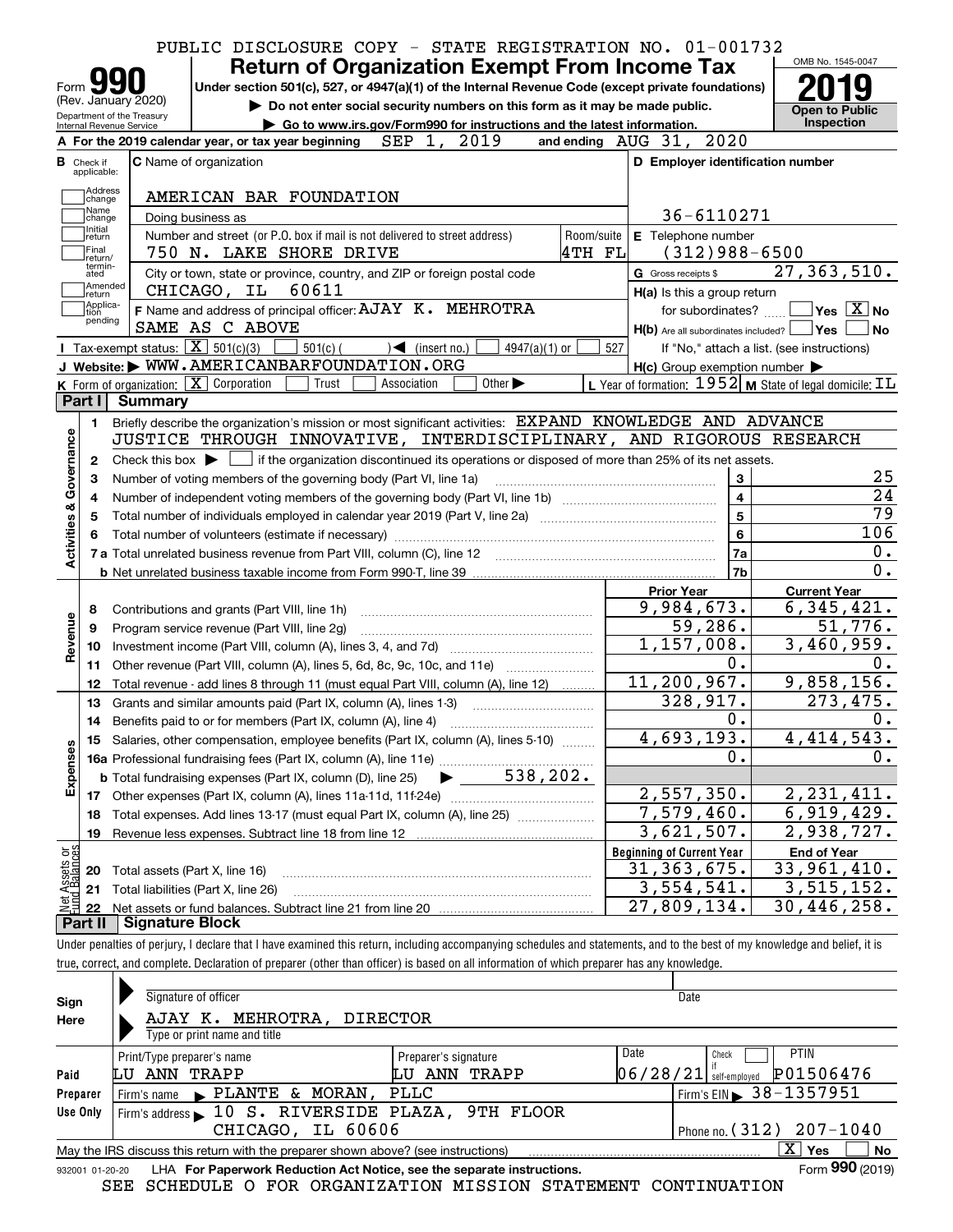|              | 36-6110271<br>AMERICAN BAR FOUNDATION<br>Page 2<br>Form 990 (2019)<br>Part III   Statement of Program Service Accomplishments                                                                                             |
|--------------|---------------------------------------------------------------------------------------------------------------------------------------------------------------------------------------------------------------------------|
|              | $\overline{\mathbf{x}}$                                                                                                                                                                                                   |
| 1            | Briefly describe the organization's mission:<br>THE AMERICAN BAR FOUNDATION (ABF) SEEKS TO EXPAND KNOWLEDGE AND                                                                                                           |
|              | ADVANCE JUSTICE THROUGH INNOVATIVE, INTERDISCIPLINARY, AND RIGOROUS                                                                                                                                                       |
|              | EMPIRICAL RESEARCH ON LAW, LEGAL PROCESSES, AND LEGAL INSTITUTIONS.                                                                                                                                                       |
|              | TO FURTHER THIS MISSION THE ABF PRODUCES TIMELY, CUTTING-EDGE RESEARCH                                                                                                                                                    |
| $\mathbf{2}$ | Did the organization undertake any significant program services during the year which were not listed on the<br>$Yes \ \boxed{X}$ No<br>prior Form 990 or 990-EZ?                                                         |
|              | If "Yes," describe these new services on Schedule O.                                                                                                                                                                      |
| 3            | $\overline{\mathsf{Yes} \mathrel{\;\; X} \mathsf{No}}$<br>Did the organization cease conducting, or make significant changes in how it conducts, any program services?<br>If "Yes," describe these changes on Schedule O. |
| 4            | Describe the organization's program service accomplishments for each of its three largest program services, as measured by expenses.                                                                                      |
|              | Section 501(c)(3) and 501(c)(4) organizations are required to report the amount of grants and allocations to others, the total expenses, and<br>revenue, if any, for each program service reported.                       |
| 4a           | $\overline{75,022.})$ (Revenue \$<br>3,477,565. including grants of \$<br>) (Expenses \$<br>(Code:                                                                                                                        |
|              | THE RESEARCH PROGRAM                                                                                                                                                                                                      |
|              |                                                                                                                                                                                                                           |
|              | RESEARCH WORK IN PROGRESS IS CURRENTLY COMPRISED OF 36 PROJECTS IN                                                                                                                                                        |
|              | THREE BROAD CATEGORIES OF INQUIRY: I) LEARNING AND PRACTICING LAW, II)                                                                                                                                                    |
|              | PROTECTING RIGHTS, ACCESSING JUSTICE, AND III) MAKING AND IMPLEMENTING                                                                                                                                                    |
|              | A NUMBER OF FOUNDATION RESEARCH FACULTY ARE RECIPIENTS OF<br>LAW.                                                                                                                                                         |
|              | NATIONAL AND INTERNATIONAL AWARDS FOR THEIR PROFESSIONAL CONTRIBUTIONS.                                                                                                                                                   |
|              | THE FOUNDATION'S RESEARCH AND ITS DISSEMINATION IS DESIGNED TO FURTHER                                                                                                                                                    |
|              | THE FOUNDATION'S OVERALL OBJECTIVE OF SCHOLARLY PREEMINENCE IN THE                                                                                                                                                        |
|              | STUDY OF LAW, LEGAL INSTITUTIONS, AND THE LEGAL PROFESSION.<br>TO THIS                                                                                                                                                    |
|              | END, RESEARCH PROJECTS ARE SUBJECT TO REVIEW BY AN INTERNAL RESEARCH                                                                                                                                                      |
|              | COMMITTEE, AN EXTERNAL GROUP OF DISTINGUISHED AND INDEPENDENT SCHOLARS,                                                                                                                                                   |
|              | $475, 313$ . including grants of \$                                                                                                                                                                                       |
| 4b.          | ) (Expenses \$<br>(Code:<br>Revenue \$<br>FELLOWS OF THE AMERICAN BAR FOUNDATION                                                                                                                                          |
|              | MEMBERS OF THE PRACTICING BENCH, BAR, AND LEGAL ACADEMY ARE INVITED TO<br>PARTICIPATE IN THE AFFAIRS OF THE ORGANIZATION THROUGH NOMINATION AS<br>FELLOWS OF THE FOUNDATION.                                              |
|              |                                                                                                                                                                                                                           |
| 4с           | $614, 696$ . including grants of \$ 198, 453. (Revenue \$<br>(Expenses \$<br>(Code:<br>ACADEMIC AFFAIRS AND FELLOWSHIPS                                                                                                   |
|              | THE FOUNDATION OFFERS A SERIES OF ANNUAL RESIDENCE FELLOWSHIPS TO                                                                                                                                                         |
|              |                                                                                                                                                                                                                           |
|              | STUDENTS OF HIGH SCHOLARLY ACHIEVEMENT. THESE FELLOWSHIPS ARE AWARDED                                                                                                                                                     |
|              | TO POSTDOCTORAL AND DOCTORAL CANDIDATES AND UNDERGRADUATE STUDENTS ON A                                                                                                                                                   |
|              | MERIT BASIS. SELECTION IS MADE BY RESEARCH AND PROFESSIONAL FOUNDATION<br>STAFF UNDER THE SUPERVISION OF THE DIRECTOR.                                                                                                    |
|              |                                                                                                                                                                                                                           |
|              | Other program services (Describe on Schedule O.)<br>51,776.<br>$179$ , $491$ . including grants of \$<br>(Expenses \$<br>(Revenue \$                                                                                      |
|              | 4,747,065.<br>Total program service expenses                                                                                                                                                                              |
|              | Form 990 (2019)<br>SEE SCHEDULE O FOR CONTINUATION(S)<br>932002 01-20-20                                                                                                                                                  |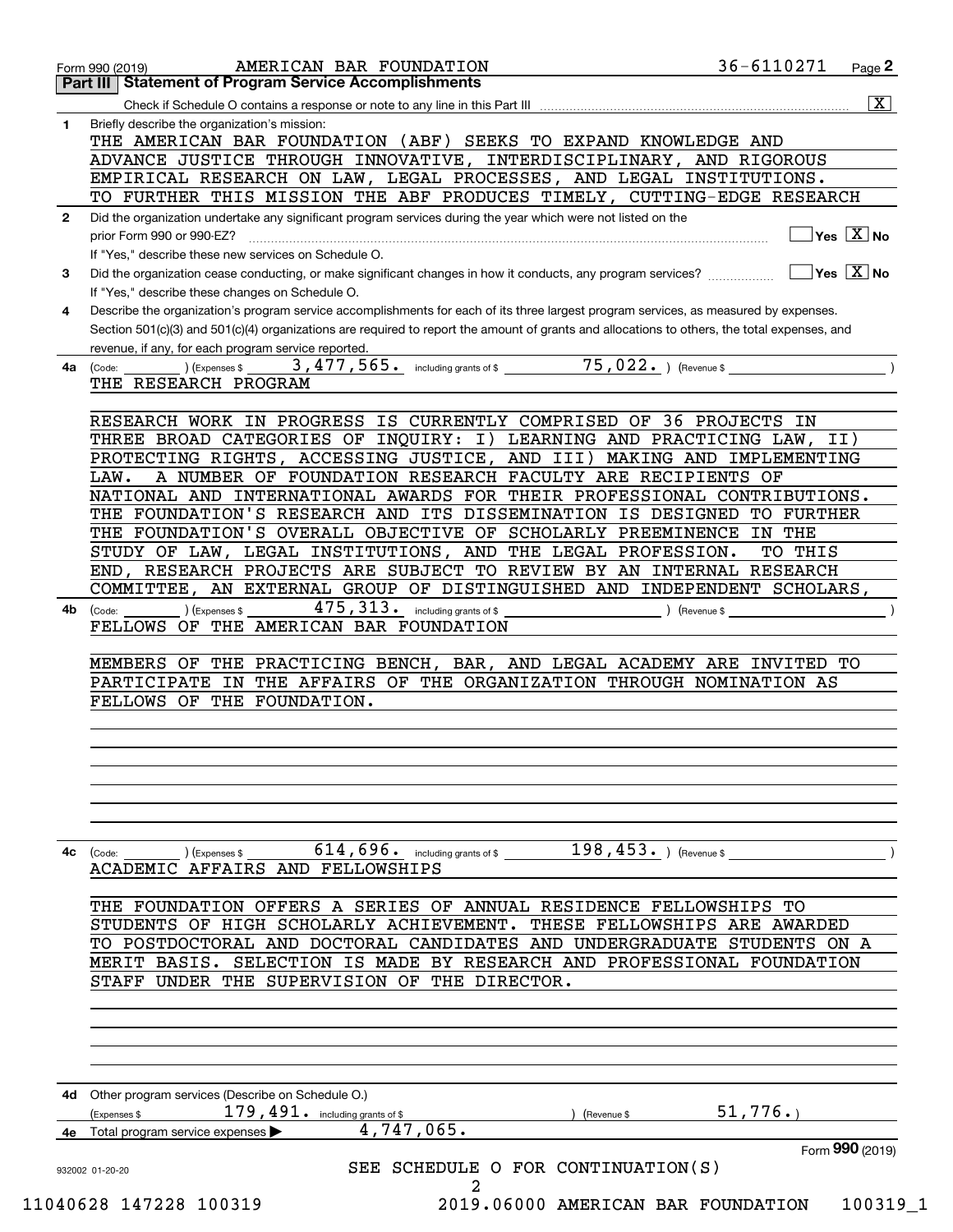| Form 990 (2019) |  |  |
|-----------------|--|--|

|     |                                                                                                                                       |                 | Yes                     | No              |
|-----|---------------------------------------------------------------------------------------------------------------------------------------|-----------------|-------------------------|-----------------|
| 1.  | Is the organization described in section $501(c)(3)$ or $4947(a)(1)$ (other than a private foundation)?                               |                 |                         |                 |
|     |                                                                                                                                       | 1               | X                       |                 |
| 2   |                                                                                                                                       | $\overline{2}$  | $\overline{\mathbf{x}}$ |                 |
| 3   | Did the organization engage in direct or indirect political campaign activities on behalf of or in opposition to candidates for       |                 |                         |                 |
|     |                                                                                                                                       | 3               |                         | x               |
| 4   | Section 501(c)(3) organizations. Did the organization engage in lobbying activities, or have a section 501(h) election in effect      |                 |                         |                 |
|     |                                                                                                                                       | 4               |                         | x               |
| 5   | Is the organization a section 501(c)(4), 501(c)(5), or 501(c)(6) organization that receives membership dues, assessments, or          |                 |                         |                 |
|     |                                                                                                                                       | 5               |                         | x               |
| 6   | Did the organization maintain any donor advised funds or any similar funds or accounts for which donors have the right to             |                 |                         |                 |
|     | provide advice on the distribution or investment of amounts in such funds or accounts? If "Yes," complete Schedule D, Part I          | 6               |                         | х               |
| 7   | Did the organization receive or hold a conservation easement, including easements to preserve open space,                             |                 |                         |                 |
|     |                                                                                                                                       | $\overline{7}$  |                         | х               |
| 8   | Did the organization maintain collections of works of art, historical treasures, or other similar assets? If "Yes," complete          |                 |                         |                 |
|     |                                                                                                                                       | 8               |                         | X               |
| 9   | Did the organization report an amount in Part X, line 21, for escrow or custodial account liability, serve as a custodian for         |                 |                         |                 |
|     | amounts not listed in Part X; or provide credit counseling, debt management, credit repair, or debt negotiation services?             |                 |                         |                 |
|     |                                                                                                                                       | 9               |                         | х               |
| 10  | Did the organization, directly or through a related organization, hold assets in donor-restricted endowments                          |                 |                         |                 |
|     |                                                                                                                                       | 10              | x                       |                 |
| 11  | If the organization's answer to any of the following questions is "Yes," then complete Schedule D, Parts VI, VII, VIII, IX, or X      |                 |                         |                 |
|     | as applicable.                                                                                                                        |                 |                         |                 |
|     | a Did the organization report an amount for land, buildings, and equipment in Part X, line 10? If "Yes." complete Schedule D.         |                 | X                       |                 |
|     |                                                                                                                                       | 11a             |                         |                 |
|     | <b>b</b> Did the organization report an amount for investments - other securities in Part X, line 12, that is 5% or more of its total | 11 <sub>b</sub> |                         | х               |
|     | Did the organization report an amount for investments - program related in Part X, line 13, that is 5% or more of its total           |                 |                         |                 |
|     |                                                                                                                                       | 11c             |                         | х               |
|     | d Did the organization report an amount for other assets in Part X, line 15, that is 5% or more of its total assets reported in       |                 |                         |                 |
|     |                                                                                                                                       | 11d             |                         | х               |
|     | e Did the organization report an amount for other liabilities in Part X, line 25? If "Yes," complete Schedule D, Part X               | 11e             | X                       |                 |
| f   | Did the organization's separate or consolidated financial statements for the tax year include a footnote that addresses               |                 |                         |                 |
|     | the organization's liability for uncertain tax positions under FIN 48 (ASC 740)? If "Yes," complete Schedule D, Part X<br>.           | 11f             |                         | х               |
|     | 12a Did the organization obtain separate, independent audited financial statements for the tax year? If "Yes," complete               |                 |                         |                 |
|     |                                                                                                                                       | 12a             | х                       |                 |
|     | <b>b</b> Was the organization included in consolidated, independent audited financial statements for the tax year?                    |                 |                         |                 |
|     | If "Yes," and if the organization answered "No" to line 12a, then completing Schedule D, Parts XI and XII is optional                 | 12b             |                         | ▵               |
| 13  |                                                                                                                                       | 13              |                         | $\mathbf X$     |
| 14a | Did the organization maintain an office, employees, or agents outside of the United States?                                           | 14a             |                         | $\mathbf X$     |
|     | <b>b</b> Did the organization have aggregate revenues or expenses of more than \$10,000 from grantmaking, fundraising, business,      |                 |                         |                 |
|     | investment, and program service activities outside the United States, or aggregate foreign investments valued at \$100,000            |                 |                         |                 |
|     |                                                                                                                                       | 14b             | х                       |                 |
| 15  | Did the organization report on Part IX, column (A), line 3, more than \$5,000 of grants or other assistance to or for any             |                 |                         |                 |
|     |                                                                                                                                       | 15              |                         | x               |
| 16  | Did the organization report on Part IX, column (A), line 3, more than \$5,000 of aggregate grants or other assistance to              |                 |                         |                 |
|     |                                                                                                                                       | 16              |                         | х               |
| 17  | Did the organization report a total of more than \$15,000 of expenses for professional fundraising services on Part IX,               |                 |                         |                 |
|     |                                                                                                                                       | 17              |                         | x               |
| 18  | Did the organization report more than \$15,000 total of fundraising event gross income and contributions on Part VIII, lines          |                 |                         |                 |
|     |                                                                                                                                       | 18              |                         | x               |
| 19  | Did the organization report more than \$15,000 of gross income from gaming activities on Part VIII, line 9a? If "Yes."                |                 |                         |                 |
|     |                                                                                                                                       | 19              |                         | х               |
|     |                                                                                                                                       | <b>20a</b>      |                         | $\mathbf X$     |
|     | b If "Yes" to line 20a, did the organization attach a copy of its audited financial statements to this return?                        | 20 <sub>b</sub> |                         |                 |
| 21  | Did the organization report more than \$5,000 of grants or other assistance to any domestic organization or                           |                 |                         |                 |
|     |                                                                                                                                       | 21              |                         | х               |
|     | 932003 01-20-20                                                                                                                       |                 |                         | Form 990 (2019) |

932003 01-20-20

3 11040628 147228 100319 2019.06000 AMERICAN BAR FOUNDATION 100319\_1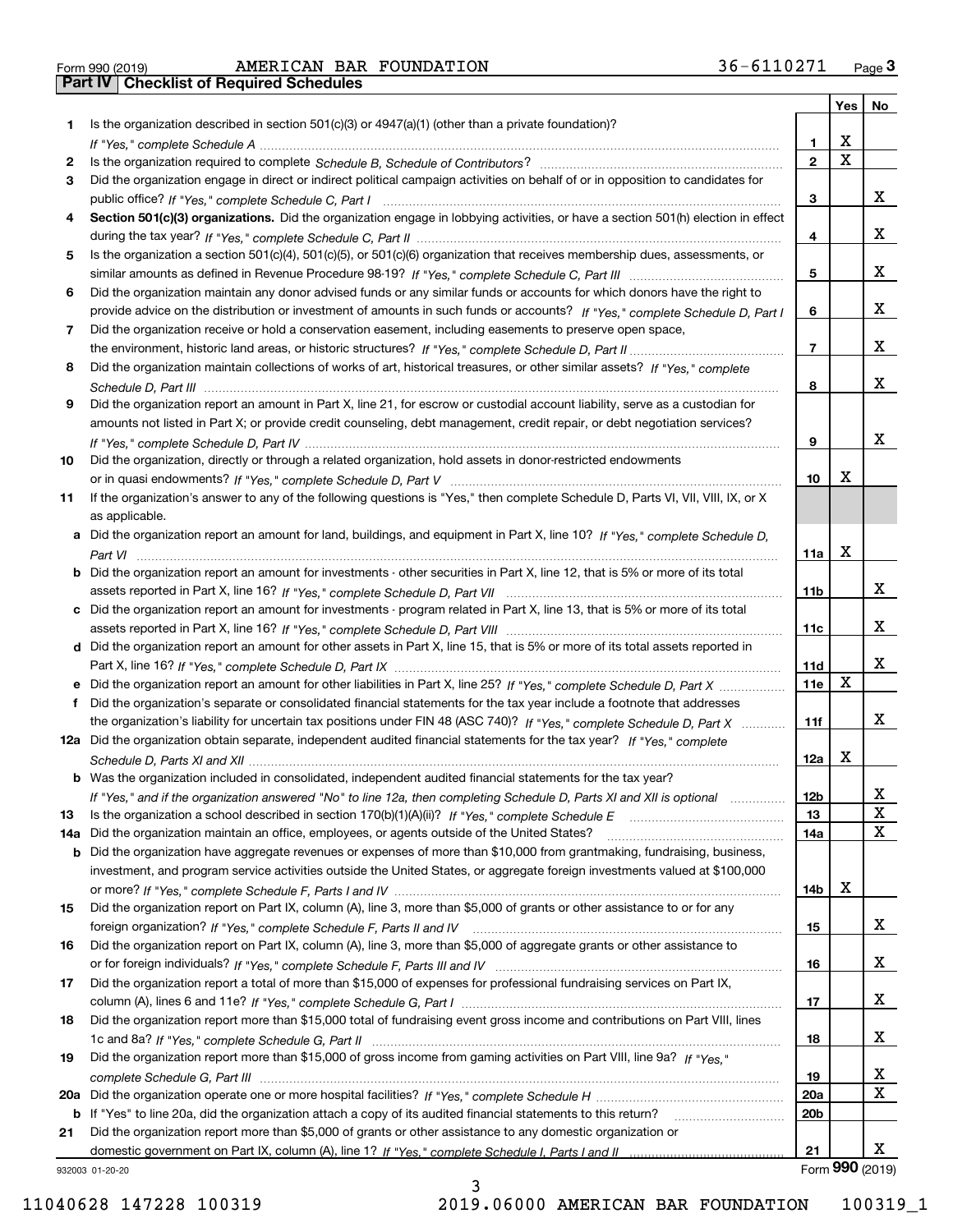| Form 990 (2019) |  |  |
|-----------------|--|--|

*(continued)*

|               |                                                                                                                              |                 | Yes | No.              |
|---------------|------------------------------------------------------------------------------------------------------------------------------|-----------------|-----|------------------|
| 22            | Did the organization report more than \$5,000 of grants or other assistance to or for domestic individuals on                |                 |     |                  |
|               |                                                                                                                              | 22              | Х   |                  |
| 23            | Did the organization answer "Yes" to Part VII, Section A, line 3, 4, or 5 about compensation of the organization's current   |                 |     |                  |
|               | and former officers, directors, trustees, key employees, and highest compensated employees? If "Yes," complete               |                 |     |                  |
|               |                                                                                                                              | 23              | Х   |                  |
|               | 24a Did the organization have a tax-exempt bond issue with an outstanding principal amount of more than \$100,000 as of the  |                 |     |                  |
|               | last day of the year, that was issued after December 31, 2002? If "Yes," answer lines 24b through 24d and complete           |                 |     |                  |
|               |                                                                                                                              | 24a             |     | x                |
|               | b Did the organization invest any proceeds of tax-exempt bonds beyond a temporary period exception?                          | 24b             |     |                  |
|               | c Did the organization maintain an escrow account other than a refunding escrow at any time during the year to defease       |                 |     |                  |
|               |                                                                                                                              | 24c             |     |                  |
|               |                                                                                                                              | 24d             |     |                  |
|               | 25a Section 501(c)(3), 501(c)(4), and 501(c)(29) organizations. Did the organization engage in an excess benefit             |                 |     |                  |
|               |                                                                                                                              | 25a             |     | х                |
|               | b Is the organization aware that it engaged in an excess benefit transaction with a disqualified person in a prior year, and |                 |     |                  |
|               | that the transaction has not been reported on any of the organization's prior Forms 990 or 990-EZ? If "Yes," complete        |                 |     |                  |
|               | Schedule L, Part I                                                                                                           | 25 <sub>b</sub> |     | х                |
| 26            | Did the organization report any amount on Part X, line 5 or 22, for receivables from or payables to any current              |                 |     |                  |
|               | or former officer, director, trustee, key employee, creator or founder, substantial contributor, or 35%                      |                 |     |                  |
|               |                                                                                                                              | 26              |     | х                |
| 27            | Did the organization provide a grant or other assistance to any current or former officer, director, trustee, key employee,  |                 |     |                  |
|               |                                                                                                                              |                 |     |                  |
|               | creator or founder, substantial contributor or employee thereof, a grant selection committee member, or to a 35% controlled  | 27              |     | х                |
|               | entity (including an employee thereof) or family member of any of these persons? If "Yes," complete Schedule L, Part III     |                 |     |                  |
| 28            | Was the organization a party to a business transaction with one of the following parties (see Schedule L, Part IV            |                 |     |                  |
|               | instructions, for applicable filing thresholds, conditions, and exceptions):                                                 |                 |     |                  |
|               | a A current or former officer, director, trustee, key employee, creator or founder, or substantial contributor? If           |                 |     |                  |
|               |                                                                                                                              | 28a             |     | x<br>$\mathbf X$ |
|               |                                                                                                                              | 28b             |     |                  |
|               | c A 35% controlled entity of one or more individuals and/or organizations described in lines 28a or 28b? If                  |                 |     |                  |
|               |                                                                                                                              | 28c             |     | x                |
| 29            |                                                                                                                              | 29              |     | $\mathbf X$      |
| 30            | Did the organization receive contributions of art, historical treasures, or other similar assets, or qualified conservation  |                 |     |                  |
|               |                                                                                                                              | 30              |     | x                |
| 31            | Did the organization liquidate, terminate, or dissolve and cease operations? If "Yes," complete Schedule N, Part I           | 31              |     | $\mathbf x$      |
| 32            | Did the organization sell, exchange, dispose of, or transfer more than 25% of its net assets? If "Yes," complete             |                 |     |                  |
|               | Schedule N, Part II                                                                                                          | 32              |     | x                |
| 33            | Did the organization own 100% of an entity disregarded as separate from the organization under Regulations                   |                 |     |                  |
|               |                                                                                                                              | 33              |     | х                |
| 34            | Was the organization related to any tax-exempt or taxable entity? If "Yes," complete Schedule R, Part II, III, or IV, and    |                 |     |                  |
|               |                                                                                                                              | 34              | х   |                  |
|               | 35a Did the organization have a controlled entity within the meaning of section 512(b)(13)?                                  | <b>35a</b>      |     | X                |
|               | b If "Yes" to line 35a, did the organization receive any payment from or engage in any transaction with a controlled entity  |                 |     |                  |
|               |                                                                                                                              | 35 <sub>b</sub> |     |                  |
| 36            | Section 501(c)(3) organizations. Did the organization make any transfers to an exempt non-charitable related organization?   |                 |     |                  |
|               |                                                                                                                              | 36              | х   |                  |
| 37            | Did the organization conduct more than 5% of its activities through an entity that is not a related organization             |                 |     |                  |
|               | and that is treated as a partnership for federal income tax purposes? If "Yes," complete Schedule R, Part VI                 | 37              |     | x                |
| 38            | Did the organization complete Schedule O and provide explanations in Schedule O for Part VI, lines 11b and 19?               |                 |     |                  |
|               | Note: All Form 990 filers are required to complete Schedule O                                                                | 38              | х   |                  |
| <b>Part V</b> | <b>Statements Regarding Other IRS Filings and Tax Compliance</b>                                                             |                 |     |                  |
|               | Check if Schedule O contains a response or note to any line in this Part V                                                   |                 |     |                  |
|               |                                                                                                                              |                 | Yes | No               |
|               | 38<br><b>1a</b> Enter the number reported in Box 3 of Form 1096. Enter -0- if not applicable <i>manumumumum</i><br>1a        |                 |     |                  |
|               | 0<br>1b                                                                                                                      |                 |     |                  |
|               | c Did the organization comply with backup withholding rules for reportable payments to vendors and reportable gaming         |                 |     |                  |
|               | (gambling) winnings to prize winners?                                                                                        | 1c              | х   |                  |
|               | 932004 01-20-20                                                                                                              |                 |     | Form 990 (2019)  |
|               | 4                                                                                                                            |                 |     |                  |

 <sup>11040628 147228 100319 2019.06000</sup> AMERICAN BAR FOUNDATION 100319\_1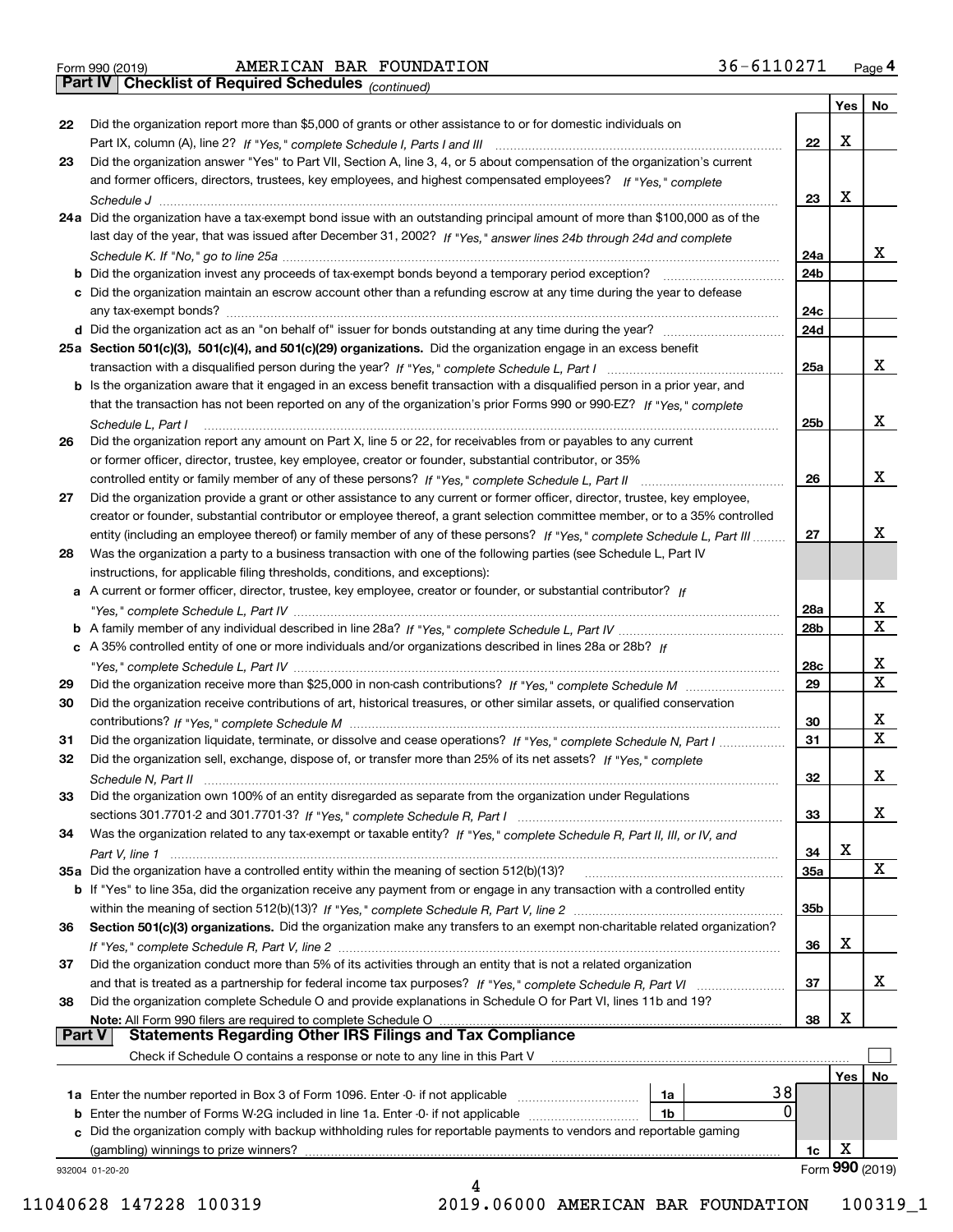|               | 36-6110271<br>AMERICAN BAR FOUNDATION<br>Form 990 (2019)                                                                                                                                  |                |         | $Page$ <sup>5</sup> |
|---------------|-------------------------------------------------------------------------------------------------------------------------------------------------------------------------------------------|----------------|---------|---------------------|
| <b>Part V</b> | Statements Regarding Other IRS Filings and Tax Compliance (continued)                                                                                                                     |                |         |                     |
|               |                                                                                                                                                                                           |                | Yes $ $ | No                  |
|               | 2a Enter the number of employees reported on Form W-3, Transmittal of Wage and Tax Statements,                                                                                            |                |         |                     |
|               | 79<br>filed for the calendar year ending with or within the year covered by this return [11] [11] filed for the calendar year ending with or within the year covered by this return<br>2a |                |         |                     |
|               |                                                                                                                                                                                           | 2 <sub>b</sub> | х       |                     |
|               |                                                                                                                                                                                           |                |         |                     |
|               | 3a Did the organization have unrelated business gross income of \$1,000 or more during the year?                                                                                          | За             |         | x                   |
|               |                                                                                                                                                                                           | 3 <sub>b</sub> |         |                     |
|               | 4a At any time during the calendar year, did the organization have an interest in, or a signature or other authority over, a                                                              |                |         |                     |
|               |                                                                                                                                                                                           | 4a             |         | х                   |
|               | <b>b</b> If "Yes," enter the name of the foreign country $\blacktriangleright$                                                                                                            |                |         |                     |
|               | See instructions for filing requirements for FinCEN Form 114, Report of Foreign Bank and Financial Accounts (FBAR).                                                                       |                |         |                     |
|               | 5a Was the organization a party to a prohibited tax shelter transaction at any time during the tax year?                                                                                  | 5a             |         | x                   |
|               |                                                                                                                                                                                           | 5 <sub>b</sub> |         | X                   |
|               |                                                                                                                                                                                           | 5c             |         |                     |
|               | 6a Does the organization have annual gross receipts that are normally greater than \$100,000, and did the organization solicit                                                            |                |         |                     |
|               | any contributions that were not tax deductible as charitable contributions?                                                                                                               | 6a             |         | х                   |
|               | <b>b</b> If "Yes," did the organization include with every solicitation an express statement that such contributions or gifts                                                             |                |         |                     |
|               | were not tax deductible?                                                                                                                                                                  | 6b             |         |                     |
| 7             | Organizations that may receive deductible contributions under section 170(c).                                                                                                             |                |         |                     |
| а             | Did the organization receive a payment in excess of \$75 made partly as a contribution and partly for goods and services provided to the payor?                                           | 7a             | х       |                     |
|               | <b>b</b> If "Yes," did the organization notify the donor of the value of the goods or services provided?                                                                                  | 7b             | Х       |                     |
|               | c Did the organization sell, exchange, or otherwise dispose of tangible personal property for which it was required                                                                       |                |         |                     |
|               |                                                                                                                                                                                           | 7c             |         | х                   |
|               | 7d                                                                                                                                                                                        |                |         |                     |
|               | e Did the organization receive any funds, directly or indirectly, to pay premiums on a personal benefit contract?                                                                         | 7e             |         | х                   |
| Ť.            | Did the organization, during the year, pay premiums, directly or indirectly, on a personal benefit contract?                                                                              | 7f             |         | $\mathbf X$         |
| g             | If the organization received a contribution of qualified intellectual property, did the organization file Form 8899 as required?                                                          | 7g             |         |                     |
|               | h If the organization received a contribution of cars, boats, airplanes, or other vehicles, did the organization file a Form 1098-C?                                                      | 7h             |         |                     |
| 8             | Sponsoring organizations maintaining donor advised funds. Did a donor advised fund maintained by the                                                                                      |                |         |                     |
|               | sponsoring organization have excess business holdings at any time during the year?                                                                                                        | 8              |         |                     |
| 9             | Sponsoring organizations maintaining donor advised funds.                                                                                                                                 |                |         |                     |
| а             | Did the sponsoring organization make any taxable distributions under section 4966?                                                                                                        | 9а             |         |                     |
|               | <b>b</b> Did the sponsoring organization make a distribution to a donor, donor advisor, or related person?                                                                                | 9b             |         |                     |
| 10            | Section 501(c)(7) organizations. Enter:                                                                                                                                                   |                |         |                     |
|               | 10a                                                                                                                                                                                       |                |         |                     |
| b             | Gross receipts, included on Form 990, Part VIII, line 12, for public use of club facilities<br>10b                                                                                        |                |         |                     |
| 11            | Section 501(c)(12) organizations. Enter:                                                                                                                                                  |                |         |                     |
|               | 11a                                                                                                                                                                                       |                |         |                     |
|               | b Gross income from other sources (Do not net amounts due or paid to other sources against                                                                                                |                |         |                     |
|               | amounts due or received from them.)<br>11b                                                                                                                                                |                |         |                     |
|               | 12a Section 4947(a)(1) non-exempt charitable trusts. Is the organization filing Form 990 in lieu of Form 1041?                                                                            | 12a            |         |                     |
|               | <b>b</b> If "Yes," enter the amount of tax-exempt interest received or accrued during the year<br>12b                                                                                     |                |         |                     |
| 13            | Section 501(c)(29) qualified nonprofit health insurance issuers.                                                                                                                          |                |         |                     |
|               |                                                                                                                                                                                           | 1За            |         |                     |
|               | Note: See the instructions for additional information the organization must report on Schedule O.                                                                                         |                |         |                     |
|               | <b>b</b> Enter the amount of reserves the organization is required to maintain by the states in which the                                                                                 |                |         |                     |
|               | 13 <sub>b</sub>                                                                                                                                                                           |                |         |                     |
|               | 13с                                                                                                                                                                                       |                |         |                     |
| 14a           | Did the organization receive any payments for indoor tanning services during the tax year?                                                                                                | 14a            |         | х                   |
|               |                                                                                                                                                                                           | 14b            |         |                     |
| 15            | Is the organization subject to the section 4960 tax on payment(s) of more than \$1,000,000 in remuneration or                                                                             |                |         |                     |
|               |                                                                                                                                                                                           | 15             |         | х                   |
|               | If "Yes," see instructions and file Form 4720, Schedule N.                                                                                                                                |                |         |                     |
| 16            | Is the organization an educational institution subject to the section 4968 excise tax on net investment income?<br>.                                                                      | 16             |         | х                   |
|               | If "Yes," complete Form 4720, Schedule O.                                                                                                                                                 |                |         |                     |
|               |                                                                                                                                                                                           |                |         | $000 \text{ hours}$ |

Form (2019) **990**

932005 01-20-20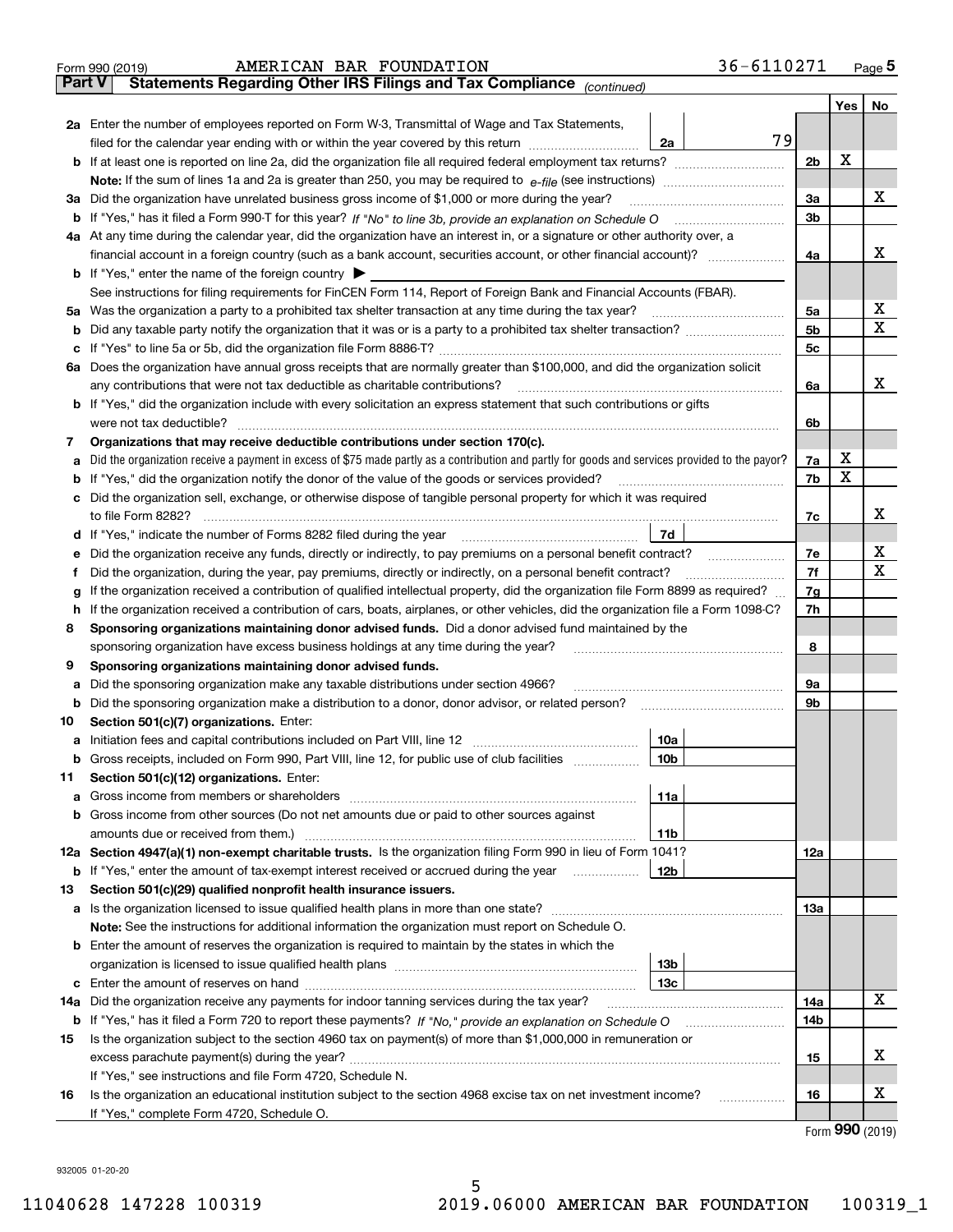|  | Form 990 (2019) |  |
|--|-----------------|--|
|  |                 |  |

#### AMERICAN BAR FOUNDATION 36-6110271

*For each "Yes" response to lines 2 through 7b below, and for a "No" response to line 8a, 8b, or 10b below, describe the circumstances, processes, or changes on Schedule O. See instructions.* Form 990 (2019) **COMBAT AMERICAN BAR FOUNDATION** 36 – 6110271 Page 6<br>**Part VI Governance, Management, and Disclosure** For each "Yes" response to lines 2 through 7b below, and for a "No" response

|              |                                                                                                                                                                               |    |                     | Yes∣ | No                      |
|--------------|-------------------------------------------------------------------------------------------------------------------------------------------------------------------------------|----|---------------------|------|-------------------------|
|              | <b>1a</b> Enter the number of voting members of the governing body at the end of the tax year                                                                                 | 1a | 25                  |      |                         |
|              | If there are material differences in voting rights among members of the governing body, or if the governing                                                                   |    |                     |      |                         |
|              | body delegated broad authority to an executive committee or similar committee, explain on Schedule O.                                                                         |    |                     |      |                         |
|              |                                                                                                                                                                               | 1b | 24                  |      |                         |
| $\mathbf{2}$ | Did any officer, director, trustee, or key employee have a family relationship or a business relationship with any other<br>officer, director, trustee, or key employee?      |    | $\mathbf{2}$        |      | X                       |
| 3            | Did the organization delegate control over management duties customarily performed by or under the direct supervision                                                         |    |                     |      |                         |
|              |                                                                                                                                                                               |    |                     |      | х                       |
|              | Did the organization make any significant changes to its governing documents since the prior Form 990 was filed?                                                              |    | 3<br>$\overline{4}$ |      | $\overline{\mathbf{x}}$ |
| 4            |                                                                                                                                                                               |    | 5                   |      | X                       |
| 5            | Did the organization have members or stockholders?                                                                                                                            |    | 6                   | X    |                         |
| 6            |                                                                                                                                                                               |    |                     |      |                         |
|              | 7a Did the organization have members, stockholders, or other persons who had the power to elect or appoint one or                                                             |    |                     | х    |                         |
|              |                                                                                                                                                                               |    | 7a                  |      |                         |
|              | <b>b</b> Are any governance decisions of the organization reserved to (or subject to approval by) members, stockholders, or                                                   |    |                     |      |                         |
|              | persons other than the governing body?                                                                                                                                        |    | 7b                  |      | х                       |
| 8            | Did the organization contemporaneously document the meetings held or written actions undertaken during the year by the following:                                             |    |                     |      |                         |
| a            |                                                                                                                                                                               |    | 8a                  | X    |                         |
|              |                                                                                                                                                                               |    | 8b                  | X    |                         |
| 9            | Is there any officer, director, trustee, or key employee listed in Part VII, Section A, who cannot be reached at the                                                          |    |                     |      |                         |
|              |                                                                                                                                                                               |    | 9                   |      | х                       |
|              | Section B. Policies (This Section B requests information about policies not required by the Internal Revenue Code.)                                                           |    |                     |      |                         |
|              |                                                                                                                                                                               |    |                     | Yes  | No                      |
|              |                                                                                                                                                                               |    | 10a                 |      | X                       |
|              | <b>b</b> If "Yes," did the organization have written policies and procedures governing the activities of such chapters, affiliates,                                           |    |                     |      |                         |
|              |                                                                                                                                                                               |    | 10 <sub>b</sub>     |      |                         |
|              | 11a Has the organization provided a complete copy of this Form 990 to all members of its governing body before filing the form?                                               |    | 11a                 | X    |                         |
|              | <b>b</b> Describe in Schedule O the process, if any, used by the organization to review this Form 990.                                                                        |    |                     |      |                         |
|              |                                                                                                                                                                               |    | 12a                 | X    |                         |
| b            |                                                                                                                                                                               |    | 12b                 | X    |                         |
|              | c Did the organization regularly and consistently monitor and enforce compliance with the policy? If "Yes," describe                                                          |    |                     |      |                         |
|              | in Schedule O how this was done manufactured and continuum control of the Schedule O how this was done manufactured and continuum control of the Schedule O how this was done |    | 12c                 | х    |                         |
| 13           |                                                                                                                                                                               |    | 13                  | X    |                         |
| 14           | Did the organization have a written document retention and destruction policy? manufactured and the organization have a written document retention and destruction policy?    |    | 14                  | X    |                         |
| 15           | Did the process for determining compensation of the following persons include a review and approval by independent                                                            |    |                     |      |                         |
|              | persons, comparability data, and contemporaneous substantiation of the deliberation and decision?                                                                             |    |                     |      |                         |
|              |                                                                                                                                                                               |    | <b>15a</b>          | X    |                         |
|              |                                                                                                                                                                               |    | 15 <sub>b</sub>     |      | X                       |
|              | If "Yes" to line 15a or 15b, describe the process in Schedule O (see instructions).                                                                                           |    |                     |      |                         |
|              | 16a Did the organization invest in, contribute assets to, or participate in a joint venture or similar arrangement with a                                                     |    |                     |      |                         |
|              | taxable entity during the year?                                                                                                                                               |    | 16a                 |      | X                       |
|              | b If "Yes," did the organization follow a written policy or procedure requiring the organization to evaluate its participation                                                |    |                     |      |                         |
|              | in joint venture arrangements under applicable federal tax law, and take steps to safeguard the organization's                                                                |    |                     |      |                         |
|              | exempt status with respect to such arrangements?                                                                                                                              |    | 16b                 |      |                         |
|              | <b>Section C. Disclosure</b>                                                                                                                                                  |    |                     |      |                         |
| 17           | List the states with which a copy of this Form 990 is required to be filed $\blacktriangleright$ AL, AR, CA, CO, FL, GA, HI, IL, KS, KY, MA, MD                               |    |                     |      |                         |
| 18           | Section 6104 requires an organization to make its Forms 1023 (1024 or 1024-A, if applicable), 990, and 990-T (Section 501(c)(3)s only) available                              |    |                     |      |                         |
|              | for public inspection. Indicate how you made these available. Check all that apply.                                                                                           |    |                     |      |                         |
|              | $X$ Upon request<br>Own website<br>Another's website<br>Other (explain on Schedule O)                                                                                         |    |                     |      |                         |
| 19           | Describe on Schedule O whether (and if so, how) the organization made its governing documents, conflict of interest policy, and financial                                     |    |                     |      |                         |
|              | statements available to the public during the tax year.                                                                                                                       |    |                     |      |                         |
| 20           | State the name, address, and telephone number of the person who possesses the organization's books and records                                                                |    |                     |      |                         |
|              | SJAR TONEY, CFO - (312)988-6500                                                                                                                                               |    |                     |      |                         |
|              | 60611<br>750 N LAKE SHORE DRIVE, 4TH FLOOR, CHICAGO,<br>ΙL                                                                                                                    |    |                     |      |                         |
|              |                                                                                                                                                                               |    |                     |      | Form 990 (2019)         |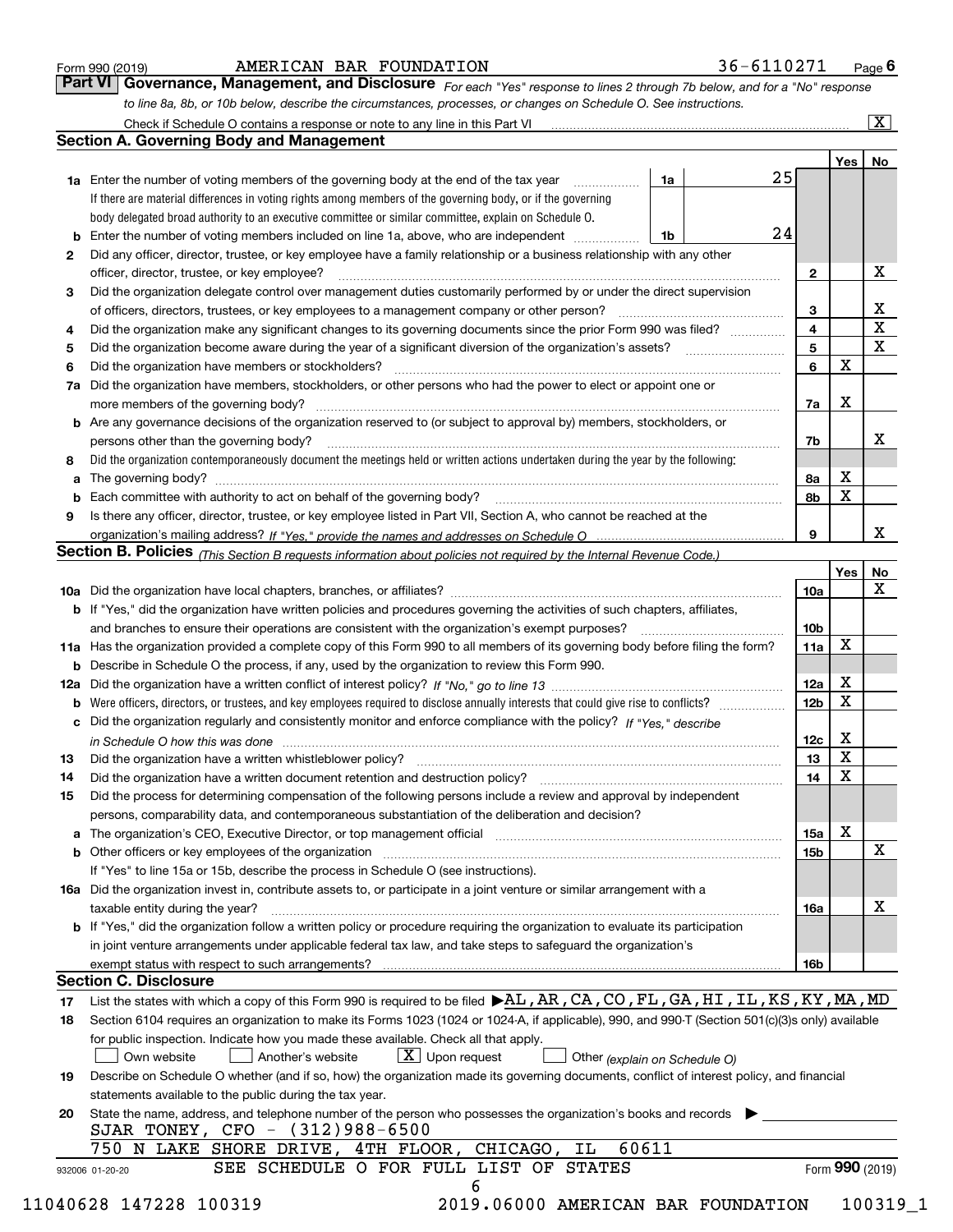$\mathcal{L}^{\text{max}}$ 

| Form 990 (2019) | AMERICAN BAR FOUNDATION                                                                    | 36-6110271 | Page 7 |
|-----------------|--------------------------------------------------------------------------------------------|------------|--------|
|                 | Part VII Compensation of Officers, Directors, Trustees, Key Employees, Highest Compensated |            |        |
|                 | <b>Employees, and Independent Contractors</b>                                              |            |        |

Check if Schedule O contains a response or note to any line in this Part VII

**Section A. Officers, Directors, Trustees, Key Employees, and Highest Compensated Employees**

**1a**  Complete this table for all persons required to be listed. Report compensation for the calendar year ending with or within the organization's tax year. **•** List all of the organization's current officers, directors, trustees (whether individuals or organizations), regardless of amount of compensation.

Enter -0- in columns (D), (E), and (F) if no compensation was paid.

 $\bullet$  List all of the organization's  $\,$ current key employees, if any. See instructions for definition of "key employee."

**•** List the organization's five current highest compensated employees (other than an officer, director, trustee, or key employee) who received reportable compensation (Box 5 of Form W-2 and/or Box 7 of Form 1099-MISC) of more than \$100,000 from the organization and any related organizations.

**•** List all of the organization's former officers, key employees, and highest compensated employees who received more than \$100,000 of reportable compensation from the organization and any related organizations.

**former directors or trustees**  ¥ List all of the organization's that received, in the capacity as a former director or trustee of the organization, more than \$10,000 of reportable compensation from the organization and any related organizations.

See instructions for the order in which to list the persons above.

Check this box if neither the organization nor any related organization compensated any current officer, director, or trustee.  $\mathcal{L}^{\text{max}}$ 

| (A)                        | (B)                    | (C)                                                              |                      |             |              |                                  | (D)          | (F)                             |                                  |                          |  |  |
|----------------------------|------------------------|------------------------------------------------------------------|----------------------|-------------|--------------|----------------------------------|--------------|---------------------------------|----------------------------------|--------------------------|--|--|
| Name and title             | Average                | Position<br>(do not check more than one                          |                      |             |              |                                  |              | Reportable                      | Reportable                       | Estimated                |  |  |
|                            | hours per              | box, unless person is both an<br>officer and a director/trustee) |                      |             |              |                                  | compensation | compensation                    | amount of                        |                          |  |  |
|                            | week                   |                                                                  |                      |             |              |                                  |              | from                            | from related                     | other                    |  |  |
|                            | (list any<br>hours for |                                                                  |                      |             |              |                                  |              | the                             | organizations<br>(W-2/1099-MISC) | compensation<br>from the |  |  |
|                            | related                |                                                                  |                      |             |              |                                  |              | organization<br>(W-2/1099-MISC) |                                  | organization             |  |  |
|                            | organizations          |                                                                  |                      |             |              |                                  |              |                                 |                                  | and related              |  |  |
|                            | below                  |                                                                  |                      |             |              |                                  |              |                                 |                                  | organizations            |  |  |
|                            | line)                  | ndividual trustee or director                                    | nstitutional trustee | Officer     | key employee | Highest compensated<br> employee | Former       |                                 |                                  |                          |  |  |
| AJAY K. MEHROTRA<br>(1)    | 35.00                  |                                                                  |                      |             |              |                                  |              |                                 |                                  |                          |  |  |
| <b>DIRECTOR</b>            | 0.00                   |                                                                  |                      | $\mathbf X$ |              |                                  |              | 230,612.                        | 0.                               | 46,776.                  |  |  |
| SHARI DIAMOND<br>(2)       | 17.50                  |                                                                  |                      |             |              |                                  |              |                                 |                                  |                          |  |  |
| <b>RESEARCHER</b>          | 0.00                   |                                                                  |                      |             |              | $\overline{\mathbf{X}}$          |              | 201,285.                        | $0$ .                            | 43,453.                  |  |  |
| TERENCE HALLIDAY<br>(3)    | 35.00                  |                                                                  |                      |             |              |                                  |              |                                 |                                  |                          |  |  |
| <b>RESEARCHER</b>          | 0.00                   |                                                                  |                      |             |              | X                                |              | 158,052.                        | $0$ .                            | 39,701.                  |  |  |
| ELIZABETH MERTZ<br>(4)     | 35.00                  |                                                                  |                      |             |              |                                  |              |                                 |                                  |                          |  |  |
| <b>RESEARCHER</b>          | 0.00                   |                                                                  |                      |             |              | $\overline{\mathbf{X}}$          |              | 165,746.                        | $0$ .                            | 26,835.                  |  |  |
| SUSAN SHAPIRO<br>(5)       | 35.00                  |                                                                  |                      |             |              |                                  |              |                                 |                                  |                          |  |  |
| <b>RESEARCHER</b>          | 0.00                   |                                                                  |                      |             |              | X                                |              | 147,852.                        | $0$ .                            | 19,854.                  |  |  |
| STEPHEN DANIELS<br>(6)     | 35.00                  |                                                                  |                      |             |              |                                  |              |                                 |                                  |                          |  |  |
| <b>RESEARCHER</b>          | 0.00                   |                                                                  |                      |             |              | $\overline{\mathbf{X}}$          |              | 122,197.                        | $0$ .                            | 35,605.                  |  |  |
| (7)<br>JUDY PERRY MARTINEZ | 1.00                   |                                                                  |                      |             |              |                                  |              |                                 |                                  |                          |  |  |
| EX-OFFICIO                 | 60.00                  | $\mathbf{X}$                                                     |                      |             |              |                                  |              | 0.                              | 112,644.                         | 0.                       |  |  |
| PATRICIA LEE REFO<br>(8)   | 1.00                   |                                                                  |                      |             |              |                                  |              |                                 |                                  |                          |  |  |
| EX-OFFICIO                 | 20.00                  | X                                                                |                      |             |              |                                  |              | 0.                              | 615.                             | $0_{.}$                  |  |  |
| (9) DAVID S. HOUGHTON      | 3.00                   |                                                                  |                      |             |              |                                  |              |                                 |                                  |                          |  |  |
| PRESIDENT                  | 0.00                   | $\mathbf{X}$                                                     |                      | X           |              |                                  |              | 0.                              | $\mathbf 0$ .                    | $0_{.}$                  |  |  |
| (10) E. THOMAS SULLIVAN    | 3.00                   |                                                                  |                      |             |              |                                  |              |                                 |                                  |                          |  |  |
| VICE-PRESIDENT             | 0.00                   | X                                                                |                      | X           |              |                                  |              | 0.                              | $\mathbf 0$ .                    | $0_{.}$                  |  |  |
| (11) WALTER L. SUTTON, JR. | 3.00                   |                                                                  |                      |             |              |                                  |              |                                 |                                  |                          |  |  |
| <b>TREASURER</b>           | 0.00                   | $\mathbf{X}$                                                     |                      | X           |              |                                  |              | $0$ .                           | 0.                               | $0_{.}$                  |  |  |
| (12) PAULA E. BOGGS        | 1.00                   |                                                                  |                      |             |              |                                  |              |                                 |                                  |                          |  |  |
| <b>MEMBER</b>              | 0.00                   | X                                                                |                      |             |              |                                  |              | 0.                              | $\mathbf 0$ .                    | 0.                       |  |  |
| (13) JIMMY K. GOODMAN      | 3.00                   |                                                                  |                      |             |              |                                  |              |                                 |                                  |                          |  |  |
| <b>SECRETARY</b>           | 0.00                   | $\mathbf X$                                                      |                      | X           |              |                                  |              | 0.                              | $\mathbf 0$ .                    | 0.                       |  |  |
| (14) MICHAEL H. BYOWITZ    | 1.00                   |                                                                  |                      |             |              |                                  |              |                                 |                                  |                          |  |  |
| <b>MEMBER</b>              | 10.00                  | Ιx                                                               |                      |             |              |                                  |              | 0.                              | $\mathbf 0$ .                    | $0_{.}$                  |  |  |
| (15) JENNIFER CHACON       | 1.00                   |                                                                  |                      |             |              |                                  |              |                                 |                                  |                          |  |  |
| <b>MEMBER</b>              | 0.00                   | $\mathbf X$                                                      |                      |             |              |                                  |              | 0.                              | $\mathbf 0$ .                    | 0.                       |  |  |
| (16) SANDRA J. CHAN        | 1.00                   |                                                                  |                      |             |              |                                  |              |                                 |                                  |                          |  |  |
| <b>MEMBER</b>              | 0.00                   | X                                                                |                      |             |              |                                  |              | 0.                              | $\mathbf 0$ .                    | 0.                       |  |  |
| (17) DOREEN D. DODSON      | 2.00                   |                                                                  |                      |             |              |                                  |              |                                 |                                  |                          |  |  |
| <b>MEMBER</b>              | 0.00                   | Ιx                                                               |                      |             |              |                                  |              | 0.                              | 0.                               | $0_{.}$                  |  |  |

7

932007 01-20-20

Form (2019) **990**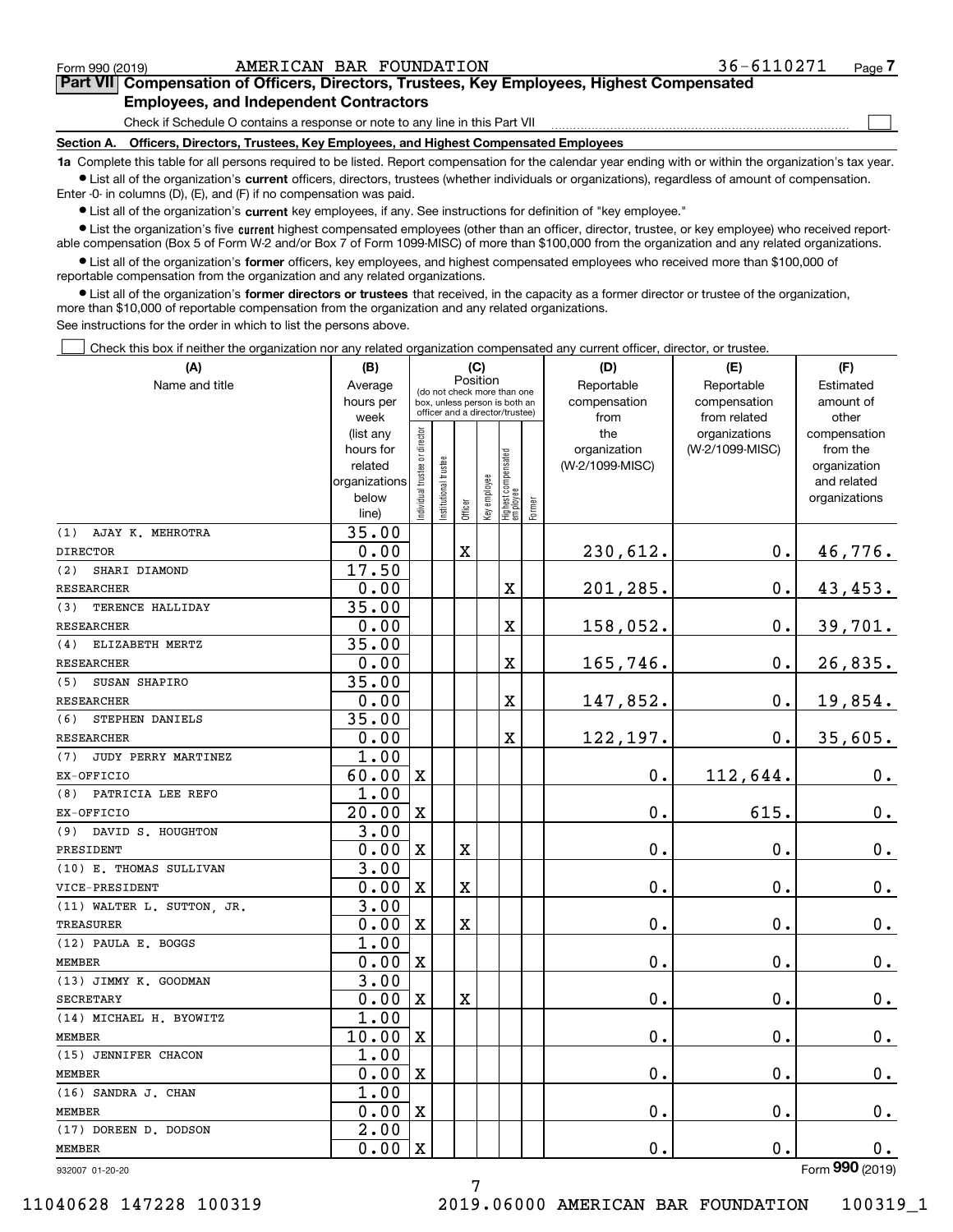|  | Form 990 (2019) |
|--|-----------------|

| Part VII Section A. Officers, Directors, Trustees, Key Employees, and Highest Compensated Employees (continued)                                |                      |                               |                                                              |         |              |                                   |        |                         |                 |   |                             |       |
|------------------------------------------------------------------------------------------------------------------------------------------------|----------------------|-------------------------------|--------------------------------------------------------------|---------|--------------|-----------------------------------|--------|-------------------------|-----------------|---|-----------------------------|-------|
| (A)                                                                                                                                            | (B)                  |                               |                                                              | (C)     |              |                                   |        | (D)                     | (E)             |   | (F)                         |       |
| Name and title                                                                                                                                 | Average              |                               |                                                              |         | Position     |                                   |        | Reportable              | Reportable      |   | Estimated                   |       |
|                                                                                                                                                | hours per            |                               | (do not check more than one<br>box, unless person is both an |         |              |                                   |        | compensation            | compensation    |   | amount of                   |       |
|                                                                                                                                                | week                 |                               | officer and a director/trustee)                              |         |              |                                   |        | from                    | from related    |   | other                       |       |
|                                                                                                                                                | (list any            |                               |                                                              |         |              |                                   |        | the                     | organizations   |   | compensation                |       |
|                                                                                                                                                | hours for<br>related |                               |                                                              |         |              |                                   |        | organization            | (W-2/1099-MISC) |   | from the                    |       |
|                                                                                                                                                | organizations        |                               |                                                              |         |              |                                   |        | (W-2/1099-MISC)         |                 |   | organization<br>and related |       |
|                                                                                                                                                | below                | ndividual trustee or director | Institutional trustee                                        |         | key employee |                                   |        |                         |                 |   | organizations               |       |
|                                                                                                                                                | line)                |                               |                                                              | Officer |              | Highest compensated<br>  employee | Former |                         |                 |   |                             |       |
| (18) GEORGE S. FRAZZA                                                                                                                          | 1.00                 |                               |                                                              |         |              |                                   |        |                         |                 |   |                             |       |
| MEMBER                                                                                                                                         | 0.00                 | X                             |                                                              |         |              |                                   |        | 0.                      | 0.              |   |                             | 0.    |
| (19) ROBERT J. GREY, JR.                                                                                                                       | 1.00                 |                               |                                                              |         |              |                                   |        |                         |                 |   |                             |       |
| MEMBER                                                                                                                                         | 0.00                 | X                             |                                                              |         |              |                                   |        | 0.                      | 0.              |   |                             | $0$ . |
| (20) HON. SOPHIA H. HALL                                                                                                                       | 1.00                 |                               |                                                              |         |              |                                   |        |                         |                 |   |                             |       |
| MEMBER                                                                                                                                         | 0.00                 | X                             |                                                              |         |              |                                   |        | 0.                      | 0.              |   |                             | $0$ . |
| (21) HAROLD D. POPE                                                                                                                            | 1.00                 |                               |                                                              |         |              |                                   |        |                         |                 |   |                             |       |
| <b>MEMBER</b>                                                                                                                                  | 0.00                 | X                             |                                                              |         |              |                                   |        | 0.                      | 0.              |   |                             | 0.    |
| (22) LAUREN ROBEL                                                                                                                              | 1.00                 |                               |                                                              |         |              |                                   |        |                         |                 |   |                             |       |
| MEMBER                                                                                                                                         | 0.00                 | X                             |                                                              |         |              |                                   |        | 0.                      | 0.              |   |                             | 0.    |
| (23) ANDREW M. SCHPAK                                                                                                                          | 1.00                 |                               |                                                              |         |              |                                   |        |                         |                 |   |                             |       |
| MEMBER                                                                                                                                         | 0.00                 | X                             |                                                              |         |              |                                   |        | 0.                      | 0.              |   |                             | $0$ . |
| (24) ELLEN M. JAKOVIC                                                                                                                          | 2.00                 |                               |                                                              |         |              |                                   |        |                         |                 |   |                             |       |
| MEMBER                                                                                                                                         | 0.00                 | x                             |                                                              |         |              |                                   |        | 0.                      | 0.              |   |                             | $0$ . |
| (25) HON. EILEEN A. KATO                                                                                                                       | 1.00                 |                               |                                                              |         |              |                                   |        |                         |                 |   |                             |       |
| MEMBER                                                                                                                                         | 3.00                 | $\mathbf{x}$                  |                                                              |         |              |                                   |        | 0.                      | 0.              |   |                             | 0.    |
| (26) CYNTHIA E. NANCE                                                                                                                          | 1.00                 |                               |                                                              |         |              |                                   |        |                         |                 |   |                             |       |
| MEMBER                                                                                                                                         | 0.00                 | $\mathbf{X}$                  |                                                              |         |              |                                   |        | 0.                      | 0.              |   |                             | 0.    |
| 1b Subtotal                                                                                                                                    |                      |                               |                                                              |         |              |                                   |        | 1,025,744.              | 113, 259.       |   | 212,224.                    |       |
| c Total from continuation sheets to Part VII, Section A                                                                                        |                      |                               |                                                              |         |              |                                   |        | 0.                      | $0$ .           |   |                             | 0.    |
|                                                                                                                                                |                      |                               |                                                              |         |              |                                   |        | 1,025,744.              | 113, 259.       |   | 212,224.                    |       |
| Total number of individuals (including but not limited to those listed above) who received more than \$100,000 of reportable<br>$\mathbf{2}$   |                      |                               |                                                              |         |              |                                   |        |                         |                 |   |                             |       |
| compensation from the organization $\blacktriangleright$                                                                                       |                      |                               |                                                              |         |              |                                   |        |                         |                 |   |                             | 9     |
|                                                                                                                                                |                      |                               |                                                              |         |              |                                   |        |                         |                 |   | Yes                         | No    |
| Did the organization list any former officer, director, trustee, key employee, or highest compensated employee on<br>3                         |                      |                               |                                                              |         |              |                                   |        |                         |                 |   |                             |       |
| line 1a? If "Yes," complete Schedule J for such individual manufactured contains and the 1a? If "Yes," complete Schedule J for such individual |                      |                               |                                                              |         |              |                                   |        |                         |                 | 3 |                             | x     |
| For any individual listed on line 1a, is the sum of reportable compensation and other compensation from the organization                       |                      |                               |                                                              |         |              |                                   |        |                         |                 |   |                             |       |
|                                                                                                                                                |                      |                               |                                                              |         |              |                                   |        |                         |                 | 4 | X                           |       |
| Did any person listed on line 1a receive or accrue compensation from any unrelated organization or individual for services<br>5                |                      |                               |                                                              |         |              |                                   |        |                         |                 |   |                             |       |
|                                                                                                                                                |                      |                               |                                                              |         |              |                                   |        |                         |                 | 5 |                             | x     |
| <b>Section B. Independent Contractors</b>                                                                                                      |                      |                               |                                                              |         |              |                                   |        |                         |                 |   |                             |       |
| Complete this table for your five highest compensated independent contractors that received more than \$100,000 of compensation from<br>1      |                      |                               |                                                              |         |              |                                   |        |                         |                 |   |                             |       |
| the organization. Report compensation for the calendar year ending with or within the organization's tax year.                                 |                      |                               |                                                              |         |              |                                   |        |                         |                 |   |                             |       |
| (A)                                                                                                                                            |                      |                               |                                                              |         |              |                                   |        | (B)                     |                 |   | (C)                         |       |
| Name and business address                                                                                                                      |                      |                               | <b>NONE</b>                                                  |         |              |                                   |        | Description of services |                 |   | Compensation                |       |
|                                                                                                                                                |                      |                               |                                                              |         |              |                                   |        |                         |                 |   |                             |       |
|                                                                                                                                                |                      |                               |                                                              |         |              |                                   |        |                         |                 |   |                             |       |
|                                                                                                                                                |                      |                               |                                                              |         |              |                                   |        |                         |                 |   |                             |       |
|                                                                                                                                                |                      |                               |                                                              |         |              |                                   |        |                         |                 |   |                             |       |
|                                                                                                                                                |                      |                               |                                                              |         |              |                                   |        |                         |                 |   |                             |       |
|                                                                                                                                                |                      |                               |                                                              |         |              |                                   |        |                         |                 |   |                             |       |
|                                                                                                                                                |                      |                               |                                                              |         |              |                                   |        |                         |                 |   |                             |       |
|                                                                                                                                                |                      |                               |                                                              |         |              |                                   |        |                         |                 |   |                             |       |
|                                                                                                                                                |                      |                               |                                                              |         |              |                                   |        |                         |                 |   |                             |       |

**2**Total number of independent contractors (including but not limited to those listed above) who received more than \$100,000 of compensation from the organization 0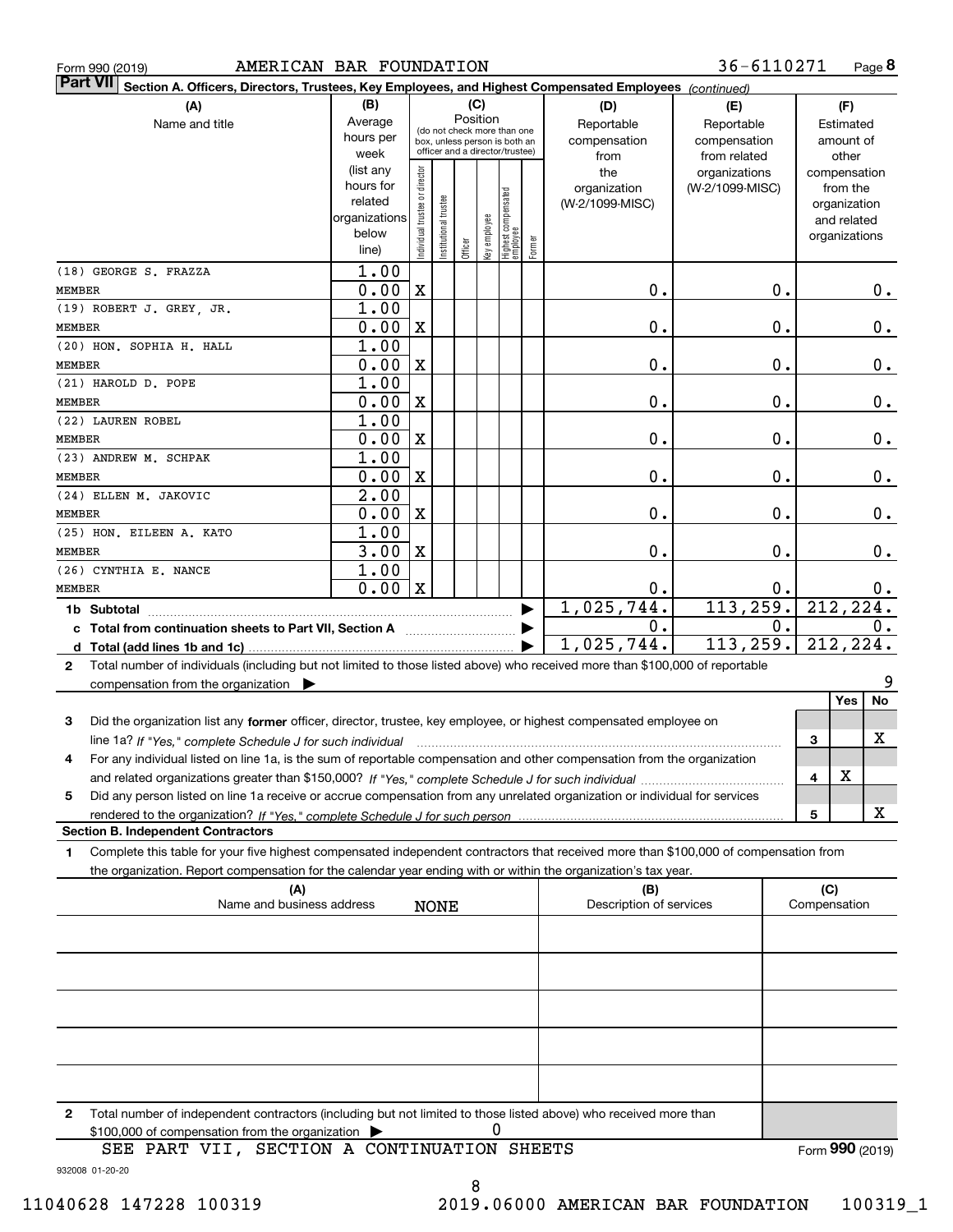| Form 990                                                                                                                     | 36-6110271<br>AMERICAN BAR FOUNDATION |                                |                       |         |              |                              |        |                 |                               |                       |
|------------------------------------------------------------------------------------------------------------------------------|---------------------------------------|--------------------------------|-----------------------|---------|--------------|------------------------------|--------|-----------------|-------------------------------|-----------------------|
| <b>Part VII</b><br>Officers, Directors, Trustees, Key Employees, and Highest Compensated Employees (continued)<br>Section A. |                                       |                                |                       |         |              |                              |        |                 |                               |                       |
| (A)                                                                                                                          | (B)                                   | (C)                            |                       |         |              |                              |        | (D)             | (E)                           | (F)                   |
| Name and title                                                                                                               | Average                               |                                |                       |         | Position     |                              |        | Reportable      | Reportable                    | Estimated             |
|                                                                                                                              | hours                                 |                                |                       |         |              | (check all that apply)       |        | compensation    | compensation                  | amount of             |
|                                                                                                                              | per<br>week                           |                                |                       |         |              |                              |        | from<br>the     | from related<br>organizations | other<br>compensation |
|                                                                                                                              | (list any                             |                                |                       |         |              |                              |        | organization    | (W-2/1099-MISC)               | from the              |
|                                                                                                                              | hours for                             |                                |                       |         |              |                              |        | (W-2/1099-MISC) |                               | organization          |
|                                                                                                                              | related                               |                                |                       |         |              |                              |        |                 |                               | and related           |
|                                                                                                                              | organizations<br>below                |                                |                       |         |              |                              |        |                 |                               | organizations         |
|                                                                                                                              | line)                                 | Individual trustee or director | Institutional trustee | Officer | Key employee | Highest compensated employee | Former |                 |                               |                       |
| (27) WILLIAM R. BAY                                                                                                          | 1.00                                  |                                |                       |         |              |                              |        |                 |                               |                       |
| EX-OFFICIO                                                                                                                   | 18.00                                 | X                              |                       |         |              |                              |        | $\mathbf 0$ .   | $\mathbf 0$ .                 | $0_{\bullet}$         |
| (28) MICHELLE A. BEHNKE                                                                                                      | 1.00                                  |                                |                       |         |              |                              |        |                 |                               |                       |
| EX-OFFICIO                                                                                                                   | 15.00                                 | $\mathbf X$                    |                       |         |              |                              |        | $\mathbf 0$ .   | 0.                            | $\mathbf 0$ .         |
| (29) STEPHEN N. ZACK                                                                                                         | 1.00                                  |                                |                       |         |              |                              |        |                 |                               |                       |
| EX-OFFICIO                                                                                                                   | 0.00                                  | $\mathbf X$                    |                       |         |              |                              |        | 0.              | 0.                            | $\mathbf 0$ .         |
| (30) ROBERTA D. LIEBENBERG                                                                                                   | 1.00                                  |                                |                       |         |              |                              |        |                 |                               |                       |
| EX-OFFICIO                                                                                                                   | 0.00                                  | $\mathbf X$                    |                       |         |              |                              |        | 0.              | 0.                            | $0_{.}$               |
| (31) KIMBERLY A. YURACKO                                                                                                     | 1.00                                  |                                |                       |         |              |                              |        |                 |                               |                       |
| EX-OFFICIO                                                                                                                   | 0.00                                  | $\mathbf X$                    |                       |         |              |                              |        | 0.              | 0.                            | 0.                    |
|                                                                                                                              |                                       |                                |                       |         |              |                              |        |                 |                               |                       |
|                                                                                                                              |                                       |                                |                       |         |              |                              |        |                 |                               |                       |
|                                                                                                                              |                                       |                                |                       |         |              |                              |        |                 |                               |                       |
|                                                                                                                              |                                       |                                |                       |         |              |                              |        |                 |                               |                       |
|                                                                                                                              |                                       |                                |                       |         |              |                              |        |                 |                               |                       |
|                                                                                                                              |                                       |                                |                       |         |              |                              |        |                 |                               |                       |
|                                                                                                                              |                                       |                                |                       |         |              |                              |        |                 |                               |                       |
|                                                                                                                              |                                       |                                |                       |         |              |                              |        |                 |                               |                       |
|                                                                                                                              |                                       |                                |                       |         |              |                              |        |                 |                               |                       |
|                                                                                                                              |                                       |                                |                       |         |              |                              |        |                 |                               |                       |
|                                                                                                                              |                                       |                                |                       |         |              |                              |        |                 |                               |                       |
|                                                                                                                              |                                       |                                |                       |         |              |                              |        |                 |                               |                       |
|                                                                                                                              |                                       |                                |                       |         |              |                              |        |                 |                               |                       |
|                                                                                                                              |                                       |                                |                       |         |              |                              |        |                 |                               |                       |
|                                                                                                                              |                                       |                                |                       |         |              |                              |        |                 |                               |                       |
|                                                                                                                              |                                       |                                |                       |         |              |                              |        |                 |                               |                       |
|                                                                                                                              |                                       |                                |                       |         |              |                              |        |                 |                               |                       |
|                                                                                                                              |                                       |                                |                       |         |              |                              |        |                 |                               |                       |
|                                                                                                                              |                                       |                                |                       |         |              |                              |        |                 |                               |                       |
|                                                                                                                              |                                       |                                |                       |         |              |                              |        |                 |                               |                       |
|                                                                                                                              |                                       |                                |                       |         |              |                              |        |                 |                               |                       |
|                                                                                                                              |                                       |                                |                       |         |              |                              |        |                 |                               |                       |
|                                                                                                                              |                                       |                                |                       |         |              |                              |        |                 |                               |                       |
|                                                                                                                              |                                       |                                |                       |         |              |                              |        |                 |                               |                       |
|                                                                                                                              |                                       |                                |                       |         |              |                              |        |                 |                               |                       |
|                                                                                                                              |                                       |                                |                       |         |              |                              |        |                 |                               |                       |
|                                                                                                                              |                                       |                                |                       |         |              |                              |        |                 |                               |                       |
|                                                                                                                              |                                       |                                |                       |         |              |                              |        |                 |                               |                       |
|                                                                                                                              |                                       |                                |                       |         |              |                              |        |                 |                               |                       |
|                                                                                                                              |                                       |                                |                       |         |              |                              |        |                 |                               |                       |

932201 04-01-19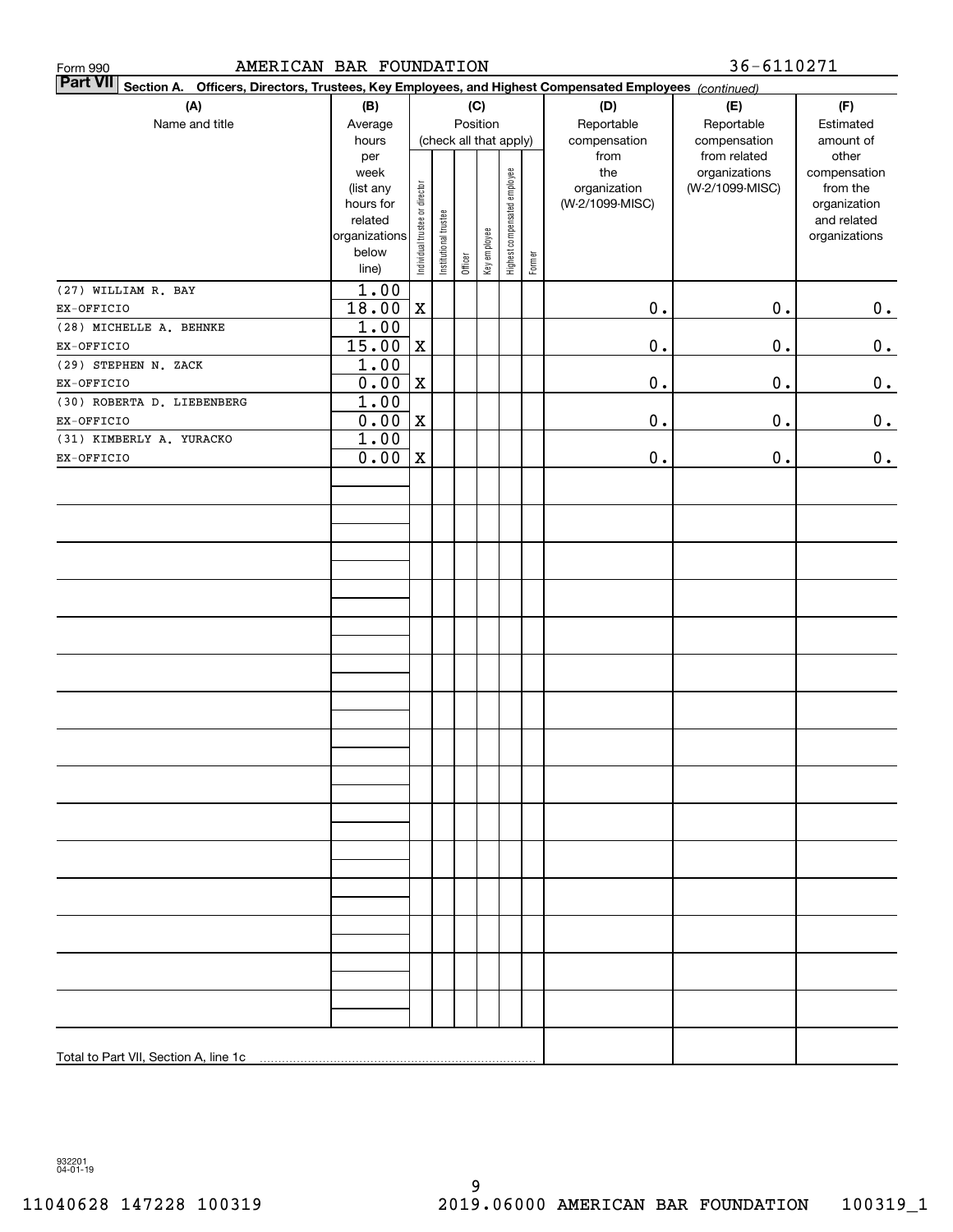|                                                           |      |   | Check if Schedule O contains a response or note to any line in this Part VIII                                        |    |                      |                |                      |                      |                                              |                                                 |                                                                 |
|-----------------------------------------------------------|------|---|----------------------------------------------------------------------------------------------------------------------|----|----------------------|----------------|----------------------|----------------------|----------------------------------------------|-------------------------------------------------|-----------------------------------------------------------------|
|                                                           |      |   |                                                                                                                      |    |                      |                |                      | (A)<br>Total revenue | (B)<br>Related or exempt<br>function revenue | $\overline{C}$<br>Unrelated<br>business revenue | (D)<br>Revenue excluded<br>from tax under<br>sections 512 - 514 |
|                                                           |      |   | 1 a Federated campaigns                                                                                              |    | 1a                   |                |                      |                      |                                              |                                                 |                                                                 |
|                                                           |      |   | <b>b</b> Membership dues                                                                                             |    | 1 <sub>b</sub>       |                | 1,836,482.           |                      |                                              |                                                 |                                                                 |
|                                                           |      |   | c Fundraising events                                                                                                 |    | 1 <sub>c</sub>       |                |                      |                      |                                              |                                                 |                                                                 |
| Contributions, Gifts, Grants<br>and Other Similar Amounts |      |   | d Related organizations                                                                                              |    | 1 <sub>d</sub>       |                |                      |                      |                                              |                                                 |                                                                 |
|                                                           |      |   | e Government grants (contributions)                                                                                  |    | 1e                   |                | 41,731.              |                      |                                              |                                                 |                                                                 |
|                                                           |      |   | f All other contributions, gifts, grants, and                                                                        |    |                      |                |                      |                      |                                              |                                                 |                                                                 |
|                                                           |      |   | similar amounts not included above                                                                                   |    | 1f                   |                | 4,467,208.           |                      |                                              |                                                 |                                                                 |
|                                                           |      |   | g Noncash contributions included in lines 1a-1f                                                                      |    | $1g$ $\frac{1}{3}$   |                | 8,077.               |                      |                                              |                                                 |                                                                 |
|                                                           |      |   |                                                                                                                      |    |                      |                |                      | 6, 345, 421.         |                                              |                                                 |                                                                 |
|                                                           |      |   |                                                                                                                      |    |                      |                | <b>Business Code</b> |                      |                                              |                                                 |                                                                 |
|                                                           |      |   | 2 a PUBLICATION REVENUE                                                                                              |    |                      |                | 900099               | 49,550.              | 49,550.                                      |                                                 |                                                                 |
|                                                           |      | b | <b>LIASON PROGRAM</b>                                                                                                |    |                      |                | 900099               | 2,226.               | 2,226.                                       |                                                 |                                                                 |
|                                                           |      | c |                                                                                                                      |    |                      |                |                      |                      |                                              |                                                 |                                                                 |
| Program Service<br>Revenue                                |      | d | <u> 1989 - Johann Stein, marwolaethau a bhann an t-Amhair an t-Amhair an t-Amhair an t-Amhair an t-Amhair an t-A</u> |    |                      |                |                      |                      |                                              |                                                 |                                                                 |
|                                                           |      | е |                                                                                                                      |    |                      |                |                      |                      |                                              |                                                 |                                                                 |
|                                                           |      |   | f All other program service revenue                                                                                  |    |                      |                |                      |                      |                                              |                                                 |                                                                 |
|                                                           |      | a |                                                                                                                      |    |                      |                |                      | 51,776.              |                                              |                                                 |                                                                 |
|                                                           | 3    |   | Investment income (including dividends, interest, and                                                                |    |                      |                |                      |                      |                                              |                                                 |                                                                 |
|                                                           |      |   |                                                                                                                      |    |                      |                |                      | 542,941.             |                                              |                                                 | 542,941.                                                        |
|                                                           | 4    |   | Income from investment of tax-exempt bond proceeds                                                                   |    |                      |                |                      |                      |                                              |                                                 |                                                                 |
|                                                           | 5    |   |                                                                                                                      |    |                      |                |                      |                      |                                              |                                                 |                                                                 |
|                                                           |      |   |                                                                                                                      |    | (i) Real             |                | (ii) Personal        |                      |                                              |                                                 |                                                                 |
|                                                           |      |   | 6 a Gross rents<br>.                                                                                                 | 6a |                      |                |                      |                      |                                              |                                                 |                                                                 |
|                                                           |      | b | Less: rental expenses                                                                                                | 6b |                      |                |                      |                      |                                              |                                                 |                                                                 |
|                                                           |      | c | Rental income or (loss)                                                                                              | 6c |                      |                |                      |                      |                                              |                                                 |                                                                 |
|                                                           |      |   | d Net rental income or (loss)                                                                                        |    |                      |                |                      |                      |                                              |                                                 |                                                                 |
|                                                           |      |   | 7 a Gross amount from sales of                                                                                       |    | (i) Securities       |                | (ii) Other           |                      |                                              |                                                 |                                                                 |
|                                                           |      |   | assets other than inventory                                                                                          |    | $7a$ 20, 423, 372.   |                |                      |                      |                                              |                                                 |                                                                 |
|                                                           |      |   | <b>b</b> Less: cost or other basis                                                                                   |    |                      |                |                      |                      |                                              |                                                 |                                                                 |
|                                                           |      |   | and sales expenses                                                                                                   |    | $ 7b $ 17, 505, 354. |                |                      |                      |                                              |                                                 |                                                                 |
|                                                           |      |   | <b>c</b> Gain or (loss) $\ldots$                                                                                     |    | $ 7c $ 2, 918, 018.  |                |                      |                      |                                              |                                                 |                                                                 |
|                                                           |      |   |                                                                                                                      |    |                      |                |                      | 2,918,018.           |                                              |                                                 | 2,918,018.                                                      |
|                                                           |      |   | 8 a Gross income from fundraising events (not                                                                        |    |                      |                |                      |                      |                                              |                                                 |                                                                 |
|                                                           |      |   | including \$                                                                                                         |    |                      |                |                      |                      |                                              |                                                 |                                                                 |
|                                                           |      |   | contributions reported on line 1c). See                                                                              |    |                      |                |                      |                      |                                              |                                                 |                                                                 |
|                                                           |      |   |                                                                                                                      |    |                      | 8a             |                      |                      |                                              |                                                 |                                                                 |
|                                                           |      |   | <b>b</b> Less: direct expenses                                                                                       |    |                      | 8b             |                      |                      |                                              |                                                 |                                                                 |
|                                                           |      |   | c Net income or (loss) from fundraising events                                                                       |    |                      |                |                      |                      |                                              |                                                 |                                                                 |
|                                                           |      |   | 9 a Gross income from gaming activities. See                                                                         |    |                      |                |                      |                      |                                              |                                                 |                                                                 |
|                                                           |      |   |                                                                                                                      |    |                      | 9a             |                      |                      |                                              |                                                 |                                                                 |
|                                                           |      |   | <b>b</b> Less: direct expenses <b>manually</b>                                                                       |    |                      | 9 <sub>b</sub> |                      |                      |                                              |                                                 |                                                                 |
|                                                           |      |   | c Net income or (loss) from gaming activities                                                                        |    |                      |                | .                    |                      |                                              |                                                 |                                                                 |
|                                                           |      |   | 10 a Gross sales of inventory, less returns                                                                          |    |                      |                |                      |                      |                                              |                                                 |                                                                 |
|                                                           |      |   |                                                                                                                      |    |                      | 10a            |                      |                      |                                              |                                                 |                                                                 |
|                                                           |      |   | <b>b</b> Less: cost of goods sold                                                                                    |    |                      | 10ь            |                      |                      |                                              |                                                 |                                                                 |
|                                                           |      |   | c Net income or (loss) from sales of inventory                                                                       |    |                      |                |                      |                      |                                              |                                                 |                                                                 |
|                                                           |      |   |                                                                                                                      |    |                      |                | <b>Business Code</b> |                      |                                              |                                                 |                                                                 |
|                                                           | 11 a |   | <u> 1989 - Johann Barn, amerikansk politiker (d. 1989)</u>                                                           |    |                      |                |                      |                      |                                              |                                                 |                                                                 |
|                                                           |      | b |                                                                                                                      |    |                      |                |                      |                      |                                              |                                                 |                                                                 |
| Revenue                                                   |      | с | the control of the control of the control of the control of the control of                                           |    |                      |                |                      |                      |                                              |                                                 |                                                                 |
|                                                           |      |   |                                                                                                                      |    |                      |                |                      |                      |                                              |                                                 |                                                                 |
|                                                           |      |   |                                                                                                                      |    |                      |                | ▶                    | 9,858,156.           | 51,776.                                      | 0.                                              | 3,460,959.                                                      |
|                                                           | 12   |   |                                                                                                                      |    |                      |                |                      |                      |                                              |                                                 |                                                                 |

Form 990 (2019) AMERICAN BAR FOUNDATION 36-6]IU27I Page

AMERICAN BAR FOUNDATION

**9**

36-6110271

<sup>932009 01-20-20</sup>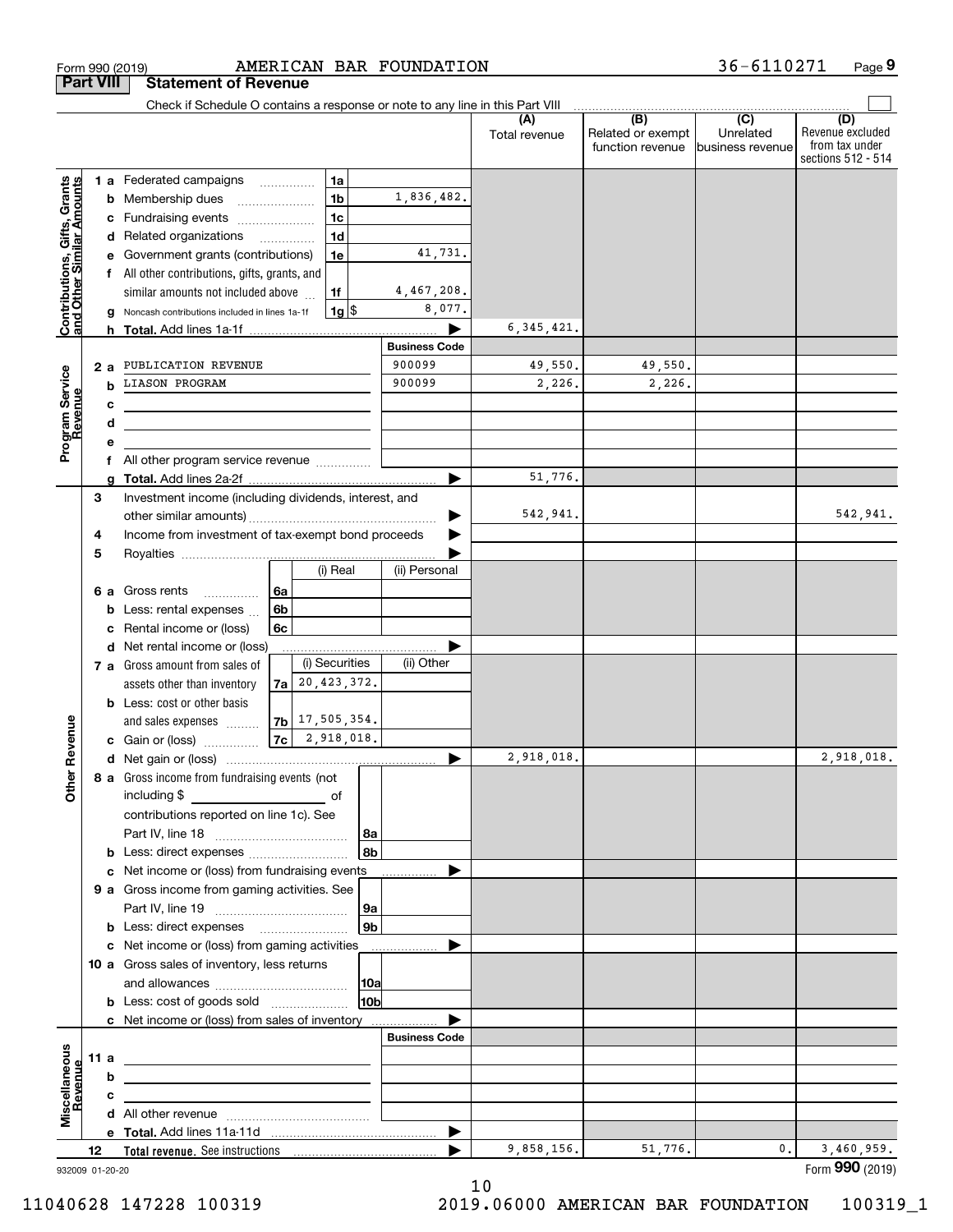Form 990 (2019) Page **Part IX Statement of Functional Expenses** AMERICAN BAR FOUNDATION 36-6110271

*Section 501(c)(3) and 501(c)(4) organizations must complete all columns. All other organizations must complete column (A).*

|              | Do not include amounts reported on lines 6b,<br>7b, 8b, 9b, and 10b of Part VIII.                                                                                                                          | (A)<br>Total expenses | (B)<br>Program service<br>expenses | (C)<br>Management and<br>general expenses | (D)<br>Fundraising<br>expenses |
|--------------|------------------------------------------------------------------------------------------------------------------------------------------------------------------------------------------------------------|-----------------------|------------------------------------|-------------------------------------------|--------------------------------|
| 1.           | Grants and other assistance to domestic organizations                                                                                                                                                      |                       |                                    |                                           |                                |
|              | and domestic governments. See Part IV, line 21                                                                                                                                                             |                       |                                    |                                           |                                |
| $\mathbf{2}$ | Grants and other assistance to domestic                                                                                                                                                                    |                       |                                    |                                           |                                |
|              | individuals. See Part IV, line 22                                                                                                                                                                          | 273,475.              | 273,475.                           |                                           |                                |
| 3            | Grants and other assistance to foreign                                                                                                                                                                     |                       |                                    |                                           |                                |
|              | organizations, foreign governments, and foreign                                                                                                                                                            |                       |                                    |                                           |                                |
|              | individuals. See Part IV, lines 15 and 16                                                                                                                                                                  |                       |                                    |                                           |                                |
| 4            | Benefits paid to or for members                                                                                                                                                                            |                       |                                    |                                           |                                |
| 5            | Compensation of current officers, directors,                                                                                                                                                               |                       |                                    |                                           |                                |
|              | trustees, and key employees                                                                                                                                                                                | 291,360.              | 58,272.                            | 233,088.                                  |                                |
| 6            | Compensation not included above to disqualified                                                                                                                                                            |                       |                                    |                                           |                                |
|              | persons (as defined under section 4958(f)(1)) and                                                                                                                                                          |                       |                                    |                                           |                                |
|              | persons described in section 4958(c)(3)(B)                                                                                                                                                                 |                       |                                    |                                           |                                |
| 7            | Other salaries and wages                                                                                                                                                                                   | 3,327,617.            | 2,475,587.                         | 594,664.                                  | 257,366.                       |
| 8            | Pension plan accruals and contributions (include                                                                                                                                                           |                       |                                    |                                           |                                |
|              | section 401(k) and 403(b) employer contributions)                                                                                                                                                          | 279,083.              | 201,756.                           | 51,451.                                   | 25,876.                        |
| 9            |                                                                                                                                                                                                            | 272, 221.             | 200,052.                           | 45, 204.                                  | 26,965.                        |
| 10           |                                                                                                                                                                                                            | 244,262.              | 177,076.                           | 48,246.                                   | 18,940.                        |
| 11           | Fees for services (nonemployees):                                                                                                                                                                          |                       |                                    |                                           |                                |
| a            |                                                                                                                                                                                                            |                       |                                    |                                           |                                |
| b            |                                                                                                                                                                                                            | 23,865.               | 6, 369.                            | 17,496.                                   |                                |
| c            |                                                                                                                                                                                                            | 65,194.               |                                    | 65, 194.                                  |                                |
| d            |                                                                                                                                                                                                            |                       |                                    |                                           |                                |
| е            | Professional fundraising services. See Part IV, line 17                                                                                                                                                    |                       |                                    |                                           |                                |
| f            | Investment management fees                                                                                                                                                                                 | 69,092.               |                                    | 69,092.                                   |                                |
| g            | Other. (If line 11g amount exceeds 10% of line 25,                                                                                                                                                         |                       |                                    |                                           |                                |
|              | column (A) amount, list line 11g expenses on Sch O.)                                                                                                                                                       | 285,353.              | 199,161.                           | 52,945.                                   | 33,247.                        |
| 12           |                                                                                                                                                                                                            |                       |                                    |                                           |                                |
| 13           |                                                                                                                                                                                                            | 57,332.               | 42,035.                            | 13,407.                                   | 1,890.                         |
| 14           |                                                                                                                                                                                                            | 131, 178.             | 86,853.                            | 24,754.                                   | 19,571.                        |
| 15           |                                                                                                                                                                                                            |                       |                                    |                                           |                                |
| 16           |                                                                                                                                                                                                            | 897,781.              | 610, 103.                          | 245,678.                                  | 42,000.                        |
| 17           | Travel                                                                                                                                                                                                     | 137, 189.             | 98,013.                            | 29, 123.                                  | 10,053.                        |
| 18           | Payments of travel or entertainment expenses                                                                                                                                                               |                       |                                    |                                           |                                |
|              | for any federal, state, or local public officials                                                                                                                                                          |                       |                                    |                                           |                                |
| 19           | Conferences, conventions, and meetings                                                                                                                                                                     | 189, 220.             | 153,776.                           | 30, 359.                                  | 5,085.                         |
| 20           | Interest                                                                                                                                                                                                   | 25,283.               |                                    | 2,246.                                    | 23,037.                        |
| 21           |                                                                                                                                                                                                            | 6,227.<br>18,079.     | 12,655.                            | 6,227.<br>4,339.                          | 1,085.                         |
| 22           | Depreciation, depletion, and amortization                                                                                                                                                                  | 36, 712.              |                                    | 36,712.                                   |                                |
| 23           | Insurance                                                                                                                                                                                                  |                       |                                    |                                           |                                |
| 24           | Other expenses. Itemize expenses not covered<br>above (List miscellaneous expenses on line 24e. If<br>line 24e amount exceeds 10% of line 25, column (A)<br>amount, list line 24e expenses on Schedule O.) |                       |                                    |                                           |                                |
|              | a PRINTING AND PUBLICATIO                                                                                                                                                                                  | 127,332.              | 17, 134.                           | 42, 153.                                  | 68,045.                        |
| b            | VISITING CHAIR PROGRAM                                                                                                                                                                                     | 64,591.               | 64,591.                            |                                           |                                |
| c            | <b>BANK FEES</b>                                                                                                                                                                                           | 60,882.               | 54, 512.                           | 6, 260.                                   | 110.                           |
| d            |                                                                                                                                                                                                            |                       |                                    |                                           |                                |
|              | e All other expenses                                                                                                                                                                                       | 36,101.               | 15,645.                            | 15,524.                                   | 4,932.                         |
| 25           | Total functional expenses. Add lines 1 through 24e                                                                                                                                                         | 6,919,429.            | 4,747,065.                         | $\overline{1,634}, 162.$                  | 538, 202.                      |
| 26           | Joint costs. Complete this line only if the organization                                                                                                                                                   |                       |                                    |                                           |                                |
|              | reported in column (B) joint costs from a combined                                                                                                                                                         |                       |                                    |                                           |                                |
|              | educational campaign and fundraising solicitation.                                                                                                                                                         |                       |                                    |                                           |                                |
|              | Check here $\blacktriangleright$<br>if following SOP 98-2 (ASC 958-720)                                                                                                                                    |                       |                                    |                                           |                                |

932010 01-20-20

Form (2019) **990**

11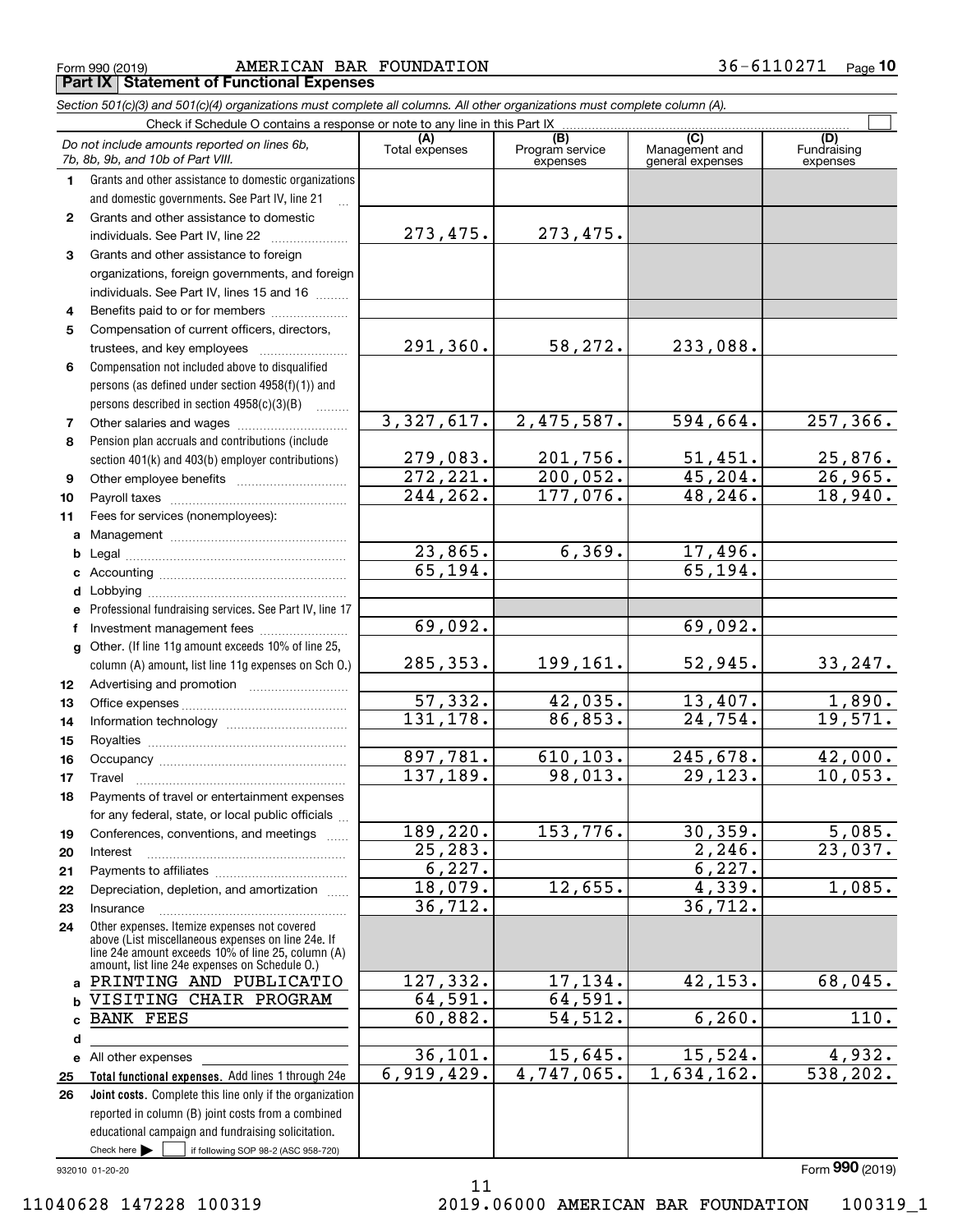|                             | 7  |                                                                                       |                 |                                 |                              | $\overline{7}$  |                             |
|-----------------------------|----|---------------------------------------------------------------------------------------|-----------------|---------------------------------|------------------------------|-----------------|-----------------------------|
| Assets                      | 8  |                                                                                       |                 |                                 |                              | 8               |                             |
|                             | 9  | Prepaid expenses and deferred charges                                                 |                 |                                 | 52,334.                      | 9               | 71,491.                     |
|                             |    | 10a Land, buildings, and equipment: cost or other                                     |                 |                                 |                              |                 |                             |
|                             |    | basis. Complete Part VI of Schedule D  10a                                            |                 | $\frac{2,219,329.}{2,162,242.}$ |                              |                 |                             |
|                             |    | <b>b</b> Less: accumulated depreciation<br>.                                          | 10 <sub>b</sub> |                                 | $\frac{75,165}{26,266,787.}$ | 10 <sub>c</sub> | $\frac{57,087}{27,063,922}$ |
|                             | 11 |                                                                                       |                 |                                 |                              | 11              |                             |
|                             | 12 |                                                                                       |                 | 12                              |                              |                 |                             |
|                             | 13 |                                                                                       |                 | 13                              |                              |                 |                             |
|                             | 14 |                                                                                       |                 | 14                              |                              |                 |                             |
|                             | 15 |                                                                                       |                 |                                 | 15,500.                      | 15              | 16,500.                     |
|                             | 16 |                                                                                       |                 | 31, 363, 675.                   | 16                           | 33,961,410.     |                             |
|                             | 17 |                                                                                       |                 |                                 | 418,501.                     | 17              | 378, 712.                   |
|                             | 18 |                                                                                       |                 |                                 |                              | 18              |                             |
|                             | 19 |                                                                                       |                 |                                 | 84,655.                      | 19              | 516,697.                    |
|                             | 20 |                                                                                       |                 |                                 | 20                           |                 |                             |
|                             | 21 | Escrow or custodial account liability. Complete Part IV of Schedule D                 |                 |                                 |                              | 21              |                             |
|                             | 22 | Loans and other payables to any current or former officer, director,                  |                 |                                 |                              |                 |                             |
| Liabilities                 |    | trustee, key employee, creator or founder, substantial contributor, or 35%            |                 |                                 |                              |                 |                             |
|                             |    | controlled entity or family member of any of these persons                            |                 |                                 |                              | 22              |                             |
|                             | 23 | Secured mortgages and notes payable to unrelated third parties                        |                 |                                 | 957,447.                     | 23              | 702, 128.                   |
|                             | 24 | Unsecured notes and loans payable to unrelated third parties                          |                 |                                 |                              | 24              | 718,857.                    |
|                             | 25 | Other liabilities (including federal income tax, payables to related third            |                 |                                 |                              |                 |                             |
|                             |    | parties, and other liabilities not included on lines 17-24). Complete Part X          |                 |                                 |                              |                 |                             |
|                             |    | of Schedule D                                                                         |                 |                                 | 2,093,938.                   | 25              | 1,198,758.                  |
|                             | 26 | Total liabilities. Add lines 17 through 25                                            |                 |                                 | $\overline{3,554}$ , 541.    | 26              | 3,515,152.                  |
|                             |    | Organizations that follow FASB ASC 958, check here $\triangleright \lfloor X \rfloor$ |                 |                                 |                              |                 |                             |
|                             |    | and complete lines 27, 28, 32, and 33.                                                |                 |                                 |                              |                 |                             |
|                             | 27 |                                                                                       |                 |                                 | 16,424,117.                  | 27              | 18,538,720.                 |
|                             | 28 | Net assets with donor restrictions                                                    |                 |                                 | 11,385,017.                  | 28              | 11,907,538.                 |
|                             |    | Organizations that do not follow FASB ASC 958, check here $\blacktriangleright$       |                 |                                 |                              |                 |                             |
|                             |    | and complete lines 29 through 33.                                                     |                 |                                 |                              |                 |                             |
|                             | 29 |                                                                                       |                 |                                 | 29                           |                 |                             |
| Net Assets or Fund Balances | 30 | Paid-in or capital surplus, or land, building, or equipment fund                      |                 |                                 | 30                           |                 |                             |
|                             | 31 | Retained earnings, endowment, accumulated income, or other funds                      |                 |                                 | 31                           |                 |                             |
|                             | 32 | Total net assets or fund balances                                                     |                 |                                 | 27,809,134.                  | 32              | 30,446,258.                 |
|                             | 33 | Total liabilities and net assets/fund balances                                        |                 |                                 | 31, 363, 675.                | 33              | 33,961,410.                 |
|                             |    |                                                                                       |                 |                                 |                              |                 | Form 990 (2019)             |

#### Form 990 (2019) AMERICAN BAR <code>FOUNDATION</code> 3 6-6110271 Page **Part X** | Balance Sheet

Cash - non-interest-bearing ~~~~~~~~~~~~~~~~~~~~~~~~~ Savings and temporary cash investments ~~~~~~~~~~~~~~~~~~ Pledges and grants receivable, net  $\ldots$  **multimes contained and grants receivable**, net **multimes contained and grants receivable**, net **multimes contained and grants receivable** Accounts receivable, net ~~~~~~~~~~~~~~~~~~~~~~~~~~ Loans and other receivables from any current or former officer, director,

trustee, key employee, creator or founder, substantial contributor, or 35% controlled entity or family member of any of these persons ~~~~~~~~~

under section 4958(f)(1)), and persons described in section 4958(c)(3)(B)  $\ldots$ 

Check if Schedule O contains a response or note to any line in this Part X

**6**Loans and other receivables from other disqualified persons (as defined

**11**

 $\mathcal{L}^{\text{max}}$ 

**(A) (B)**

Beginning of year | | End of year

 $906,553.$  1 3,040,179.

 $11,297.$  4 7,526. 4,036,039. 3,704,705.

**5**

**6**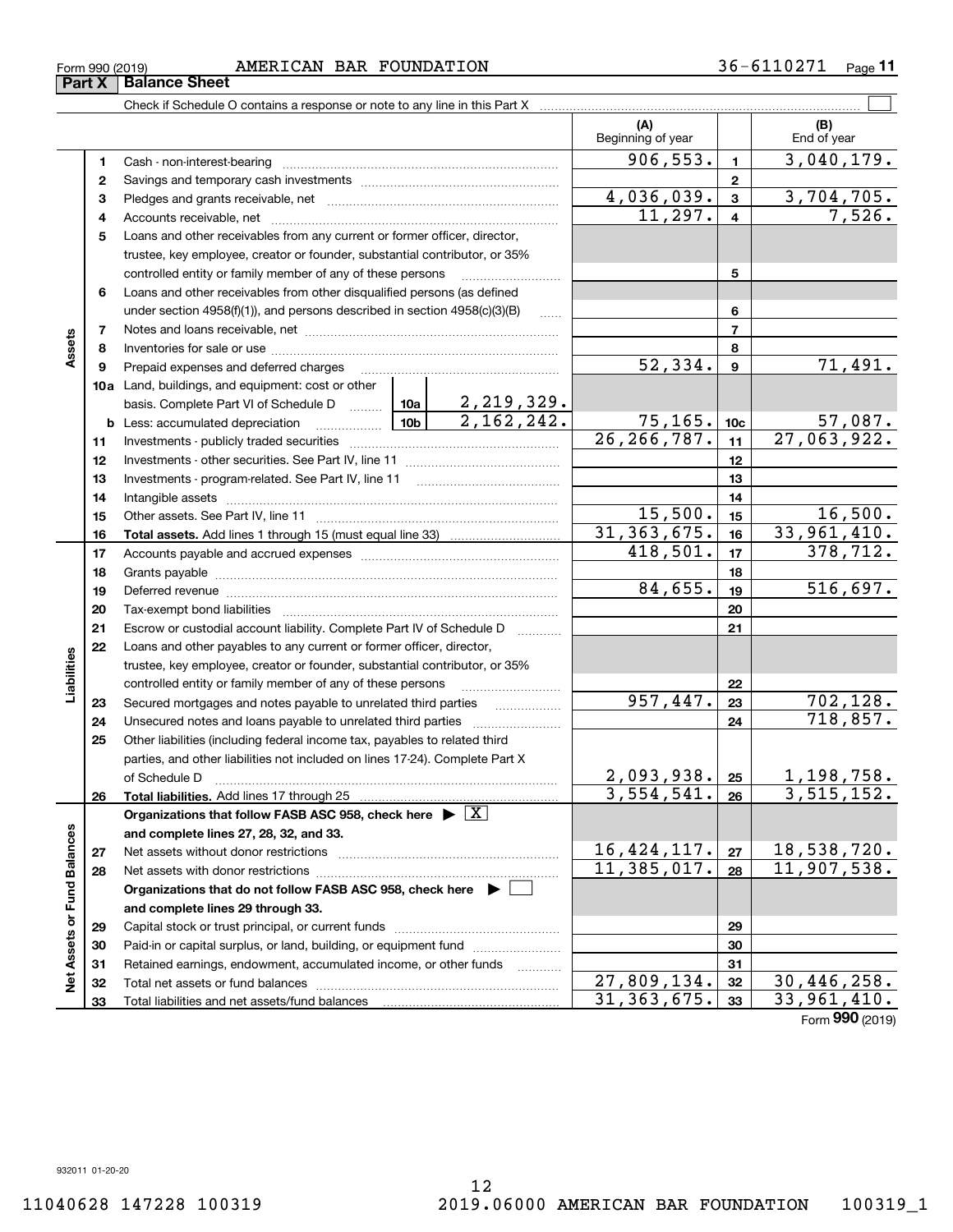|    | AMERICAN BAR FOUNDATION<br>Form 990 (2019)                                                                                      |                         | 36-6110271               |                |     | Page 12                 |
|----|---------------------------------------------------------------------------------------------------------------------------------|-------------------------|--------------------------|----------------|-----|-------------------------|
|    | Part XI<br><b>Reconciliation of Net Assets</b>                                                                                  |                         |                          |                |     |                         |
|    |                                                                                                                                 |                         |                          |                |     | $\overline{\mathbf{X}}$ |
|    |                                                                                                                                 |                         |                          |                |     |                         |
| 1  |                                                                                                                                 | $\mathbf{1}$            |                          | 9,858,156.     |     |                         |
| 2  |                                                                                                                                 | $\overline{2}$          |                          | 6,919,429.     |     |                         |
| 3  | Revenue less expenses. Subtract line 2 from line 1                                                                              | 3                       |                          | 2,938,727.     |     |                         |
| 4  |                                                                                                                                 | $\overline{\mathbf{4}}$ | $\overline{27,809,134.}$ |                |     |                         |
| 5  |                                                                                                                                 | 5                       | $-1, 207, 426.$          |                |     |                         |
| 6  |                                                                                                                                 | 6                       |                          |                |     |                         |
| 7  | Investment expenses www.communication.com/www.communication.com/www.communication.com/www.communication.com                     | $\overline{7}$          |                          |                |     |                         |
| 8  |                                                                                                                                 | 8                       |                          | 1, 147, 372.   |     |                         |
| 9  | Other changes in net assets or fund balances (explain on Schedule O)                                                            | 9                       |                          | $-241,549.$    |     |                         |
| 10 | Net assets or fund balances at end of year. Combine lines 3 through 9 (must equal Part X, line 32,                              |                         |                          |                |     |                         |
|    | column (B))                                                                                                                     | 10                      | 30,446,258.              |                |     |                         |
|    | Part XII Financial Statements and Reporting                                                                                     |                         |                          |                |     |                         |
|    |                                                                                                                                 |                         |                          |                |     |                         |
|    |                                                                                                                                 |                         |                          |                | Yes | <b>No</b>               |
| 1  | $\mathbf{X}$ Accrual<br>Accounting method used to prepare the Form 990: <u>June</u> Cash<br>Other                               |                         |                          |                |     |                         |
|    | If the organization changed its method of accounting from a prior year or checked "Other," explain in Schedule O.               |                         |                          |                |     |                         |
|    | 2a Were the organization's financial statements compiled or reviewed by an independent accountant?                              |                         |                          | 2a             |     | X                       |
|    | If "Yes," check a box below to indicate whether the financial statements for the year were compiled or reviewed on a            |                         |                          |                |     |                         |
|    | separate basis, consolidated basis, or both:                                                                                    |                         |                          |                |     |                         |
|    | Separate basis<br>Consolidated basis<br>Both consolidated and separate basis                                                    |                         |                          |                |     |                         |
|    | b Were the organization's financial statements audited by an independent accountant?                                            |                         |                          | 2 <sub>b</sub> | х   |                         |
|    | If "Yes," check a box below to indicate whether the financial statements for the year were audited on a separate basis,         |                         |                          |                |     |                         |
|    | consolidated basis, or both:                                                                                                    |                         |                          |                |     |                         |
|    | $\mid$ $\rm X\mid$ Separate basis<br>Consolidated basis<br>Both consolidated and separate basis                                 |                         |                          |                |     |                         |
|    | c If "Yes" to line 2a or 2b, does the organization have a committee that assumes responsibility for oversight of the audit,     |                         |                          |                |     |                         |
|    |                                                                                                                                 |                         |                          | 2c             | х   |                         |
|    | If the organization changed either its oversight process or selection process during the tax year, explain on Schedule O.       |                         |                          |                |     |                         |
|    | 3a As a result of a federal award, was the organization required to undergo an audit or audits as set forth in the Single Audit |                         |                          |                |     |                         |
|    |                                                                                                                                 |                         |                          | За             |     | x                       |
|    | b If "Yes," did the organization undergo the required audit or audits? If the organization did not undergo the required audit   |                         |                          |                |     |                         |
|    |                                                                                                                                 |                         |                          | 3b             |     |                         |

Form (2019) **990**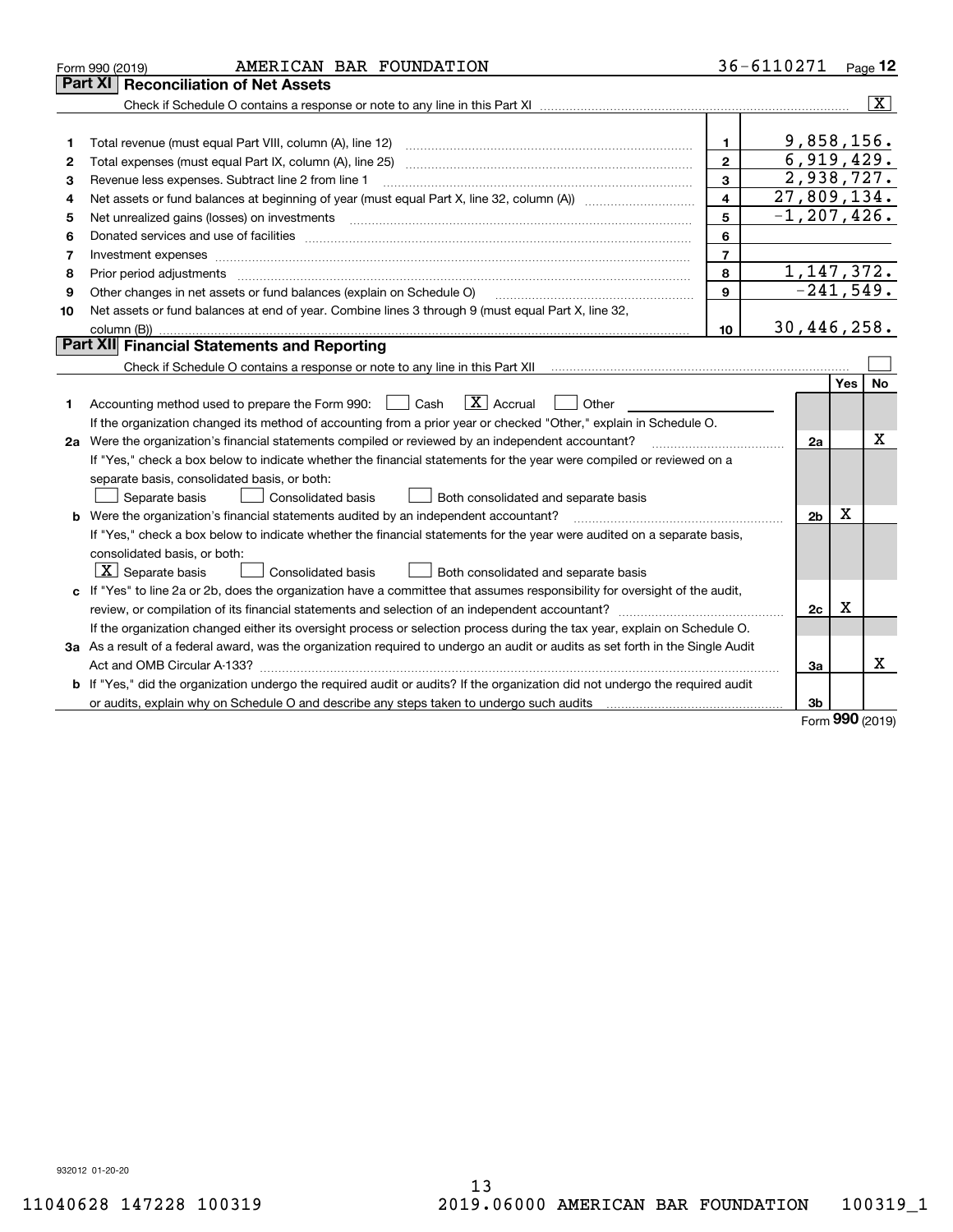| <b>SCHEDULE A</b> |
|-------------------|
|-------------------|

Department of the Treasury Internal Revenue Service

**(Form 990 or 990-EZ)**

# **Public Charity Status and Public Support**

**Complete if the organization is a section 501(c)(3) organization or a section 4947(a)(1) nonexempt charitable trust.**

**| Attach to Form 990 or Form 990-EZ.** 

**| Go to www.irs.gov/Form990 for instructions and the latest information.**

| OMB No. 1545-0047     |
|-----------------------|
| 2019                  |
| <b>Open to Public</b> |

| <b>Inspection</b>                          |
|--------------------------------------------|
| بما ممدد مدارسات فالمراس فالقابل مراسات مد |

|  |  | Name of the organization |
|--|--|--------------------------|
|--|--|--------------------------|

|               |            | Name of the organization                                                                                                                      |                         |                                                        |                                                                |    |                            | <b>Employer identification number</b> |  |
|---------------|------------|-----------------------------------------------------------------------------------------------------------------------------------------------|-------------------------|--------------------------------------------------------|----------------------------------------------------------------|----|----------------------------|---------------------------------------|--|
|               |            |                                                                                                                                               | AMERICAN BAR FOUNDATION |                                                        |                                                                |    |                            | 36-6110271                            |  |
|               | Part I     | Reason for Public Charity Status (All organizations must complete this part.) See instructions.                                               |                         |                                                        |                                                                |    |                            |                                       |  |
|               |            | The organization is not a private foundation because it is: (For lines 1 through 12, check only one box.)                                     |                         |                                                        |                                                                |    |                            |                                       |  |
| 1.            |            | A church, convention of churches, or association of churches described in section 170(b)(1)(A)(i).                                            |                         |                                                        |                                                                |    |                            |                                       |  |
| 2             |            | A school described in section 170(b)(1)(A)(ii). (Attach Schedule E (Form 990 or 990-EZ).)                                                     |                         |                                                        |                                                                |    |                            |                                       |  |
| з             |            | A hospital or a cooperative hospital service organization described in section $170(b)(1)(A)(iii)$ .                                          |                         |                                                        |                                                                |    |                            |                                       |  |
| 4             |            | A medical research organization operated in conjunction with a hospital described in section 170(b)(1)(A)(iii). Enter the hospital's name,    |                         |                                                        |                                                                |    |                            |                                       |  |
|               |            | city, and state:                                                                                                                              |                         |                                                        |                                                                |    |                            |                                       |  |
| 5             |            | An organization operated for the benefit of a college or university owned or operated by a governmental unit described in                     |                         |                                                        |                                                                |    |                            |                                       |  |
|               |            | section 170(b)(1)(A)(iv). (Complete Part II.)                                                                                                 |                         |                                                        |                                                                |    |                            |                                       |  |
| 6             |            | A federal, state, or local government or governmental unit described in section 170(b)(1)(A)(v).                                              |                         |                                                        |                                                                |    |                            |                                       |  |
|               | $7 \times$ | An organization that normally receives a substantial part of its support from a governmental unit or from the general public described in     |                         |                                                        |                                                                |    |                            |                                       |  |
|               |            | section 170(b)(1)(A)(vi). (Complete Part II.)                                                                                                 |                         |                                                        |                                                                |    |                            |                                       |  |
| 8             |            | A community trust described in section 170(b)(1)(A)(vi). (Complete Part II.)                                                                  |                         |                                                        |                                                                |    |                            |                                       |  |
| 9             |            | An agricultural research organization described in section 170(b)(1)(A)(ix) operated in conjunction with a land-grant college                 |                         |                                                        |                                                                |    |                            |                                       |  |
|               |            | or university or a non-land-grant college of agriculture (see instructions). Enter the name, city, and state of the college or                |                         |                                                        |                                                                |    |                            |                                       |  |
|               |            | university:                                                                                                                                   |                         |                                                        |                                                                |    |                            |                                       |  |
| 10            |            | An organization that normally receives: (1) more than 33 1/3% of its support from contributions, membership fees, and gross receipts from     |                         |                                                        |                                                                |    |                            |                                       |  |
|               |            |                                                                                                                                               |                         |                                                        |                                                                |    |                            |                                       |  |
|               |            | activities related to its exempt functions - subject to certain exceptions, and (2) no more than 33 1/3% of its support from gross investment |                         |                                                        |                                                                |    |                            |                                       |  |
|               |            | income and unrelated business taxable income (less section 511 tax) from businesses acquired by the organization after June 30, 1975.         |                         |                                                        |                                                                |    |                            |                                       |  |
|               |            | See section 509(a)(2). (Complete Part III.)                                                                                                   |                         |                                                        |                                                                |    |                            |                                       |  |
| 11            |            | An organization organized and operated exclusively to test for public safety. See section 509(a)(4).                                          |                         |                                                        |                                                                |    |                            |                                       |  |
| 12            |            | An organization organized and operated exclusively for the benefit of, to perform the functions of, or to carry out the purposes of one or    |                         |                                                        |                                                                |    |                            |                                       |  |
|               |            | more publicly supported organizations described in section 509(a)(1) or section 509(a)(2). See section 509(a)(3). Check the box in            |                         |                                                        |                                                                |    |                            |                                       |  |
|               |            | lines 12a through 12d that describes the type of supporting organization and complete lines 12e, 12f, and 12g.                                |                         |                                                        |                                                                |    |                            |                                       |  |
| а             |            | <b>Type I.</b> A supporting organization operated, supervised, or controlled by its supported organization(s), typically by giving            |                         |                                                        |                                                                |    |                            |                                       |  |
|               |            | the supported organization(s) the power to regularly appoint or elect a majority of the directors or trustees of the supporting               |                         |                                                        |                                                                |    |                            |                                       |  |
|               |            | organization. You must complete Part IV, Sections A and B.                                                                                    |                         |                                                        |                                                                |    |                            |                                       |  |
| b             |            | Type II. A supporting organization supervised or controlled in connection with its supported organization(s), by having                       |                         |                                                        |                                                                |    |                            |                                       |  |
|               |            | control or management of the supporting organization vested in the same persons that control or manage the supported                          |                         |                                                        |                                                                |    |                            |                                       |  |
|               |            | organization(s). You must complete Part IV, Sections A and C.                                                                                 |                         |                                                        |                                                                |    |                            |                                       |  |
| с             |            | Type III functionally integrated. A supporting organization operated in connection with, and functionally integrated with,                    |                         |                                                        |                                                                |    |                            |                                       |  |
|               |            | its supported organization(s) (see instructions). You must complete Part IV, Sections A, D, and E.                                            |                         |                                                        |                                                                |    |                            |                                       |  |
| d             |            | Type III non-functionally integrated. A supporting organization operated in connection with its supported organization(s)                     |                         |                                                        |                                                                |    |                            |                                       |  |
|               |            | that is not functionally integrated. The organization generally must satisfy a distribution requirement and an attentiveness                  |                         |                                                        |                                                                |    |                            |                                       |  |
|               |            | requirement (see instructions). You must complete Part IV, Sections A and D, and Part V.                                                      |                         |                                                        |                                                                |    |                            |                                       |  |
|               |            | Check this box if the organization received a written determination from the IRS that it is a Type I, Type II, Type III                       |                         |                                                        |                                                                |    |                            |                                       |  |
|               |            | functionally integrated, or Type III non-functionally integrated supporting organization.                                                     |                         |                                                        |                                                                |    |                            |                                       |  |
|               |            | f Enter the number of supported organizations                                                                                                 |                         |                                                        |                                                                |    |                            |                                       |  |
|               |            | g Provide the following information about the supported organization(s).                                                                      |                         |                                                        |                                                                |    |                            |                                       |  |
|               |            | (i) Name of supported                                                                                                                         | (ii) EIN                | (iii) Type of organization<br>(described on lines 1-10 | (iv) Is the organization listed<br>in your governing document? |    | (v) Amount of monetary     | (vi) Amount of other                  |  |
|               |            | organization                                                                                                                                  |                         | above (see instructions))                              | Yes                                                            | No | support (see instructions) | support (see instructions)            |  |
|               |            |                                                                                                                                               |                         |                                                        |                                                                |    |                            |                                       |  |
|               |            |                                                                                                                                               |                         |                                                        |                                                                |    |                            |                                       |  |
|               |            |                                                                                                                                               |                         |                                                        |                                                                |    |                            |                                       |  |
|               |            |                                                                                                                                               |                         |                                                        |                                                                |    |                            |                                       |  |
|               |            |                                                                                                                                               |                         |                                                        |                                                                |    |                            |                                       |  |
|               |            |                                                                                                                                               |                         |                                                        |                                                                |    |                            |                                       |  |
|               |            |                                                                                                                                               |                         |                                                        |                                                                |    |                            |                                       |  |
|               |            |                                                                                                                                               |                         |                                                        |                                                                |    |                            |                                       |  |
|               |            |                                                                                                                                               |                         |                                                        |                                                                |    |                            |                                       |  |
|               |            |                                                                                                                                               |                         |                                                        |                                                                |    |                            |                                       |  |
| To <u>tal</u> |            |                                                                                                                                               |                         |                                                        |                                                                |    |                            |                                       |  |
|               |            |                                                                                                                                               |                         |                                                        |                                                                |    |                            |                                       |  |

LHA For Paperwork Reduction Act Notice, see the Instructions for Form 990 or 990-EZ. 932021 09-25-19 Schedule A (Form 990 or 990-EZ) 2019 14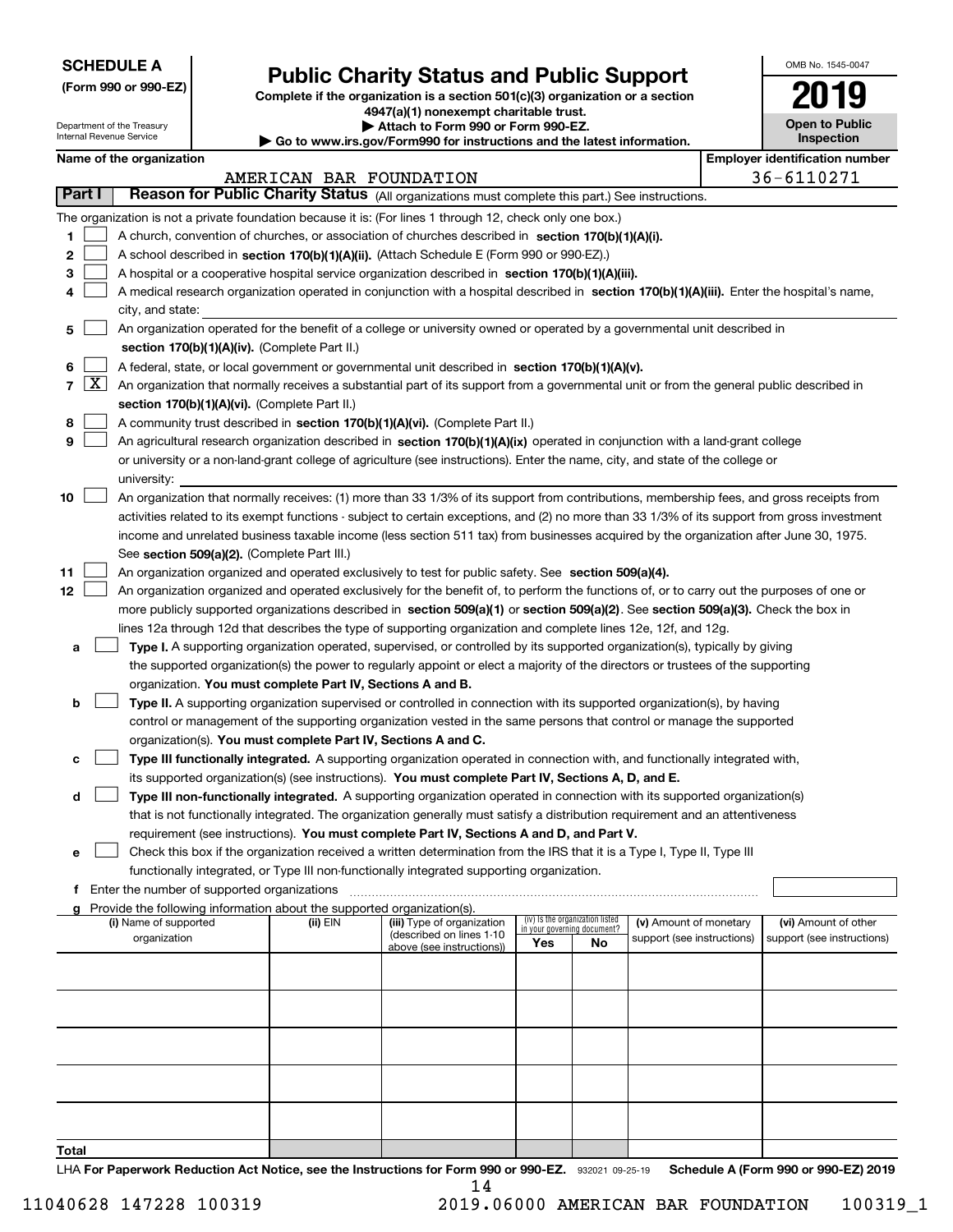**2**

(Complete only if you checked the box on line 5, 7, or 8 of Part I or if the organization failed to qualify under Part III. If the organization fails to qualify under the tests listed below, please complete Part III.) **Part II Support Schedule for Organizations Described in Sections 170(b)(1)(A)(iv) and 170(b)(1)(A)(vi)**

|    | <b>Section A. Public Support</b>                                                                                                               |           |          |            |            |          |                                      |
|----|------------------------------------------------------------------------------------------------------------------------------------------------|-----------|----------|------------|------------|----------|--------------------------------------|
|    | Calendar year (or fiscal year beginning in)                                                                                                    | (a) 2015  | (b) 2016 | $(c)$ 2017 | $(d)$ 2018 | (e) 2019 | (f) Total                            |
|    | 1 Gifts, grants, contributions, and                                                                                                            |           |          |            |            |          |                                      |
|    | membership fees received. (Do not                                                                                                              |           |          |            |            |          |                                      |
|    | include any "unusual grants.")                                                                                                                 | 5923950.  | 6138089. | 6570154.   | 9984673.   |          | 6345421.34962287.                    |
|    | 2 Tax revenues levied for the organ-                                                                                                           |           |          |            |            |          |                                      |
|    | ization's benefit and either paid to                                                                                                           |           |          |            |            |          |                                      |
|    | or expended on its behalf                                                                                                                      |           |          |            |            |          |                                      |
|    | 3 The value of services or facilities                                                                                                          |           |          |            |            |          |                                      |
|    | furnished by a governmental unit to                                                                                                            |           |          |            |            |          |                                      |
|    | the organization without charge                                                                                                                |           |          |            |            |          |                                      |
|    | Total. Add lines 1 through 3                                                                                                                   | 5923950.  | 6138089. | 6570154.   | 9984673.   |          | 6345421.34962287.                    |
| 5  | The portion of total contributions                                                                                                             |           |          |            |            |          |                                      |
|    | by each person (other than a                                                                                                                   |           |          |            |            |          |                                      |
|    | governmental unit or publicly                                                                                                                  |           |          |            |            |          |                                      |
|    | supported organization) included                                                                                                               |           |          |            |            |          |                                      |
|    | on line 1 that exceeds 2% of the                                                                                                               |           |          |            |            |          |                                      |
|    | amount shown on line 11.                                                                                                                       |           |          |            |            |          |                                      |
|    | column (f)                                                                                                                                     |           |          |            |            |          |                                      |
|    | 6 Public support. Subtract line 5 from line 4.                                                                                                 |           |          |            |            |          | 34962287.                            |
|    | <b>Section B. Total Support</b>                                                                                                                |           |          |            |            |          |                                      |
|    | Calendar year (or fiscal year beginning in)                                                                                                    | (a) 2015  | (b) 2016 | $(c)$ 2017 | $(d)$ 2018 | (e) 2019 | (f) Total                            |
|    | <b>7</b> Amounts from line 4                                                                                                                   | 5923950.  | 6138089. | 6570154.   | 9984673.   |          | 6345421.34962287.                    |
| 8  | Gross income from interest,                                                                                                                    |           |          |            |            |          |                                      |
|    | dividends, payments received on                                                                                                                |           |          |            |            |          |                                      |
|    | securities loans, rents, royalties,                                                                                                            |           |          |            |            |          |                                      |
|    | and income from similar sources                                                                                                                | 701, 767. | 670,625. | 707, 213.  | 780, 152.  | 542,941. | 3402698.                             |
| 9  | Net income from unrelated business                                                                                                             |           |          |            |            |          |                                      |
|    | activities, whether or not the                                                                                                                 |           |          |            |            |          |                                      |
|    | business is regularly carried on                                                                                                               |           |          |            |            |          |                                      |
|    | 10 Other income. Do not include gain                                                                                                           |           |          |            |            |          |                                      |
|    | or loss from the sale of capital                                                                                                               |           |          |            |            |          |                                      |
|    | assets (Explain in Part VI.)                                                                                                                   |           |          |            |            |          |                                      |
|    | 11 Total support. Add lines 7 through 10                                                                                                       |           |          |            |            |          | 38364985.                            |
|    | 12 Gross receipts from related activities, etc. (see instructions)                                                                             |           |          |            |            | 12       | 372,789.                             |
|    | 13 First five years. If the Form 990 is for the organization's first, second, third, fourth, or fifth tax year as a section 501(c)(3)          |           |          |            |            |          |                                      |
|    | organization, check this box and stop here                                                                                                     |           |          |            |            |          |                                      |
|    | <b>Section C. Computation of Public Support Percentage</b>                                                                                     |           |          |            |            |          |                                      |
|    | 14 Public support percentage for 2019 (line 6, column (f) divided by line 11, column (f) <i>mummention</i>                                     |           |          |            |            | 14       | 91.13<br>%                           |
|    |                                                                                                                                                |           |          |            |            | 15       | 90.49<br>%                           |
|    | 16a 33 1/3% support test - 2019. If the organization did not check the box on line 13, and line 14 is 33 1/3% or more, check this box and      |           |          |            |            |          |                                      |
|    | stop here. The organization qualifies as a publicly supported organization                                                                     |           |          |            |            |          | $\blacktriangleright$ $\mid$ X       |
|    | b 33 1/3% support test - 2018. If the organization did not check a box on line 13 or 16a, and line 15 is 33 1/3% or more, check this box       |           |          |            |            |          |                                      |
|    | and stop here. The organization qualifies as a publicly supported organization                                                                 |           |          |            |            |          |                                      |
|    | 17a 10% -facts-and-circumstances test - 2019. If the organization did not check a box on line 13, 16a, or 16b, and line 14 is 10% or more,     |           |          |            |            |          |                                      |
|    | and if the organization meets the "facts-and-circumstances" test, check this box and stop here. Explain in Part VI how the organization        |           |          |            |            |          |                                      |
|    | meets the "facts-and-circumstances" test. The organization qualifies as a publicly supported organization                                      |           |          |            |            |          |                                      |
|    | <b>b 10% -facts-and-circumstances test - 2018.</b> If the organization did not check a box on line 13, 16a, 16b, or 17a, and line 15 is 10% or |           |          |            |            |          |                                      |
|    | more, and if the organization meets the "facts-and-circumstances" test, check this box and stop here. Explain in Part VI how the               |           |          |            |            |          |                                      |
|    | organization meets the "facts-and-circumstances" test. The organization qualifies as a publicly supported organization                         |           |          |            |            |          |                                      |
| 18 | Private foundation. If the organization did not check a box on line 13, 16a, 16b, 17a, or 17b, check this box and see instructions             |           |          |            |            |          |                                      |
|    |                                                                                                                                                |           |          |            |            |          | Schedule A (Form 990 or 990-F7) 2019 |

**Schedule A (Form 990 or 990-EZ) 2019**

932022 09-25-19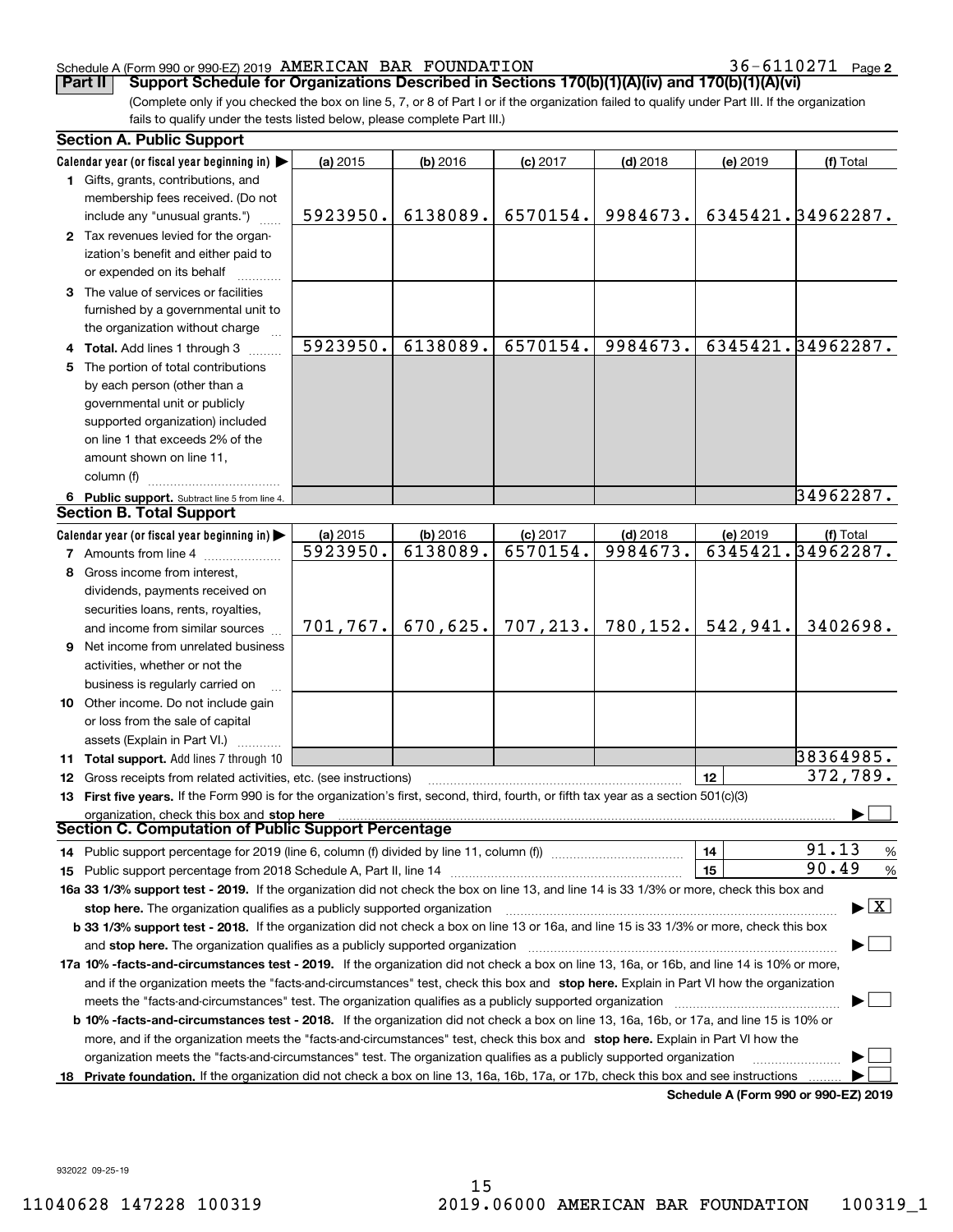#### **Part III Support Schedule for Organizations Described in Section 509(a)(2)**

(Complete only if you checked the box on line 10 of Part I or if the organization failed to qualify under Part II. If the organization fails to qualify under the tests listed below, please complete Part II.)

|    | <b>Section A. Public Support</b>                                                                                                                                                         |            |          |            |            |          |                                      |
|----|------------------------------------------------------------------------------------------------------------------------------------------------------------------------------------------|------------|----------|------------|------------|----------|--------------------------------------|
|    | Calendar year (or fiscal year beginning in) $\blacktriangleright$                                                                                                                        | (a) 2015   | (b) 2016 | $(c)$ 2017 | $(d)$ 2018 | (e) 2019 | (f) Total                            |
|    | 1 Gifts, grants, contributions, and                                                                                                                                                      |            |          |            |            |          |                                      |
|    | membership fees received. (Do not                                                                                                                                                        |            |          |            |            |          |                                      |
|    | include any "unusual grants.")                                                                                                                                                           |            |          |            |            |          |                                      |
|    | 2 Gross receipts from admissions,<br>merchandise sold or services per-<br>formed, or facilities furnished in<br>any activity that is related to the<br>organization's tax-exempt purpose |            |          |            |            |          |                                      |
|    | 3 Gross receipts from activities that                                                                                                                                                    |            |          |            |            |          |                                      |
|    | are not an unrelated trade or bus-                                                                                                                                                       |            |          |            |            |          |                                      |
|    | iness under section 513                                                                                                                                                                  |            |          |            |            |          |                                      |
|    | 4 Tax revenues levied for the organ-<br>ization's benefit and either paid to                                                                                                             |            |          |            |            |          |                                      |
|    | or expended on its behalf<br>المتمددات                                                                                                                                                   |            |          |            |            |          |                                      |
|    | 5 The value of services or facilities                                                                                                                                                    |            |          |            |            |          |                                      |
|    | furnished by a governmental unit to                                                                                                                                                      |            |          |            |            |          |                                      |
|    | the organization without charge                                                                                                                                                          |            |          |            |            |          |                                      |
|    | <b>6 Total.</b> Add lines 1 through 5                                                                                                                                                    |            |          |            |            |          |                                      |
|    | 7a Amounts included on lines 1, 2, and                                                                                                                                                   |            |          |            |            |          |                                      |
|    | 3 received from disqualified persons                                                                                                                                                     |            |          |            |            |          |                                      |
|    | <b>b</b> Amounts included on lines 2 and 3 received<br>from other than disqualified persons that<br>exceed the greater of \$5,000 or 1% of the<br>amount on line 13 for the year         |            |          |            |            |          |                                      |
|    | c Add lines 7a and 7b                                                                                                                                                                    |            |          |            |            |          |                                      |
|    | 8 Public support. (Subtract line 7c from line 6.)<br>Section B. Total Support                                                                                                            |            |          |            |            |          |                                      |
|    | Calendar year (or fiscal year beginning in) >                                                                                                                                            | (a) $2015$ | (b) 2016 | $(c)$ 2017 | $(d)$ 2018 | (e) 2019 | (f) Total                            |
|    | 9 Amounts from line 6                                                                                                                                                                    |            |          |            |            |          |                                      |
|    | <b>10a</b> Gross income from interest,<br>dividends, payments received on<br>securities loans, rents, royalties,<br>and income from similar sources                                      |            |          |            |            |          |                                      |
|    | <b>b</b> Unrelated business taxable income                                                                                                                                               |            |          |            |            |          |                                      |
|    | (less section 511 taxes) from businesses                                                                                                                                                 |            |          |            |            |          |                                      |
|    | acquired after June 30, 1975                                                                                                                                                             |            |          |            |            |          |                                      |
|    | c Add lines 10a and 10b                                                                                                                                                                  |            |          |            |            |          |                                      |
|    | <b>11</b> Net income from unrelated business<br>activities not included in line 10b.<br>whether or not the business is<br>regularly carried on                                           |            |          |            |            |          |                                      |
|    | <b>12</b> Other income. Do not include gain<br>or loss from the sale of capital<br>assets (Explain in Part VI.)                                                                          |            |          |            |            |          |                                      |
|    | <b>13</b> Total support. (Add lines 9, 10c, 11, and 12.)                                                                                                                                 |            |          |            |            |          |                                      |
|    | 14 First five years. If the Form 990 is for the organization's first, second, third, fourth, or fifth tax year as a section 501(c)(3) organization,                                      |            |          |            |            |          |                                      |
|    | check this box and stop here with an intermediate control to the control of the control of the control of the c<br><b>Section C. Computation of Public Support Percentage</b>            |            |          |            |            |          |                                      |
|    | 15 Public support percentage for 2019 (line 8, column (f), divided by line 13, column (f))                                                                                               |            |          |            |            | 15       | %                                    |
|    | 16 Public support percentage from 2018 Schedule A, Part III, line 15<br><b>Section D. Computation of Investment Income Percentage</b>                                                    |            |          |            |            | 16       | %                                    |
|    | 17 Investment income percentage for 2019 (line 10c, column (f), divided by line 13, column (f))                                                                                          |            |          |            |            | 17       | %                                    |
|    | 18 Investment income percentage from 2018 Schedule A, Part III, line 17                                                                                                                  |            |          |            |            | 18       | %                                    |
|    | 19a 33 1/3% support tests - 2019. If the organization did not check the box on line 14, and line 15 is more than 33 1/3%, and line 17 is not                                             |            |          |            |            |          |                                      |
|    | more than 33 1/3%, check this box and stop here. The organization qualifies as a publicly supported organization                                                                         |            |          |            |            |          | ▶                                    |
|    | b 33 1/3% support tests - 2018. If the organization did not check a box on line 14 or line 19a, and line 16 is more than 33 1/3%, and                                                    |            |          |            |            |          |                                      |
|    | line 18 is not more than 33 1/3%, check this box and stop here. The organization qualifies as a publicly supported organization                                                          |            |          |            |            |          |                                      |
| 20 | Private foundation. If the organization did not check a box on line 14, 19a, or 19b, check this box and see instructions                                                                 |            |          |            |            |          | .                                    |
|    | 932023 09-25-19                                                                                                                                                                          |            |          |            |            |          | Schedule A (Form 990 or 990-EZ) 2019 |
|    |                                                                                                                                                                                          |            | 16       |            |            |          |                                      |

11040628 147228 100319 2019.06000 AMERICAN BAR FOUNDATION 100319\_1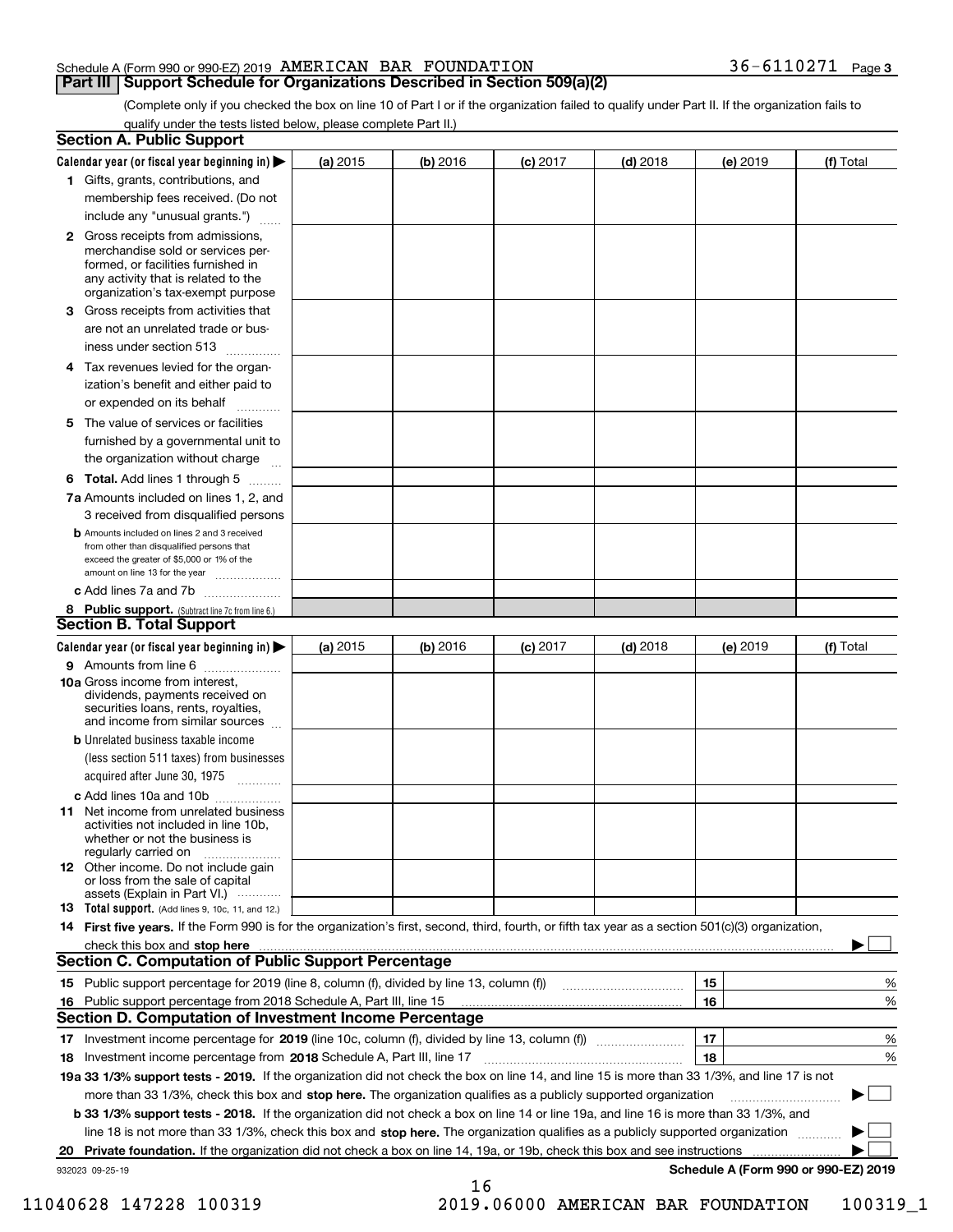### **Part IV Supporting Organizations**

(Complete only if you checked a box in line 12 on Part I. If you checked 12a of Part I, complete Sections A and B. If you checked 12b of Part I, complete Sections A and C. If you checked 12c of Part I, complete Sections A, D, and E. If you checked 12d of Part I, complete Sections A and D, and complete Part V.)

#### **Section A. All Supporting Organizations**

- **1** Are all of the organization's supported organizations listed by name in the organization's governing documents? If "No," describe in **Part VI** how the supported organizations are designated. If designated by *class or purpose, describe the designation. If historic and continuing relationship, explain.*
- **2** Did the organization have any supported organization that does not have an IRS determination of status under section 509(a)(1) or (2)? If "Yes," explain in Part VI how the organization determined that the supported *organization was described in section 509(a)(1) or (2).*
- **3a** Did the organization have a supported organization described in section 501(c)(4), (5), or (6)? If "Yes," answer *(b) and (c) below.*
- **b** Did the organization confirm that each supported organization qualified under section 501(c)(4), (5), or (6) and satisfied the public support tests under section 509(a)(2)? If "Yes," describe in **Part VI** when and how the *organization made the determination.*
- **c**Did the organization ensure that all support to such organizations was used exclusively for section 170(c)(2)(B) purposes? If "Yes," explain in **Part VI** what controls the organization put in place to ensure such use.
- **4a***If* Was any supported organization not organized in the United States ("foreign supported organization")? *"Yes," and if you checked 12a or 12b in Part I, answer (b) and (c) below.*
- **b** Did the organization have ultimate control and discretion in deciding whether to make grants to the foreign supported organization? If "Yes," describe in **Part VI** how the organization had such control and discretion *despite being controlled or supervised by or in connection with its supported organizations.*
- **c** Did the organization support any foreign supported organization that does not have an IRS determination under sections 501(c)(3) and 509(a)(1) or (2)? If "Yes," explain in **Part VI** what controls the organization used *to ensure that all support to the foreign supported organization was used exclusively for section 170(c)(2)(B) purposes.*
- **5a***If "Yes,"* Did the organization add, substitute, or remove any supported organizations during the tax year? answer (b) and (c) below (if applicable). Also, provide detail in **Part VI,** including (i) the names and EIN *numbers of the supported organizations added, substituted, or removed; (ii) the reasons for each such action; (iii) the authority under the organization's organizing document authorizing such action; and (iv) how the action was accomplished (such as by amendment to the organizing document).*
- **b** Type I or Type II only. Was any added or substituted supported organization part of a class already designated in the organization's organizing document?
- **cSubstitutions only.**  Was the substitution the result of an event beyond the organization's control?
- **6** Did the organization provide support (whether in the form of grants or the provision of services or facilities) to **Part VI.** *If "Yes," provide detail in* support or benefit one or more of the filing organization's supported organizations? anyone other than (i) its supported organizations, (ii) individuals that are part of the charitable class benefited by one or more of its supported organizations, or (iii) other supporting organizations that also
- **7**Did the organization provide a grant, loan, compensation, or other similar payment to a substantial contributor *If "Yes," complete Part I of Schedule L (Form 990 or 990-EZ).* regard to a substantial contributor? (as defined in section 4958(c)(3)(C)), a family member of a substantial contributor, or a 35% controlled entity with
- **8** Did the organization make a loan to a disqualified person (as defined in section 4958) not described in line 7? *If "Yes," complete Part I of Schedule L (Form 990 or 990-EZ).*
- **9a** Was the organization controlled directly or indirectly at any time during the tax year by one or more in section 509(a)(1) or (2))? If "Yes," *provide detail in* <code>Part VI.</code> disqualified persons as defined in section 4946 (other than foundation managers and organizations described
- **b**the supporting organization had an interest? If "Yes," provide detail in P**art VI**. Did one or more disqualified persons (as defined in line 9a) hold a controlling interest in any entity in which
- **c**Did a disqualified person (as defined in line 9a) have an ownership interest in, or derive any personal benefit from, assets in which the supporting organization also had an interest? If "Yes," provide detail in P**art VI.**
- **10a** Was the organization subject to the excess business holdings rules of section 4943 because of section supporting organizations)? If "Yes," answer 10b below. 4943(f) (regarding certain Type II supporting organizations, and all Type III non-functionally integrated
- **b** Did the organization have any excess business holdings in the tax year? (Use Schedule C, Form 4720, to *determine whether the organization had excess business holdings.)*

17

932024 09-25-19

| 1              |  |  |
|----------------|--|--|
|                |  |  |
| $\overline{2}$ |  |  |
|                |  |  |
| <u>3a</u>      |  |  |
|                |  |  |
| $\frac{3b}{2}$ |  |  |
|                |  |  |
| $\frac{3c}{2}$ |  |  |
|                |  |  |
| <u>4a</u>      |  |  |
|                |  |  |
| 4 <sub>b</sub> |  |  |
|                |  |  |
| $rac{4c}{2}$   |  |  |
|                |  |  |
|                |  |  |
| <u>5a</u>      |  |  |
|                |  |  |
| 5b             |  |  |
| $\frac{5c}{2}$ |  |  |
|                |  |  |
| 6              |  |  |
|                |  |  |
| $\overline{1}$ |  |  |
|                |  |  |
| 8              |  |  |
|                |  |  |
| <u>9a</u>      |  |  |
| <u>9b</u>      |  |  |
|                |  |  |
| $\frac{9c}{2}$ |  |  |
|                |  |  |
| 10a            |  |  |

**Yes**

**No**

**Schedule A (Form 990 or 990-EZ) 2019**

**10b**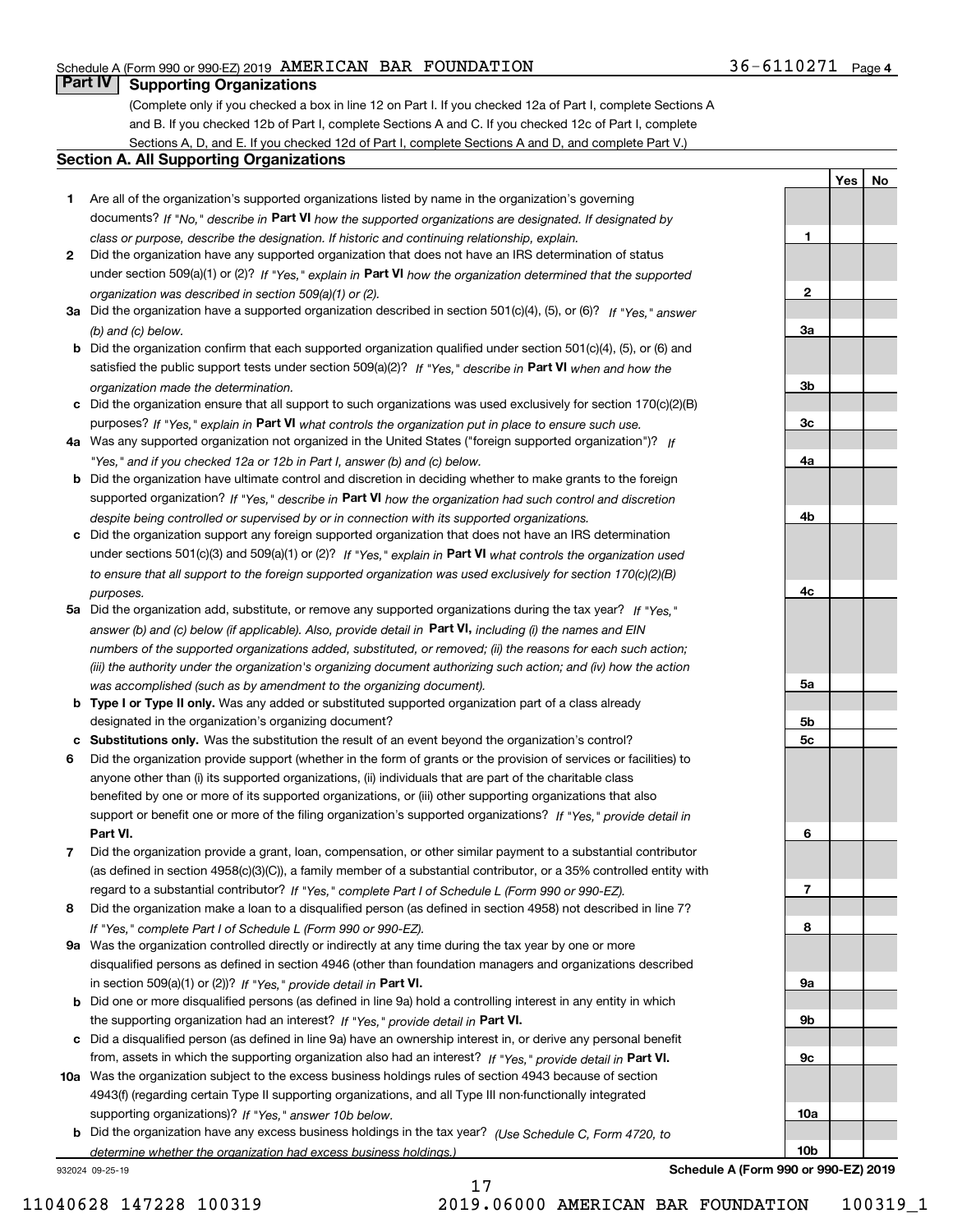|    | Part IV<br><b>Supporting Organizations (continued)</b>                                                                            |                 |     |    |
|----|-----------------------------------------------------------------------------------------------------------------------------------|-----------------|-----|----|
|    |                                                                                                                                   |                 | Yes | No |
| 11 | Has the organization accepted a gift or contribution from any of the following persons?                                           |                 |     |    |
|    | a A person who directly or indirectly controls, either alone or together with persons described in (b) and (c)                    |                 |     |    |
|    | below, the governing body of a supported organization?                                                                            | 11a             |     |    |
|    | <b>b</b> A family member of a person described in (a) above?                                                                      | 11 <sub>b</sub> |     |    |
|    | c A 35% controlled entity of a person described in (a) or (b) above? If "Yes" to a, b, or c, provide detail in Part VI.           | 11c             |     |    |
|    | <b>Section B. Type I Supporting Organizations</b>                                                                                 |                 |     |    |
|    |                                                                                                                                   |                 | Yes | No |
| 1  | Did the directors, trustees, or membership of one or more supported organizations have the power to                               |                 |     |    |
|    | regularly appoint or elect at least a majority of the organization's directors or trustees at all times during the                |                 |     |    |
|    | tax year? If "No," describe in Part VI how the supported organization(s) effectively operated, supervised, or                     |                 |     |    |
|    | controlled the organization's activities. If the organization had more than one supported organization,                           |                 |     |    |
|    | describe how the powers to appoint and/or remove directors or trustees were allocated among the supported                         |                 |     |    |
|    | organizations and what conditions or restrictions, if any, applied to such powers during the tax year.                            | 1               |     |    |
| 2  | Did the organization operate for the benefit of any supported organization other than the supported                               |                 |     |    |
|    | organization(s) that operated, supervised, or controlled the supporting organization? If "Yes," explain in                        |                 |     |    |
|    | Part VI how providing such benefit carried out the purposes of the supported organization(s) that operated,                       |                 |     |    |
|    | supervised, or controlled the supporting organization.                                                                            | $\mathbf{2}$    |     |    |
|    | <b>Section C. Type II Supporting Organizations</b>                                                                                |                 |     |    |
|    |                                                                                                                                   |                 | Yes | No |
| 1  | Were a majority of the organization's directors or trustees during the tax year also a majority of the directors                  |                 |     |    |
|    | or trustees of each of the organization's supported organization(s)? If "No." describe in Part VI how control                     |                 |     |    |
|    | or management of the supporting organization was vested in the same persons that controlled or managed                            |                 |     |    |
|    | the supported organization(s).                                                                                                    | 1               |     |    |
|    | <b>Section D. All Type III Supporting Organizations</b>                                                                           |                 |     |    |
|    |                                                                                                                                   |                 | Yes | No |
| 1  | Did the organization provide to each of its supported organizations, by the last day of the fifth month of the                    |                 |     |    |
|    | organization's tax year, (i) a written notice describing the type and amount of support provided during the prior tax             |                 |     |    |
|    | year, (ii) a copy of the Form 990 that was most recently filed as of the date of notification, and (iii) copies of the            |                 |     |    |
|    | organization's governing documents in effect on the date of notification, to the extent not previously provided?                  | 1               |     |    |
| 2  | Were any of the organization's officers, directors, or trustees either (i) appointed or elected by the supported                  |                 |     |    |
|    | organization(s) or (ii) serving on the governing body of a supported organization? If "No," explain in Part VI how                |                 |     |    |
|    | the organization maintained a close and continuous working relationship with the supported organization(s).                       | $\mathbf{2}$    |     |    |
| 3  | By reason of the relationship described in (2), did the organization's supported organizations have a                             |                 |     |    |
|    | significant voice in the organization's investment policies and in directing the use of the organization's                        |                 |     |    |
|    | income or assets at all times during the tax year? If "Yes," describe in Part VI the role the organization's                      |                 |     |    |
|    | supported organizations played in this regard.                                                                                    | 3               |     |    |
|    | Section E. Type III Functionally Integrated Supporting Organizations                                                              |                 |     |    |
| 1  | Check the box next to the method that the organization used to satisfy the Integral Part Test during the year (see instructions). |                 |     |    |
| а  | The organization satisfied the Activities Test. Complete line 2 below.                                                            |                 |     |    |
| b  | The organization is the parent of each of its supported organizations. Complete line 3 below.                                     |                 |     |    |
| c  | The organization supported a governmental entity. Describe in Part VI how you supported a government entity (see instructions),   |                 |     |    |
| 2  | Activities Test. Answer (a) and (b) below.                                                                                        |                 | Yes | No |
| а  | Did substantially all of the organization's activities during the tax year directly further the exempt purposes of                |                 |     |    |
|    | the supported organization(s) to which the organization was responsive? If "Yes," then in Part VI identify                        |                 |     |    |
|    | those supported organizations and explain how these activities directly furthered their exempt purposes,                          |                 |     |    |
|    | how the organization was responsive to those supported organizations, and how the organization determined                         |                 |     |    |
|    | that these activities constituted substantially all of its activities.                                                            | 2a              |     |    |
|    | <b>b</b> Did the activities described in (a) constitute activities that, but for the organization's involvement, one or more      |                 |     |    |
|    | of the organization's supported organization(s) would have been engaged in? If "Yes," explain in Part VI the                      |                 |     |    |
|    | reasons for the organization's position that its supported organization(s) would have engaged in these                            |                 |     |    |
|    | activities but for the organization's involvement.                                                                                | 2 <sub>b</sub>  |     |    |
| з  | Parent of Supported Organizations. Answer (a) and (b) below.                                                                      |                 |     |    |
|    | a Did the organization have the power to regularly appoint or elect a majority of the officers, directors, or                     |                 |     |    |
|    | trustees of each of the supported organizations? Provide details in Part VI.                                                      | За              |     |    |
|    | <b>b</b> Did the organization exercise a substantial degree of direction over the policies, programs, and activities of each      |                 |     |    |
|    | of its supported organizations? If "Yes." describe in Part VI the role played by the organization in this regard.                 | 3b              |     |    |

18

932025 09-25-19

**Schedule A (Form 990 or 990-EZ) 2019**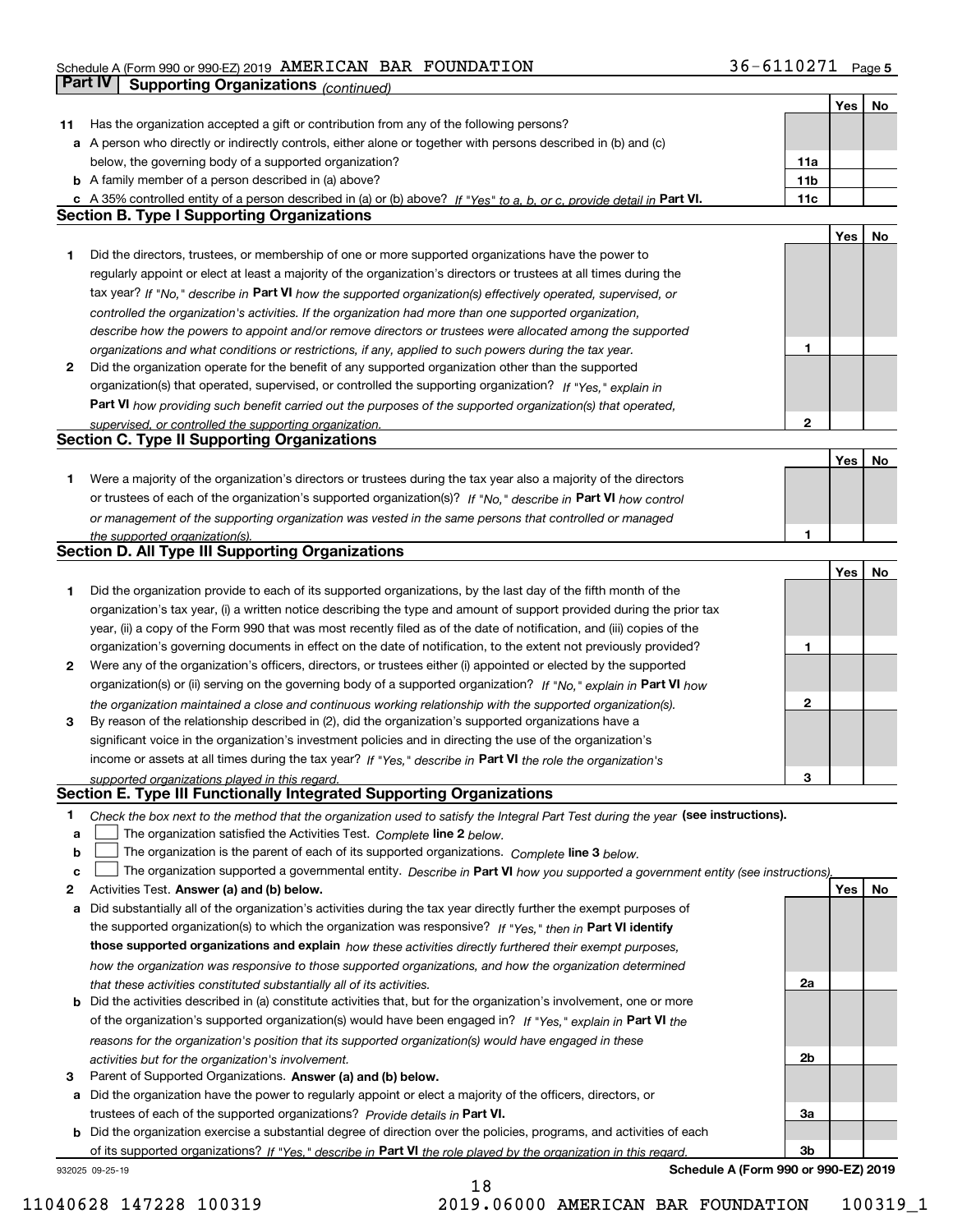|                                                              |  | <b>Part V</b> Type III Non-Functionally Integrated 509(a)(3) Supporting Organizations |                       |  |
|--------------------------------------------------------------|--|---------------------------------------------------------------------------------------|-----------------------|--|
| Schedule A (Form 990 or 990-EZ) 2019 AMERICAN BAR FOUNDATION |  |                                                                                       | $36 - 6110271$ Page 6 |  |

**1**

1 Check here if the organization satisfied the Integral Part Test as a qualifying trust on Nov. 20, 1970 (explain in Part VI). See instructions. All other Type III non-functionally integrated supporting organizations must complete Sections A through E.

|   | Section A - Adjusted Net Income                                              |                | (A) Prior Year | (B) Current Year<br>(optional) |
|---|------------------------------------------------------------------------------|----------------|----------------|--------------------------------|
| 1 | Net short-term capital gain                                                  | 1              |                |                                |
| 2 | Recoveries of prior-year distributions                                       | $\mathbf{2}$   |                |                                |
| З | Other gross income (see instructions)                                        | 3              |                |                                |
| 4 | Add lines 1 through 3.                                                       | 4              |                |                                |
| 5 | Depreciation and depletion                                                   | 5              |                |                                |
| 6 | Portion of operating expenses paid or incurred for production or             |                |                |                                |
|   | collection of gross income or for management, conservation, or               |                |                |                                |
|   | maintenance of property held for production of income (see instructions)     | 6              |                |                                |
| 7 | Other expenses (see instructions)                                            | $\overline{7}$ |                |                                |
| 8 | Adjusted Net Income (subtract lines 5, 6, and 7 from line 4)                 | 8              |                |                                |
|   | <b>Section B - Minimum Asset Amount</b>                                      |                | (A) Prior Year | (B) Current Year<br>(optional) |
| 1 | Aggregate fair market value of all non-exempt-use assets (see                |                |                |                                |
|   | instructions for short tax year or assets held for part of year):            |                |                |                                |
|   | a Average monthly value of securities                                        | 1a             |                |                                |
|   | <b>b</b> Average monthly cash balances                                       | 1b             |                |                                |
|   | c Fair market value of other non-exempt-use assets                           | 1c             |                |                                |
|   | d Total (add lines 1a, 1b, and 1c)                                           | 1d             |                |                                |
|   | e Discount claimed for blockage or other                                     |                |                |                                |
|   | factors (explain in detail in Part VI):                                      |                |                |                                |
| 2 | Acquisition indebtedness applicable to non-exempt-use assets                 | $\mathbf{2}$   |                |                                |
| з | Subtract line 2 from line 1d.                                                | 3              |                |                                |
| 4 | Cash deemed held for exempt use. Enter 1-1/2% of line 3 (for greater amount, |                |                |                                |
|   | see instructions).                                                           | 4              |                |                                |
| 5 | Net value of non-exempt-use assets (subtract line 4 from line 3)             | 5              |                |                                |
| 6 | Multiply line 5 by .035.                                                     | 6              |                |                                |
| 7 | Recoveries of prior-year distributions                                       | 7              |                |                                |
| 8 | Minimum Asset Amount (add line 7 to line 6)                                  | 8              |                |                                |
|   | <b>Section C - Distributable Amount</b>                                      |                |                | <b>Current Year</b>            |
| 1 | Adjusted net income for prior year (from Section A, line 8, Column A)        | $\mathbf{1}$   |                |                                |
| 2 | Enter 85% of line 1                                                          | $\overline{2}$ |                |                                |
| 3 | Minimum asset amount for prior year (from Section B, line 8, Column A)       | 3              |                |                                |
| 4 | Enter greater of line 2 or line 3.                                           | 4              |                |                                |
| 5 | Income tax imposed in prior year                                             | 5              |                |                                |
| 6 | <b>Distributable Amount.</b> Subtract line 5 from line 4, unless subject to  |                |                |                                |
|   | emergency temporary reduction (see instructions).                            | 6              |                |                                |
|   |                                                                              |                |                |                                |

**7**Check here if the current year is the organization's first as a non-functionally integrated Type III supporting organization (see instructions).

**Schedule A (Form 990 or 990-EZ) 2019**

932026 09-25-19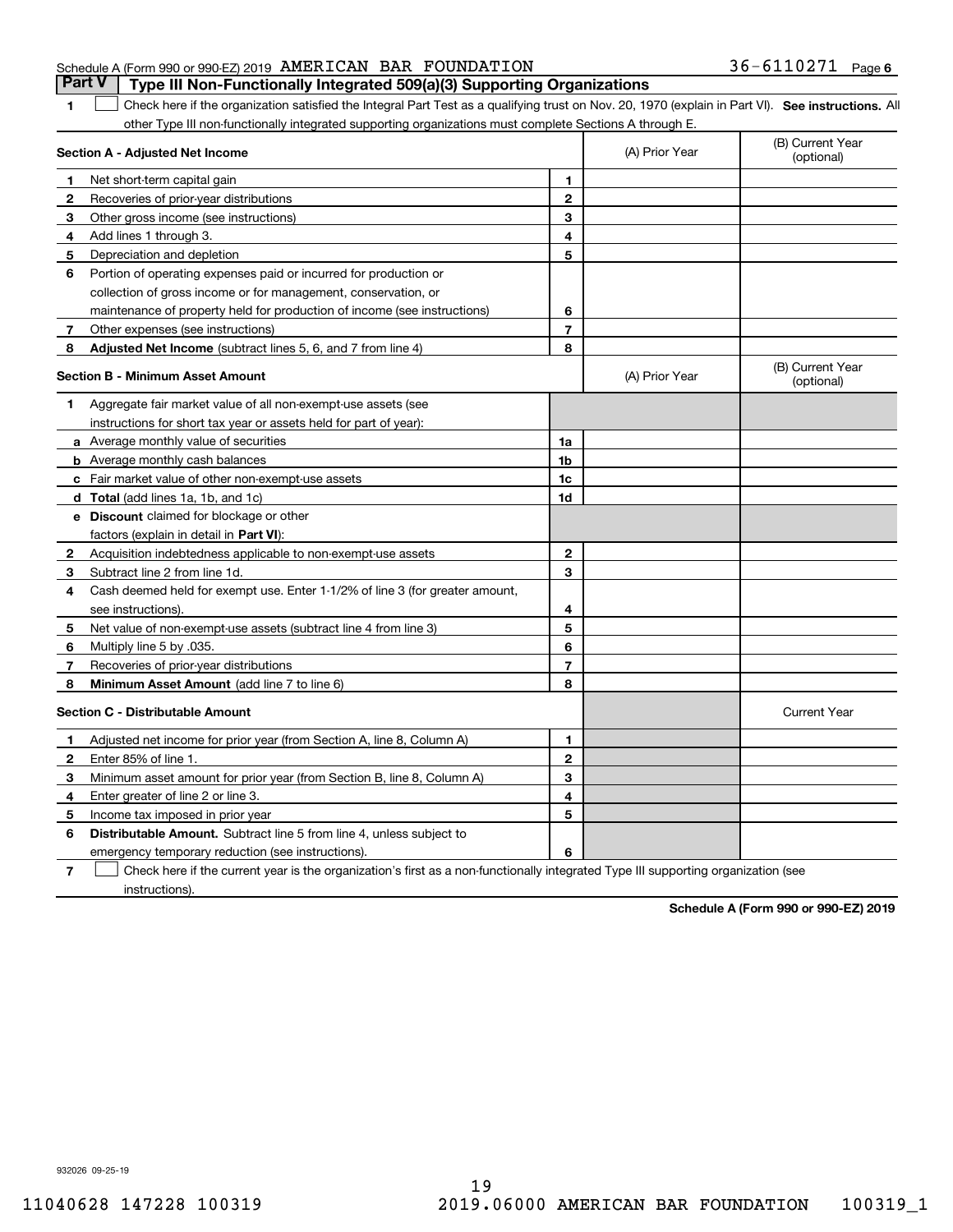| Part V | Type III Non-Functionally Integrated 509(a)(3) Supporting Organizations                    |                             | (continued)                           |                                         |
|--------|--------------------------------------------------------------------------------------------|-----------------------------|---------------------------------------|-----------------------------------------|
|        | <b>Section D - Distributions</b>                                                           |                             |                                       | <b>Current Year</b>                     |
| 1      | Amounts paid to supported organizations to accomplish exempt purposes                      |                             |                                       |                                         |
| 2      | Amounts paid to perform activity that directly furthers exempt purposes of supported       |                             |                                       |                                         |
|        | organizations, in excess of income from activity                                           |                             |                                       |                                         |
| з      | Administrative expenses paid to accomplish exempt purposes of supported organizations      |                             |                                       |                                         |
| 4      | Amounts paid to acquire exempt-use assets                                                  |                             |                                       |                                         |
| 5      | Qualified set-aside amounts (prior IRS approval required)                                  |                             |                                       |                                         |
| 6      | Other distributions (describe in Part VI). See instructions.                               |                             |                                       |                                         |
| 7      | <b>Total annual distributions.</b> Add lines 1 through 6.                                  |                             |                                       |                                         |
| 8      | Distributions to attentive supported organizations to which the organization is responsive |                             |                                       |                                         |
|        | (provide details in Part VI). See instructions.                                            |                             |                                       |                                         |
| 9      | Distributable amount for 2019 from Section C, line 6                                       |                             |                                       |                                         |
| 10     | Line 8 amount divided by line 9 amount                                                     |                             |                                       |                                         |
|        |                                                                                            | (i)                         | (iii)                                 | (iii)                                   |
|        | <b>Section E - Distribution Allocations</b> (see instructions)                             | <b>Excess Distributions</b> | <b>Underdistributions</b><br>Pre-2019 | <b>Distributable</b><br>Amount for 2019 |
| 1      | Distributable amount for 2019 from Section C, line 6                                       |                             |                                       |                                         |
| 2      | Underdistributions, if any, for years prior to 2019 (reason-                               |                             |                                       |                                         |
|        | able cause required- explain in Part VI). See instructions.                                |                             |                                       |                                         |
| з      | Excess distributions carryover, if any, to 2019                                            |                             |                                       |                                         |
|        | <b>a</b> From 2014                                                                         |                             |                                       |                                         |
|        | <b>b</b> From 2015                                                                         |                             |                                       |                                         |
|        | $c$ From 2016                                                                              |                             |                                       |                                         |
|        | d From 2017                                                                                |                             |                                       |                                         |
|        | e From 2018                                                                                |                             |                                       |                                         |
|        | Total of lines 3a through e                                                                |                             |                                       |                                         |
|        | <b>g</b> Applied to underdistributions of prior years                                      |                             |                                       |                                         |
|        | <b>h</b> Applied to 2019 distributable amount                                              |                             |                                       |                                         |
|        | Carryover from 2014 not applied (see instructions)                                         |                             |                                       |                                         |
|        | Remainder. Subtract lines 3g, 3h, and 3i from 3f.                                          |                             |                                       |                                         |
| 4      | Distributions for 2019 from Section D,                                                     |                             |                                       |                                         |
|        | line $7:$                                                                                  |                             |                                       |                                         |
|        | <b>a</b> Applied to underdistributions of prior years                                      |                             |                                       |                                         |
|        | <b>b</b> Applied to 2019 distributable amount                                              |                             |                                       |                                         |
| с      | Remainder. Subtract lines 4a and 4b from 4.                                                |                             |                                       |                                         |
| 5      | Remaining underdistributions for years prior to 2019, if                                   |                             |                                       |                                         |
|        | any. Subtract lines 3g and 4a from line 2. For result greater                              |                             |                                       |                                         |
|        | than zero, explain in Part VI. See instructions.                                           |                             |                                       |                                         |
| 6      | Remaining underdistributions for 2019. Subtract lines 3h                                   |                             |                                       |                                         |
|        | and 4b from line 1. For result greater than zero, explain in                               |                             |                                       |                                         |
|        | Part VI. See instructions.                                                                 |                             |                                       |                                         |
| 7      | Excess distributions carryover to 2020. Add lines 3j                                       |                             |                                       |                                         |
|        | and 4c.                                                                                    |                             |                                       |                                         |
| 8      | Breakdown of line 7:                                                                       |                             |                                       |                                         |
|        | a Excess from 2015                                                                         |                             |                                       |                                         |
|        | <b>b</b> Excess from 2016                                                                  |                             |                                       |                                         |
|        | c Excess from 2017                                                                         |                             |                                       |                                         |
|        | d Excess from 2018                                                                         |                             |                                       |                                         |
|        | e Excess from 2019                                                                         |                             |                                       |                                         |

**Schedule A (Form 990 or 990-EZ) 2019**

932027 09-25-19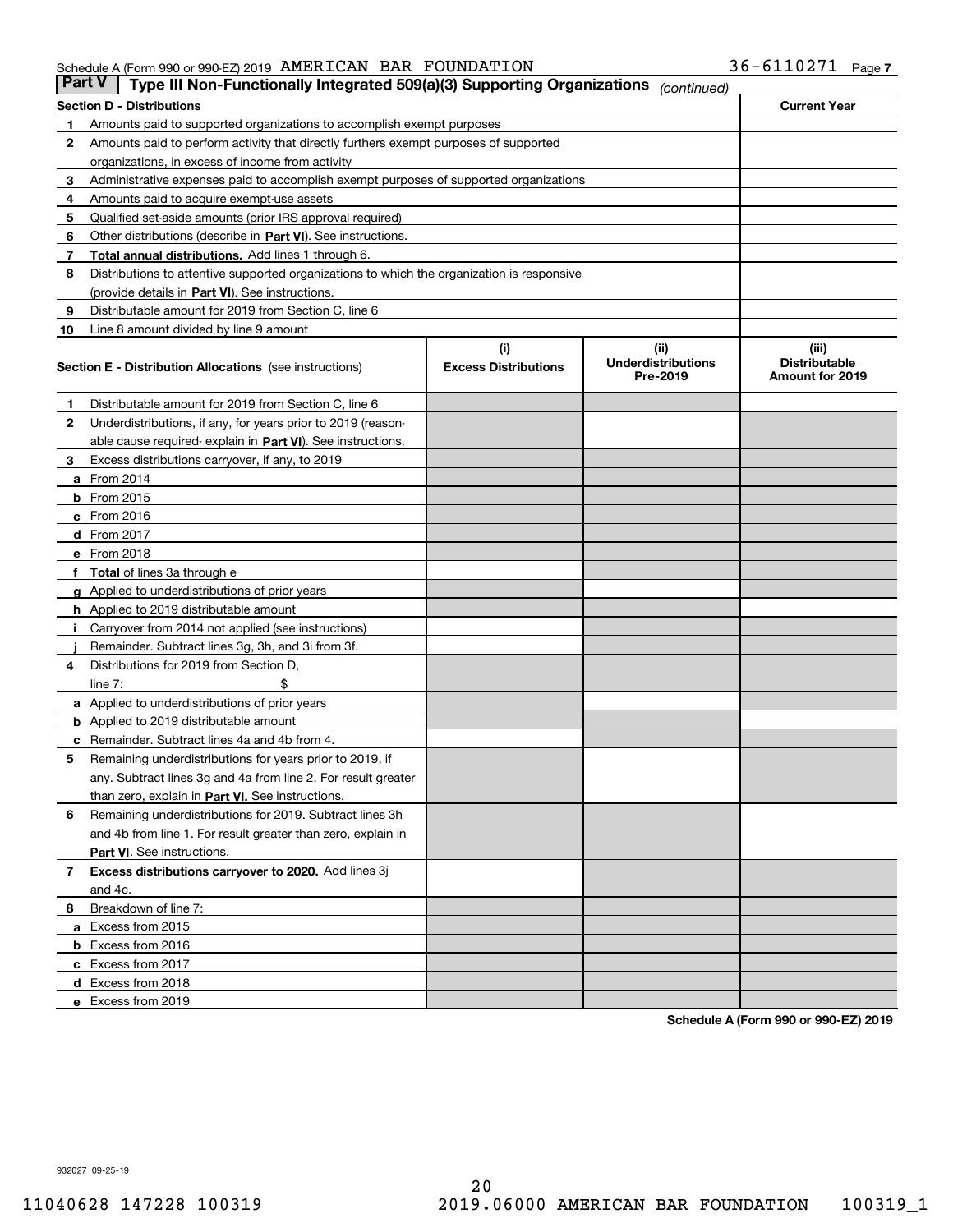|                 | Schedule A (Form 990 or 990-EZ) 2019 AMERICAN BAR FOUNDATION                                                                                                                                                                                                                                                                                                                                                                                                                                                                                                                                | 36-6110271 Page 8                    |  |
|-----------------|---------------------------------------------------------------------------------------------------------------------------------------------------------------------------------------------------------------------------------------------------------------------------------------------------------------------------------------------------------------------------------------------------------------------------------------------------------------------------------------------------------------------------------------------------------------------------------------------|--------------------------------------|--|
| <b>Part VI</b>  | Supplemental Information. Provide the explanations required by Part II, line 10; Part II, line 17a or 17b; Part III, line 12;<br>Part IV, Section A, lines 1, 2, 3b, 3c, 4b, 4c, 5a, 6, 9a, 9b, 9c, 11a, 11b, and 11c; Part IV, Section B, lines 1 and 2; Part IV, Section C,<br>line 1; Part IV, Section D, lines 2 and 3; Part IV, Section E, lines 1c, 2a, 2b, 3a, and 3b; Part V, line 1; Part V, Section B, line 1e; Part V,<br>Section D, lines 5, 6, and 8; and Part V, Section E, lines 2, 5, and 6. Also complete this part for any additional information.<br>(See instructions.) |                                      |  |
|                 |                                                                                                                                                                                                                                                                                                                                                                                                                                                                                                                                                                                             |                                      |  |
|                 |                                                                                                                                                                                                                                                                                                                                                                                                                                                                                                                                                                                             |                                      |  |
|                 |                                                                                                                                                                                                                                                                                                                                                                                                                                                                                                                                                                                             |                                      |  |
|                 |                                                                                                                                                                                                                                                                                                                                                                                                                                                                                                                                                                                             |                                      |  |
|                 |                                                                                                                                                                                                                                                                                                                                                                                                                                                                                                                                                                                             |                                      |  |
|                 |                                                                                                                                                                                                                                                                                                                                                                                                                                                                                                                                                                                             |                                      |  |
|                 |                                                                                                                                                                                                                                                                                                                                                                                                                                                                                                                                                                                             |                                      |  |
|                 |                                                                                                                                                                                                                                                                                                                                                                                                                                                                                                                                                                                             |                                      |  |
|                 |                                                                                                                                                                                                                                                                                                                                                                                                                                                                                                                                                                                             |                                      |  |
|                 |                                                                                                                                                                                                                                                                                                                                                                                                                                                                                                                                                                                             |                                      |  |
|                 |                                                                                                                                                                                                                                                                                                                                                                                                                                                                                                                                                                                             |                                      |  |
|                 |                                                                                                                                                                                                                                                                                                                                                                                                                                                                                                                                                                                             |                                      |  |
|                 |                                                                                                                                                                                                                                                                                                                                                                                                                                                                                                                                                                                             |                                      |  |
|                 |                                                                                                                                                                                                                                                                                                                                                                                                                                                                                                                                                                                             |                                      |  |
|                 |                                                                                                                                                                                                                                                                                                                                                                                                                                                                                                                                                                                             |                                      |  |
|                 |                                                                                                                                                                                                                                                                                                                                                                                                                                                                                                                                                                                             |                                      |  |
|                 |                                                                                                                                                                                                                                                                                                                                                                                                                                                                                                                                                                                             |                                      |  |
|                 |                                                                                                                                                                                                                                                                                                                                                                                                                                                                                                                                                                                             |                                      |  |
|                 |                                                                                                                                                                                                                                                                                                                                                                                                                                                                                                                                                                                             |                                      |  |
|                 |                                                                                                                                                                                                                                                                                                                                                                                                                                                                                                                                                                                             |                                      |  |
|                 |                                                                                                                                                                                                                                                                                                                                                                                                                                                                                                                                                                                             |                                      |  |
|                 |                                                                                                                                                                                                                                                                                                                                                                                                                                                                                                                                                                                             |                                      |  |
|                 |                                                                                                                                                                                                                                                                                                                                                                                                                                                                                                                                                                                             |                                      |  |
|                 |                                                                                                                                                                                                                                                                                                                                                                                                                                                                                                                                                                                             |                                      |  |
|                 |                                                                                                                                                                                                                                                                                                                                                                                                                                                                                                                                                                                             |                                      |  |
|                 |                                                                                                                                                                                                                                                                                                                                                                                                                                                                                                                                                                                             |                                      |  |
|                 |                                                                                                                                                                                                                                                                                                                                                                                                                                                                                                                                                                                             |                                      |  |
|                 |                                                                                                                                                                                                                                                                                                                                                                                                                                                                                                                                                                                             |                                      |  |
|                 |                                                                                                                                                                                                                                                                                                                                                                                                                                                                                                                                                                                             |                                      |  |
| 932028 09-25-19 | 21                                                                                                                                                                                                                                                                                                                                                                                                                                                                                                                                                                                          | Schedule A (Form 990 or 990-EZ) 2019 |  |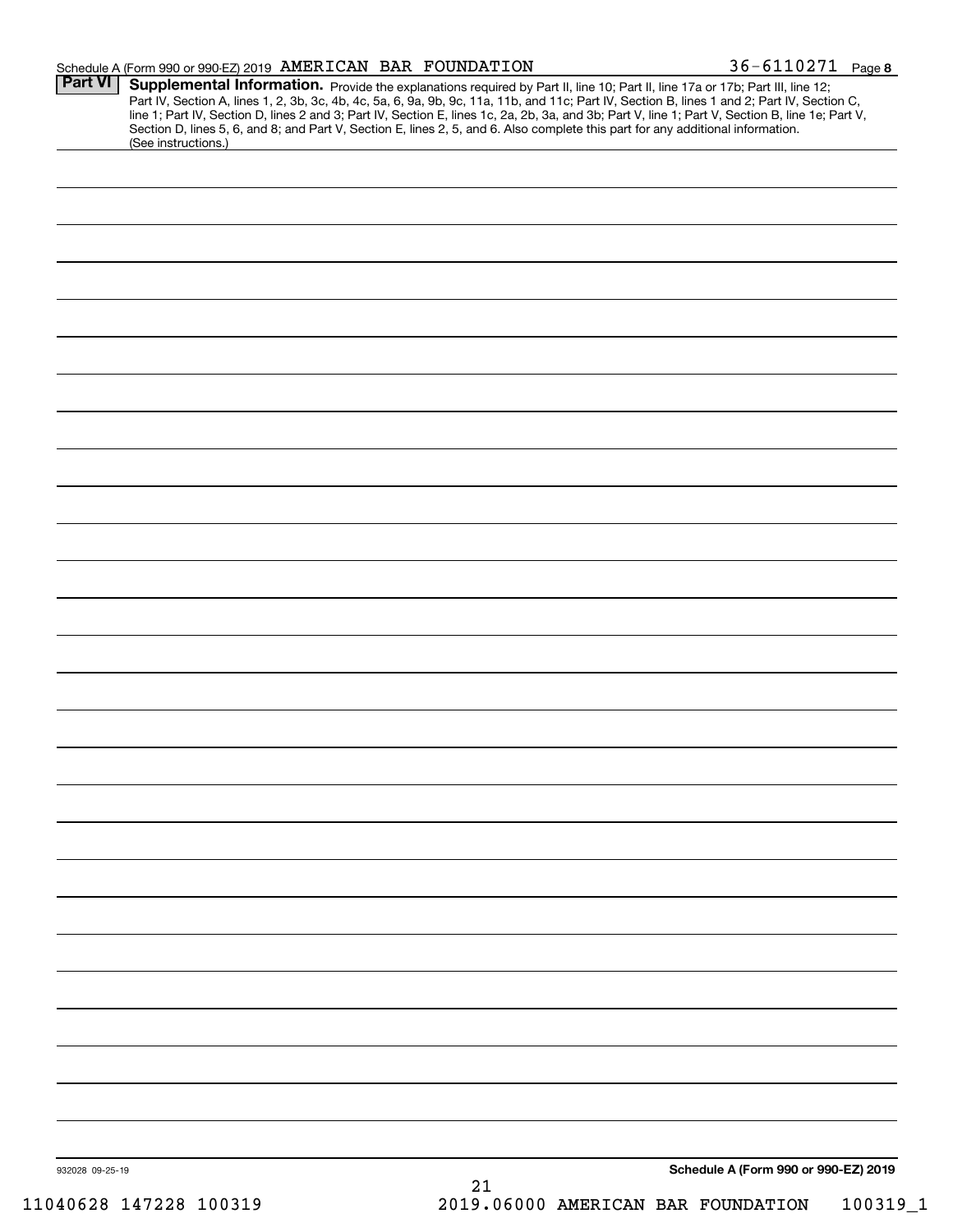| <b>Supplemental Financial Statements</b><br><b>SCHEDULE D</b><br>Complete if the organization answered "Yes" on Form 990,<br>(Form 990)<br>Part IV, line 6, 7, 8, 9, 10, 11a, 11b, 11c, 11d, 11e, 11f, 12a, or 12b.<br>Attach to Form 990.<br>Department of the Treasury<br>Go to www.irs.gov/Form990 for instructions and the latest information.<br>Internal Revenue Service |                                                                                                                                                |                         |  |  | OMB No. 1545-0047<br>2019<br><b>Open to Public</b><br>Inspection |
|--------------------------------------------------------------------------------------------------------------------------------------------------------------------------------------------------------------------------------------------------------------------------------------------------------------------------------------------------------------------------------|------------------------------------------------------------------------------------------------------------------------------------------------|-------------------------|--|--|------------------------------------------------------------------|
| Name of the organization                                                                                                                                                                                                                                                                                                                                                       | AMERICAN BAR FOUNDATION                                                                                                                        |                         |  |  | <b>Employer identification number</b><br>36-6110271              |
| Part I                                                                                                                                                                                                                                                                                                                                                                         | Organizations Maintaining Donor Advised Funds or Other Similar Funds or Accounts.<br>organization answered "Yes" on Form 990, Part IV, line 6. |                         |  |  | Complete if the                                                  |
|                                                                                                                                                                                                                                                                                                                                                                                |                                                                                                                                                | (a) Donor advised funds |  |  | (b) Funds and other accounts                                     |
|                                                                                                                                                                                                                                                                                                                                                                                | Total number at end of year                                                                                                                    |                         |  |  |                                                                  |
| 2                                                                                                                                                                                                                                                                                                                                                                              | Aggregate value of contributions to (during year)<br>.                                                                                         |                         |  |  |                                                                  |
| 3                                                                                                                                                                                                                                                                                                                                                                              | Aggregate value of grants from (during year)<br>.                                                                                              |                         |  |  |                                                                  |

| з            | Aggregate value of grants from (during year)                                                                                                   |                |                                                    |    |
|--------------|------------------------------------------------------------------------------------------------------------------------------------------------|----------------|----------------------------------------------------|----|
| 4            |                                                                                                                                                |                |                                                    |    |
| 5            | Did the organization inform all donors and donor advisors in writing that the assets held in donor advised funds                               |                | Yes                                                | No |
|              |                                                                                                                                                |                |                                                    |    |
| 6            | Did the organization inform all grantees, donors, and donor advisors in writing that grant funds can be used only                              |                |                                                    |    |
|              | for charitable purposes and not for the benefit of the donor or donor advisor, or for any other purpose conferring                             |                |                                                    |    |
|              | impermissible private benefit?                                                                                                                 |                | Yes                                                | No |
|              | Part II<br>Conservation Easements. Complete if the organization answered "Yes" on Form 990, Part IV, line 7.                                   |                |                                                    |    |
|              | Purpose(s) of conservation easements held by the organization (check all that apply).                                                          |                |                                                    |    |
|              | Preservation of land for public use (for example, recreation or education)                                                                     |                | Preservation of a historically important land area |    |
|              | Protection of natural habitat<br>Preservation of a certified historic structure                                                                |                |                                                    |    |
|              | Preservation of open space                                                                                                                     |                |                                                    |    |
| $\mathbf{2}$ | Complete lines 2a through 2d if the organization held a qualified conservation contribution in the form of a conservation easement on the last |                |                                                    |    |
|              | day of the tax year.                                                                                                                           |                | Held at the End of the Tax Year                    |    |
| a            | Total number of conservation easements                                                                                                         | 2a             |                                                    |    |
| b            | Total acreage restricted by conservation easements                                                                                             | 2 <sub>b</sub> |                                                    |    |
|              | Number of conservation easements on a certified historic structure included in (a) manufacture included in (a)                                 | 2c             |                                                    |    |
| d            | Number of conservation easements included in (c) acquired after 7/25/06, and not on a historic structure                                       |                |                                                    |    |
|              | listed in the National Register                                                                                                                | 2d             |                                                    |    |
| 3            | Number of conservation easements modified, transferred, released, extinguished, or terminated by the organization during the tax               |                |                                                    |    |
|              | year                                                                                                                                           |                |                                                    |    |
| 4            | Number of states where property subject to conservation easement is located >                                                                  |                |                                                    |    |
| 5            | Does the organization have a written policy regarding the periodic monitoring, inspection, handling of                                         |                |                                                    |    |

| ∣ No<br>Yes<br>violations, and enforcement of the conservation easements it holds?                                                          |
|---------------------------------------------------------------------------------------------------------------------------------------------|
| 6 Staff and volunteer hours devoted to monitoring, inspecting, handling of violations, and enforcing conservation easements during the year |
|                                                                                                                                             |
| Amount of expenses incurred in monitoring, inspecting, handling of violations, and enforcing conservation easements during the year         |
| $\blacktriangleright$ S                                                                                                                     |
| 8 Does each conservation easement reported on line $2(d)$ above satisfy the requirements of section $170(h)(4)(B)(i)$                       |

| ∣ No<br>Yes<br>and section $170(h)(4)(B)(ii)$ ?                                                                                   |
|-----------------------------------------------------------------------------------------------------------------------------------|
| 9 In Part XIII, describe how the organization reports conservation easements in its revenue and expense statement and             |
| balance sheet, and include, if applicable, the text of the footnote to the organization's financial statements that describes the |
| organization's accounting for conservation easements.                                                                             |
| Dert III   Organizatione Meinteining Cellections of Art, Historical Tressures, or Other Similar Assets                            |

# Complete if the organization answered "Yes" on Form 990, Part IV, line 8. **Part III Organizations Maintaining Collections of Art, Historical Treasures, or Other Similar Assets.**

| 1a If the organization elected, as permitted under FASB ASC 958, not to report in its revenue statement and balance sheet works   |
|-----------------------------------------------------------------------------------------------------------------------------------|
| of art, historical treasures, or other similar assets held for public exhibition, education, or research in furtherance of public |
| service, provide in Part XIII the text of the footnote to its financial statements that describes these items.                    |

#### **b** If the organization elected, as permitted under FASB ASC 958, to report in its revenue statement and balance sheet works of art, historical treasures, or other similar assets held for public exhibition, education, or research in furtherance of public service, provide the following amounts relating to these items:<br>(i) Povenue included on Form 990, Port VIII, line 1 Revenue included on Form 990, Part VIII, line 1

|   | a Revenue included on Form 990, Part VIII, line 1                                                                            |  |
|---|------------------------------------------------------------------------------------------------------------------------------|--|
|   | the following amounts required to be reported under FASB ASC 958 relating to these items:                                    |  |
| 2 | If the organization received or held works of art, historical treasures, or other similar assets for financial gain, provide |  |
|   | (ii) Assets included in Form 990, Part X [11] Marten and Martin Martin Marten and Martin Martin Marten and Mar               |  |
|   | Revenue included on Form 990, Part VIII, line 1<br>(i)                                                                       |  |

932051 10-02-19 **For Paperwork Reduction Act Notice, see the Instructions for Form 990. Schedule D (Form 990) 2019** LHA  $26$ 

| 11040628 147228 100319 |  | 2019.06000 AMERICAN BAR FOUNDATION | 100319 1 |
|------------------------|--|------------------------------------|----------|

| <b>Inspection</b>             |
|-------------------------------|
| mnlover identification numher |

|            |  | ployer identification numbe |
|------------|--|-----------------------------|
| 36-6110271 |  |                             |

| OMB No. 1545-0047     |
|-----------------------|
|                       |
| 2019                  |
|                       |
| <b>Open to Public</b> |
| Inspection            |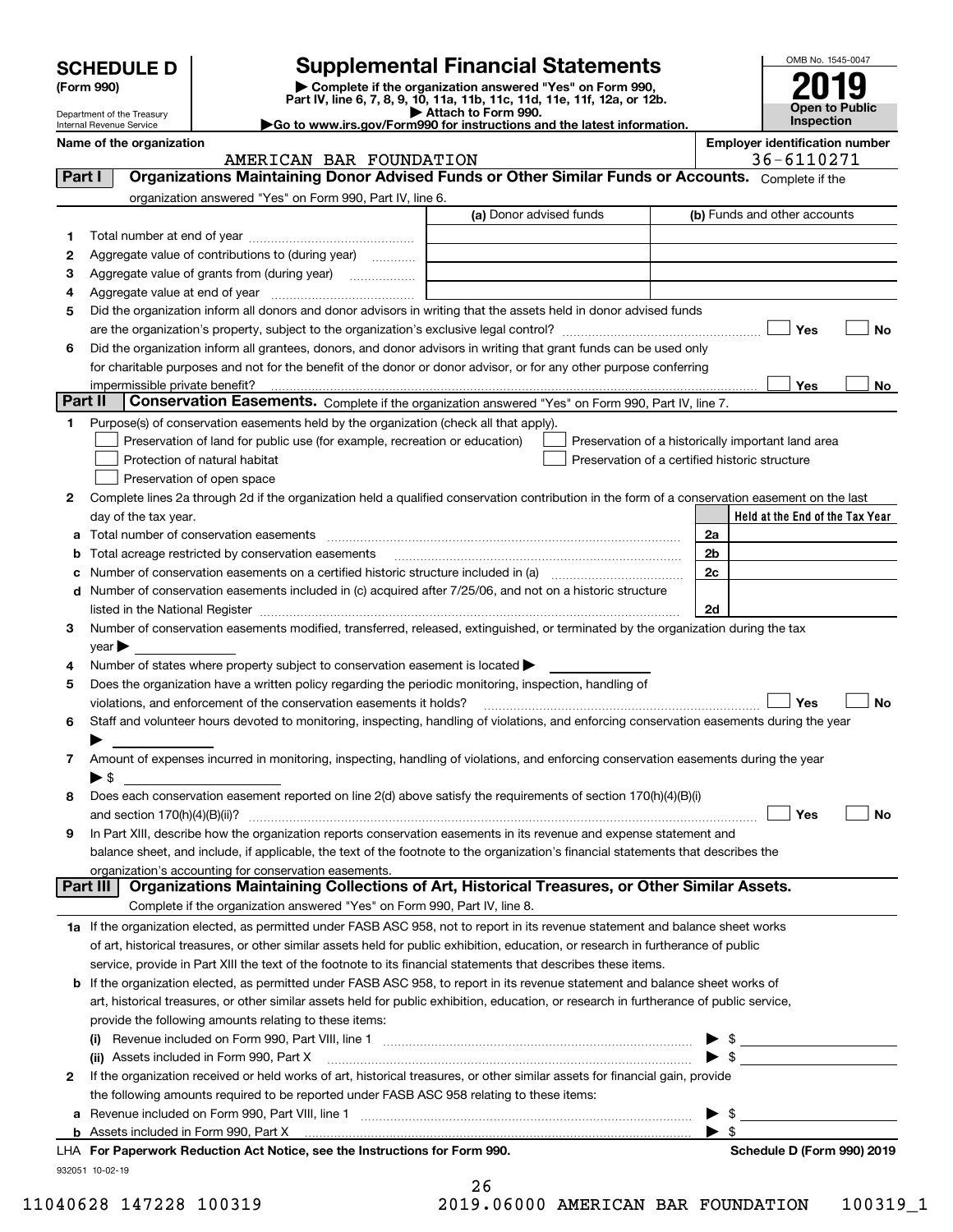|                 | AMERICAN BAR FOUNDATION<br>Schedule D (Form 990) 2019                                                                                                                                                                              |                    |                |                    |             | 36-6110271 Page 2        |                                     |                     |     |               |
|-----------------|------------------------------------------------------------------------------------------------------------------------------------------------------------------------------------------------------------------------------------|--------------------|----------------|--------------------|-------------|--------------------------|-------------------------------------|---------------------|-----|---------------|
| <b>Part III</b> | Organizations Maintaining Collections of Art, Historical Treasures, or Other Similar Assets (continued)                                                                                                                            |                    |                |                    |             |                          |                                     |                     |     |               |
| 3               | Using the organization's acquisition, accession, and other records, check any of the following that make significant use of its                                                                                                    |                    |                |                    |             |                          |                                     |                     |     |               |
|                 | collection items (check all that apply):                                                                                                                                                                                           |                    |                |                    |             |                          |                                     |                     |     |               |
| a               | Public exhibition<br>Loan or exchange program                                                                                                                                                                                      |                    |                |                    |             |                          |                                     |                     |     |               |
| b               | Scholarly research<br>e                                                                                                                                                                                                            |                    |                |                    |             |                          |                                     |                     |     |               |
| c               | Preservation for future generations                                                                                                                                                                                                |                    |                |                    |             |                          |                                     |                     |     |               |
| 4               | Provide a description of the organization's collections and explain how they further the organization's exempt purpose in Part XIII.                                                                                               |                    |                |                    |             |                          |                                     |                     |     |               |
| 5               | During the year, did the organization solicit or receive donations of art, historical treasures, or other similar assets                                                                                                           |                    |                |                    |             |                          |                                     |                     |     |               |
|                 |                                                                                                                                                                                                                                    |                    |                |                    |             |                          |                                     | Yes                 |     | No            |
|                 | Part IV<br>Escrow and Custodial Arrangements. Complete if the organization answered "Yes" on Form 990, Part IV, line 9, or                                                                                                         |                    |                |                    |             |                          |                                     |                     |     |               |
|                 | reported an amount on Form 990, Part X, line 21.                                                                                                                                                                                   |                    |                |                    |             |                          |                                     |                     |     |               |
|                 | 1a Is the organization an agent, trustee, custodian or other intermediary for contributions or other assets not included                                                                                                           |                    |                |                    |             |                          |                                     |                     |     |               |
|                 |                                                                                                                                                                                                                                    |                    |                |                    |             |                          |                                     | Yes                 |     | No            |
|                 | b If "Yes," explain the arrangement in Part XIII and complete the following table:                                                                                                                                                 |                    |                |                    |             |                          |                                     |                     |     |               |
|                 |                                                                                                                                                                                                                                    |                    |                |                    |             |                          |                                     | Amount              |     |               |
| c               |                                                                                                                                                                                                                                    |                    |                |                    |             | 1c                       |                                     |                     |     |               |
| d               | Beginning balance <u>www.marent.com married was contracted</u> and the contracted of the contracted and the contracted of the contracted of the contracted of the contracted of the contracted of the contracted of the contracted |                    |                |                    |             | 1d                       |                                     |                     |     |               |
| е               | Additions during the year manufactured and an account of the state of the state of the state of the state of the state of the state of the state of the state of the state of the state of the state of the state of the state     |                    |                |                    |             | 1e                       |                                     |                     |     |               |
| f               | Distributions during the year manufactured and continuum and contact the year manufactured and contact the year                                                                                                                    |                    |                |                    |             | 1f                       |                                     |                     |     |               |
|                 | 2a Did the organization include an amount on Form 990, Part X, line 21, for escrow or custodial account liability?                                                                                                                 |                    |                |                    |             |                          |                                     | Yes                 |     | No            |
|                 | <b>b</b> If "Yes," explain the arrangement in Part XIII. Check here if the explanation has been provided on Part XIII                                                                                                              |                    |                |                    |             |                          |                                     |                     |     |               |
| <b>Part V</b>   | Endowment Funds. Complete if the organization answered "Yes" on Form 990, Part IV, line 10.                                                                                                                                        |                    |                |                    |             |                          |                                     |                     |     |               |
|                 |                                                                                                                                                                                                                                    | (a) Current year   | (b) Prior year | (c) Two years back |             |                          |                                     |                     |     |               |
|                 |                                                                                                                                                                                                                                    | 24,770,283.        | 24,805,291.    | 23, 793, 339.      |             |                          | (d) Three years back<br>22,596,358. | (e) Four years back |     | 22, 243, 413. |
| 1a              | Beginning of year balance                                                                                                                                                                                                          | 219,100.           | 13,251.        |                    | 21,750.     |                          | 18,925.                             |                     |     | 22,650.       |
| b               |                                                                                                                                                                                                                                    | 2,385,670.         | 619, 341.      |                    | 1,775,202.  | 2,456,843.<br>1,649,544. |                                     |                     |     |               |
|                 | Net investment earnings, gains, and losses                                                                                                                                                                                         |                    |                |                    |             |                          |                                     |                     |     |               |
| d               |                                                                                                                                                                                                                                    |                    |                |                    |             |                          |                                     |                     |     |               |
|                 | e Other expenditures for facilities                                                                                                                                                                                                |                    |                |                    |             |                          |                                     |                     |     |               |
|                 | and programs                                                                                                                                                                                                                       | 395,215.           | 667,600.       |                    | 785,000.    |                          | 1,278,787.                          |                     |     | 1,253,726.    |
|                 | f Administrative expenses <i></i>                                                                                                                                                                                                  |                    |                |                    |             |                          |                                     |                     |     | 65,523.       |
| g               | End of year balance                                                                                                                                                                                                                | 26,979,838.        | 24,770,283.    |                    | 24,805,291. |                          | 23, 793, 339.                       |                     |     | 22,596,358.   |
| 2               | Provide the estimated percentage of the current year end balance (line 1g, column (a)) held as:                                                                                                                                    |                    |                |                    |             |                          |                                     |                     |     |               |
|                 | Board designated or quasi-endowment >                                                                                                                                                                                              | 71.00              | %              |                    |             |                          |                                     |                     |     |               |
|                 | Permanent endowment > 15.00                                                                                                                                                                                                        | $\%$               |                |                    |             |                          |                                     |                     |     |               |
| c               | 14.00<br>Term endowment $\blacktriangleright$                                                                                                                                                                                      | %                  |                |                    |             |                          |                                     |                     |     |               |
|                 | The percentages on lines 2a, 2b, and 2c should equal 100%.                                                                                                                                                                         |                    |                |                    |             |                          |                                     |                     |     |               |
|                 | 3a Are there endowment funds not in the possession of the organization that are held and administered for the organization                                                                                                         |                    |                |                    |             |                          |                                     |                     |     |               |
|                 | by:                                                                                                                                                                                                                                |                    |                |                    |             |                          |                                     |                     | Yes | No            |
|                 | (i)                                                                                                                                                                                                                                |                    |                |                    |             |                          |                                     | 3a(i)               |     | х             |
|                 |                                                                                                                                                                                                                                    |                    |                |                    |             |                          |                                     | 3a(ii)              |     | X             |
|                 |                                                                                                                                                                                                                                    |                    |                |                    |             |                          |                                     | 3 <sub>b</sub>      |     |               |
|                 | Describe in Part XIII the intended uses of the organization's endowment funds.                                                                                                                                                     |                    |                |                    |             |                          |                                     |                     |     |               |
|                 | <b>Part VI</b><br>Land, Buildings, and Equipment.                                                                                                                                                                                  |                    |                |                    |             |                          |                                     |                     |     |               |
|                 | Complete if the organization answered "Yes" on Form 990, Part IV, line 11a. See Form 990, Part X, line 10.                                                                                                                         |                    |                |                    |             |                          |                                     |                     |     |               |
|                 | Description of property                                                                                                                                                                                                            | (a) Cost or other  |                | (b) Cost or other  |             | (c) Accumulated          |                                     | (d) Book value      |     |               |
|                 |                                                                                                                                                                                                                                    | basis (investment) |                | basis (other)      |             | depreciation             |                                     |                     |     |               |
|                 |                                                                                                                                                                                                                                    |                    |                |                    |             |                          |                                     |                     |     |               |
| b               |                                                                                                                                                                                                                                    |                    |                |                    |             |                          |                                     |                     |     |               |
|                 |                                                                                                                                                                                                                                    |                    |                | 935,907.           |             | 935,907.                 |                                     |                     |     | 0.            |
| d               |                                                                                                                                                                                                                                    |                    |                | 937,894.           |             | 880,807.                 |                                     |                     |     | 57,087.       |
|                 |                                                                                                                                                                                                                                    |                    |                | 345,528.           |             | 345, 528.                |                                     |                     |     | 0.            |
|                 | Total. Add lines 1a through 1e. (Column (d) must equal Form 990. Part X. column (B). line 10c.)                                                                                                                                    |                    |                |                    |             |                          |                                     |                     |     | 57,087.       |
|                 |                                                                                                                                                                                                                                    |                    |                |                    |             |                          | Schedule D (Form 990) 2019          |                     |     |               |
|                 |                                                                                                                                                                                                                                    |                    |                |                    |             |                          |                                     |                     |     |               |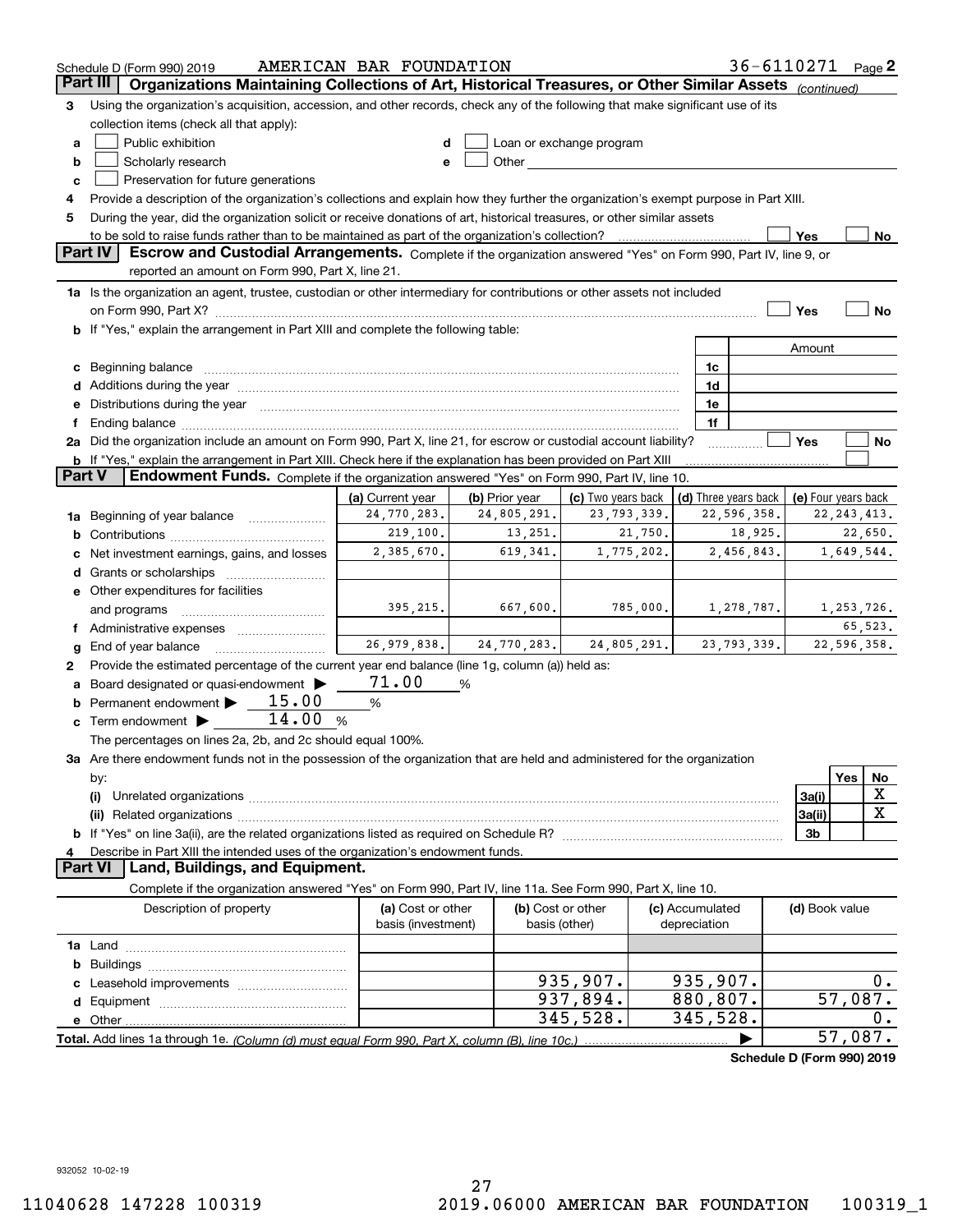| Schedule D (Form 990) 2019                                                                                        | AMERICAN BAR FOUNDATION |                                                           | 36-6110271 Page 3 |  |
|-------------------------------------------------------------------------------------------------------------------|-------------------------|-----------------------------------------------------------|-------------------|--|
| Part VII Investments - Other Securities.                                                                          |                         |                                                           |                   |  |
| Complete if the organization answered "Yes" on Form 990, Part IV, line 11b. See Form 990, Part X, line 12.        |                         |                                                           |                   |  |
| (a) Description of security or category (including name of security)                                              | (b) Book value          | (c) Method of valuation: Cost or end-of-year market value |                   |  |
| (1) Financial derivatives                                                                                         |                         |                                                           |                   |  |
|                                                                                                                   |                         |                                                           |                   |  |
| $(3)$ Other                                                                                                       |                         |                                                           |                   |  |
| (A)                                                                                                               |                         |                                                           |                   |  |
| (B)                                                                                                               |                         |                                                           |                   |  |
| (C)                                                                                                               |                         |                                                           |                   |  |
| (D)                                                                                                               |                         |                                                           |                   |  |
| (E)                                                                                                               |                         |                                                           |                   |  |
| (F)                                                                                                               |                         |                                                           |                   |  |
| (G)                                                                                                               |                         |                                                           |                   |  |
| (H)                                                                                                               |                         |                                                           |                   |  |
| Total. (Col. (b) must equal Form 990, Part X, col. (B) line 12.) $\blacktriangleright$                            |                         |                                                           |                   |  |
| Part VIII Investments - Program Related.                                                                          |                         |                                                           |                   |  |
| Complete if the organization answered "Yes" on Form 990, Part IV, line 11c. See Form 990, Part X, line 13.        |                         |                                                           |                   |  |
| (a) Description of investment                                                                                     | (b) Book value          | (c) Method of valuation: Cost or end-of-year market value |                   |  |
| (1)                                                                                                               |                         |                                                           |                   |  |
| (2)                                                                                                               |                         |                                                           |                   |  |
| (3)                                                                                                               |                         |                                                           |                   |  |
| (4)                                                                                                               |                         |                                                           |                   |  |
| (5)                                                                                                               |                         |                                                           |                   |  |
| (6)                                                                                                               |                         |                                                           |                   |  |
| (7)                                                                                                               |                         |                                                           |                   |  |
| (8)                                                                                                               |                         |                                                           |                   |  |
| (9)                                                                                                               |                         |                                                           |                   |  |
| Total. (Col. (b) must equal Form 990, Part X, col. (B) line 13.) $\blacktriangleright$                            |                         |                                                           |                   |  |
| <b>Other Assets.</b><br>Part $ X $                                                                                |                         |                                                           |                   |  |
| Complete if the organization answered "Yes" on Form 990, Part IV, line 11d. See Form 990, Part X, line 15.        |                         |                                                           |                   |  |
|                                                                                                                   | (a) Description         |                                                           | (b) Book value    |  |
| (1)                                                                                                               |                         |                                                           |                   |  |
| (2)                                                                                                               |                         |                                                           |                   |  |
| (3)                                                                                                               |                         |                                                           |                   |  |
| (4)                                                                                                               |                         |                                                           |                   |  |
| (5)                                                                                                               |                         |                                                           |                   |  |
| <u>(6)</u>                                                                                                        |                         |                                                           |                   |  |
| (7)                                                                                                               |                         |                                                           |                   |  |
| (8)                                                                                                               |                         |                                                           |                   |  |
| (9)                                                                                                               |                         |                                                           |                   |  |
|                                                                                                                   |                         |                                                           |                   |  |
| Part X<br><b>Other Liabilities.</b>                                                                               |                         |                                                           |                   |  |
| Complete if the organization answered "Yes" on Form 990, Part IV, line 11e or 11f. See Form 990, Part X, line 25. |                         |                                                           |                   |  |
| (a) Description of liability<br>1.                                                                                |                         |                                                           | (b) Book value    |  |
| (1)<br>Federal income taxes                                                                                       |                         |                                                           |                   |  |
|                                                                                                                   |                         |                                                           |                   |  |

| Federal income taxes                                               |            |
|--------------------------------------------------------------------|------------|
| DUE TO AFFILIATES<br>(2)                                           | 90,456.    |
| PENSION LIABILITY<br>(3)                                           | 962,046.   |
| CAPITAL LEASE OBLIGATION<br>(4)                                    | 57,087.    |
| DEFERRED RENT<br>(5)                                               | 89, 169.   |
| (6)                                                                |            |
| (7)                                                                |            |
| (8)                                                                |            |
| (9)                                                                |            |
| Total. (Column (b) must equal Form 990, Part X, col. (B) line 25.) | 1,198,758. |

**2.** Liability for uncertain tax positions. In Part XIII, provide the text of the footnote to the organization's financial statements that reports the organization's liability for uncertain tax positions under FASB ASC 740. Check here if the text of the footnote has been provided in Part XIII  $\mathcal{L}^{\text{max}}$ 

**Schedule D (Form 990) 2019**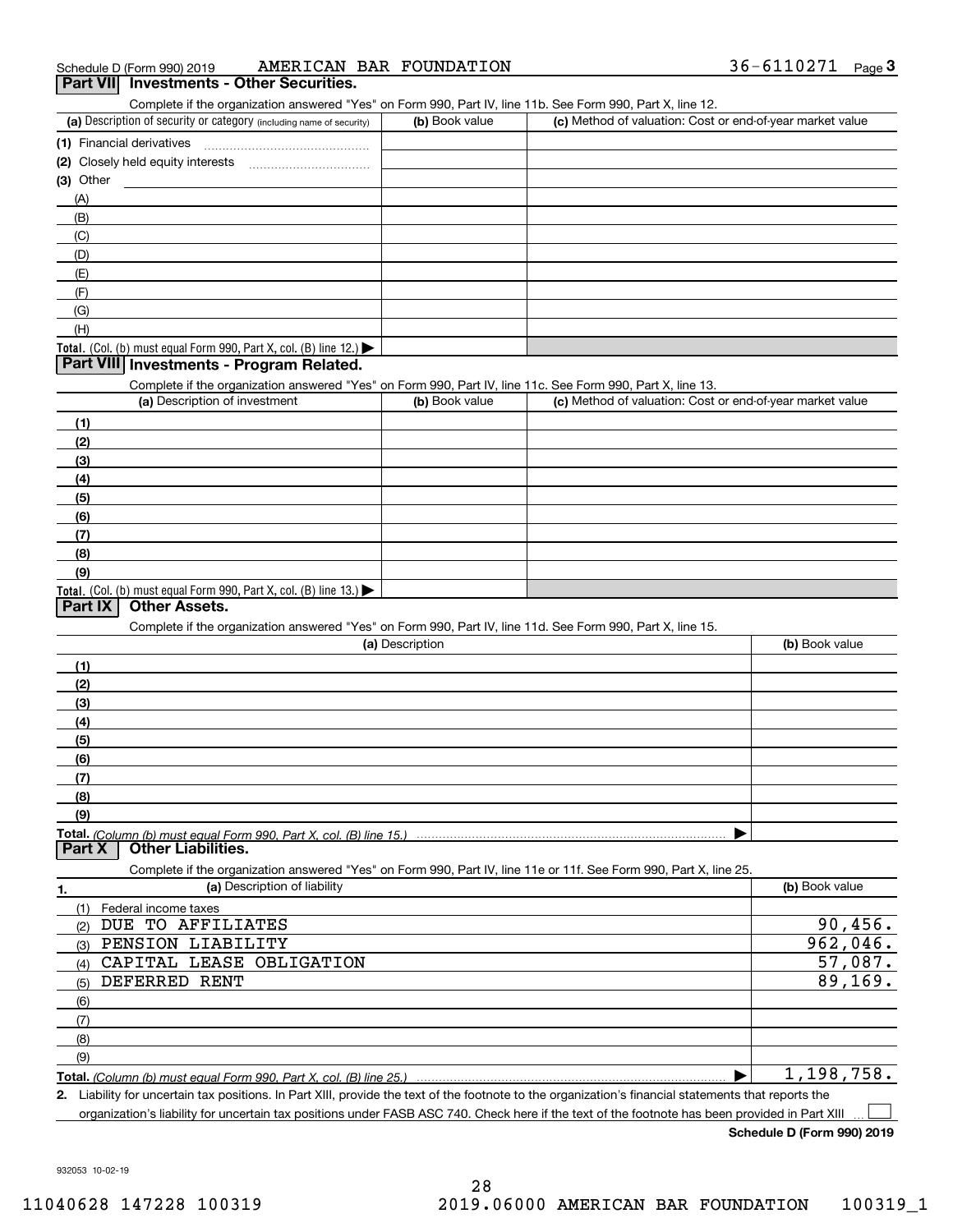|    | AMERICAN BAR FOUNDATION<br>Schedule D (Form 990) 2019                                            |                |            |                         | 36-6110271<br>Page $4$   |  |  |  |  |
|----|--------------------------------------------------------------------------------------------------|----------------|------------|-------------------------|--------------------------|--|--|--|--|
|    | Part XI<br>Reconciliation of Revenue per Audited Financial Statements With Revenue per Return.   |                |            |                         |                          |  |  |  |  |
|    | Complete if the organization answered "Yes" on Form 990, Part IV, line 12a.                      |                |            |                         |                          |  |  |  |  |
| 1  | Total revenue, gains, and other support per audited financial statements                         |                |            | $\blacksquare$          | 6,847,009.               |  |  |  |  |
| 2  | Amounts included on line 1 but not on Form 990, Part VIII, line 12:                              |                |            |                         |                          |  |  |  |  |
| a  |                                                                                                  | 2a             |            |                         |                          |  |  |  |  |
|    |                                                                                                  | 2 <sub>b</sub> | 218,500.   |                         |                          |  |  |  |  |
|    |                                                                                                  | 2c             |            |                         |                          |  |  |  |  |
| d  | Other (Describe in Part XIII.) <b>Construction Contract Construction</b>                         | 2d             | 231,312.   |                         |                          |  |  |  |  |
| е  | Add lines 2a through 2d                                                                          |                |            | 2e                      | 449,812.                 |  |  |  |  |
| 3  |                                                                                                  |                |            | $\overline{\mathbf{3}}$ | $\overline{6,397,197}$ . |  |  |  |  |
| 4  | Amounts included on Form 990. Part VIII, line 12, but not on line 1:                             |                |            |                         |                          |  |  |  |  |
|    | Investment expenses not included on Form 990, Part VIII, line 7b [11, 111, 111, 120]             | 4a             |            |                         |                          |  |  |  |  |
| b  |                                                                                                  | 4 <sub>b</sub> | 3,460,959. |                         |                          |  |  |  |  |
| C. | Add lines 4a and 4b                                                                              |                |            | 4с                      | 3,460,959.               |  |  |  |  |
|    |                                                                                                  |                | 5          | 9,858,156.              |                          |  |  |  |  |
|    | Part XII   Reconciliation of Expenses per Audited Financial Statements With Expenses per Return. |                |            |                         |                          |  |  |  |  |
|    | Complete if the organization answered "Yes" on Form 990, Part IV, line 12a.                      |                |            |                         |                          |  |  |  |  |
| 1. | Total expenses and losses per audited financial statements                                       |                |            | $\mathbf{1}$            | 7,068,837.               |  |  |  |  |
| 2  | Amounts included on line 1 but not on Form 990, Part IX, line 25:                                |                |            |                         |                          |  |  |  |  |
| a  |                                                                                                  | 2a             | 218,500.   |                         |                          |  |  |  |  |
|    |                                                                                                  | 2 <sub>b</sub> |            |                         |                          |  |  |  |  |
| c  |                                                                                                  | 2c             |            |                         |                          |  |  |  |  |
| d  |                                                                                                  | 2d             |            |                         |                          |  |  |  |  |
|    |                                                                                                  |                |            | 2e                      | 218,500.                 |  |  |  |  |
| 3  |                                                                                                  |                |            | $\mathbf{a}$            | 6,850,337.               |  |  |  |  |
| 4  | Amounts included on Form 990, Part IX, line 25, but not on line 1:                               |                |            |                         |                          |  |  |  |  |
| a  |                                                                                                  | 4a             | 69,092.    |                         |                          |  |  |  |  |
|    |                                                                                                  | 4 <sub>b</sub> |            |                         |                          |  |  |  |  |
|    | Add lines 4a and 4b                                                                              |                |            | 4c                      | 69,092.                  |  |  |  |  |
|    |                                                                                                  |                |            | 5                       | 6,919,429.               |  |  |  |  |
|    | Part XIII Supplemental Information.                                                              |                |            |                         |                          |  |  |  |  |

Provide the descriptions required for Part II, lines 3, 5, and 9; Part III, lines 1a and 4; Part IV, lines 1b and 2b; Part V, line 4; Part X, line 2; Part XI, lines 2d and 4b; and Part XII, lines 2d and 4b. Also complete this part to provide any additional information.

PART V, LINE 4:

THE FOUNDATION'S ENDOWMENTS CONSIST OF INDIVIDUAL FUNDS ESTABLISHED FOR A

VARIETY OF PURPOSES. THESE FUNDS INCLUDE THE FOLLOWING:

THE LIZ AND PETER MOSER RESEARCH FUND IN LEGAL ETHICS, PROFESSIONAL

RESPONSIBILITY, AND ACCESS TO LEGAL SERVICES.

ESTABLISHED THROUGH A GENEROUS GIFT FROM LIZ AND PETER MOSER, AND IN

RECOGNITION OF THEIR LIFETIME OF DEDICATION TO LEGAL ETHICS AND

PROFESSIONALISM, THIS FUND SUPPORTS THE AMERICAN BAR FOUNDATION'S

FUNDAMENTAL EMPIRICAL RESEARCH IN THE FIELDS OF LEGAL ETHICS, PROFESSIONAL

29

RESPONSIBILITY AND ACCESS TO LEGAL SERVICES.

932054 10-02-19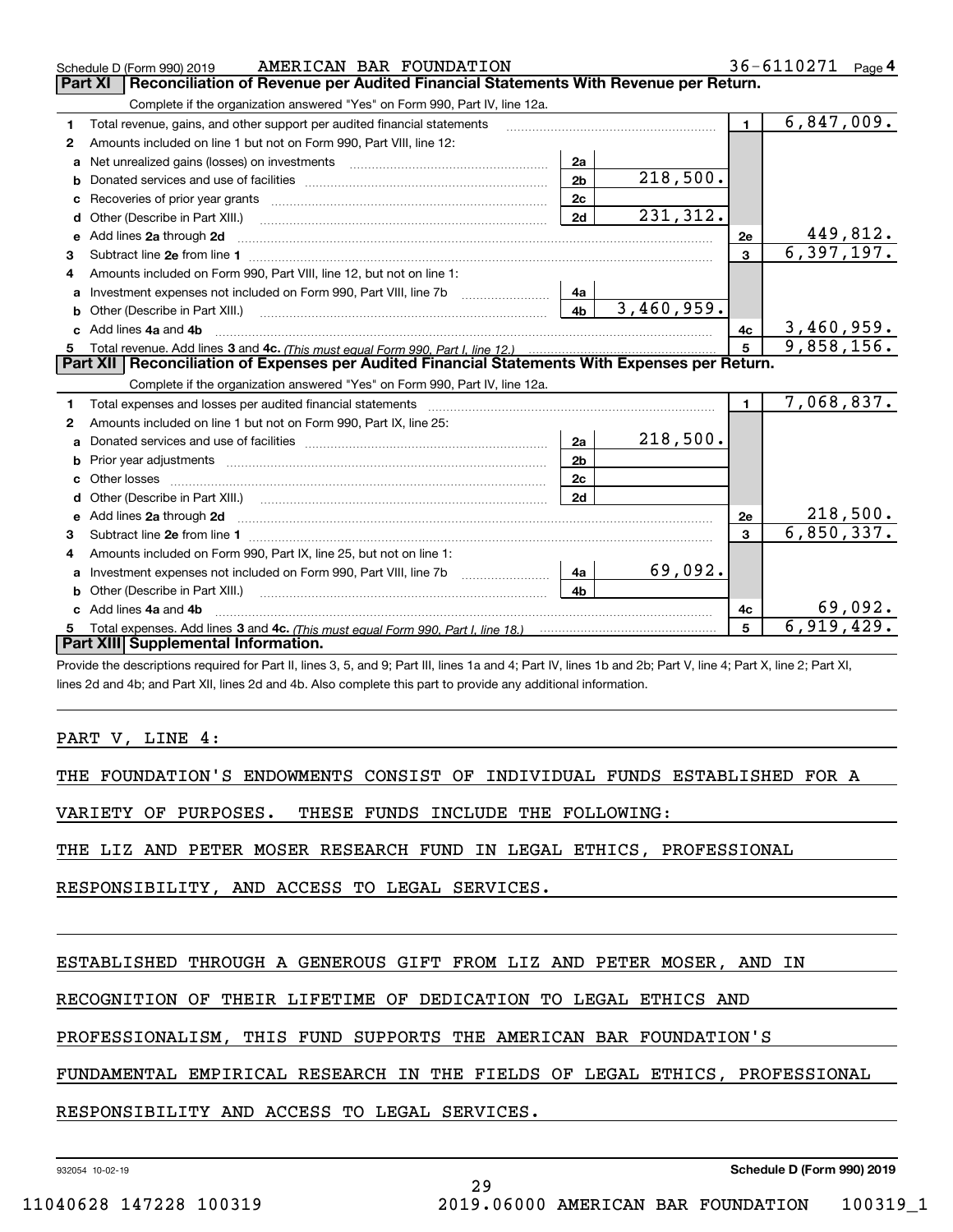WM. REECE SMITH, JR. RESEARCH FUND.

SUPPORT FOR THE WM. REECE SMITH, JR. RESEARCH FUND RECOGNIZES THE ENORMOUS CONTRIBUTIONS REECE SMITH HAS MADE TO THE PRACTICE OF LAW AND LEGAL SCHOLARSHIP, PARTICULARLY IN THE FIELDS OF PROFESSIONAL ETHICS, PRO BONO LEGAL SERVICES, AND INTERNATIONAL EFFORTS TO SECURE HUMAN RIGHTS AND THE RULE OF LAW. THE FUND WILL ADVANCE THE FOUNDATION'S NOTABLE RESEARCH IN THESE VITAL AREAS.

KENNETH F. AND HARLE G. MONTGOMERY SUMMER FELLOWSHIP PROGRAM FOR MINORITY UNDERGRADUATE STUDENTS

THIS FUND WAS ESTABLISHED IN 1999 WITH A GIFT FROM THE KENNETH F. AND HARLE G. MONTGOMERY FOUNDATION. THE FUND SUPPORTS THE ABF'S SUMMER INTERNSHIP FOR MINORITY UNDERGRADUATE STUDENTS.

SOLON E. SUMMERFIELD FOUNDATION FUND

THIS FUND WAS ESTABLISHED WITH YEARLY GIFTS FROM THE SOLON E. SUMMERFIELD FOUNDATION TO ESTABLISH A CAPITAL FUND FOR THE SUPPORT OF THE ABF'S SUMMER

INTERNSHIP FOR MINORITY UNDERGRADUATE STUDENTS.

SUMMER RESEARCH DIVERSITY FELLOWSHIP PROGRAM FUND

SUPPORTS THE ABF'S SUMMER RESEARCH DIVERSITY FELLOWSHIP FOR UNDERGRADUATE STUDENTS.

SAMUEL POOL WEAVER FUND

932055 10-02-19

**Schedule D (Form 990) 2019**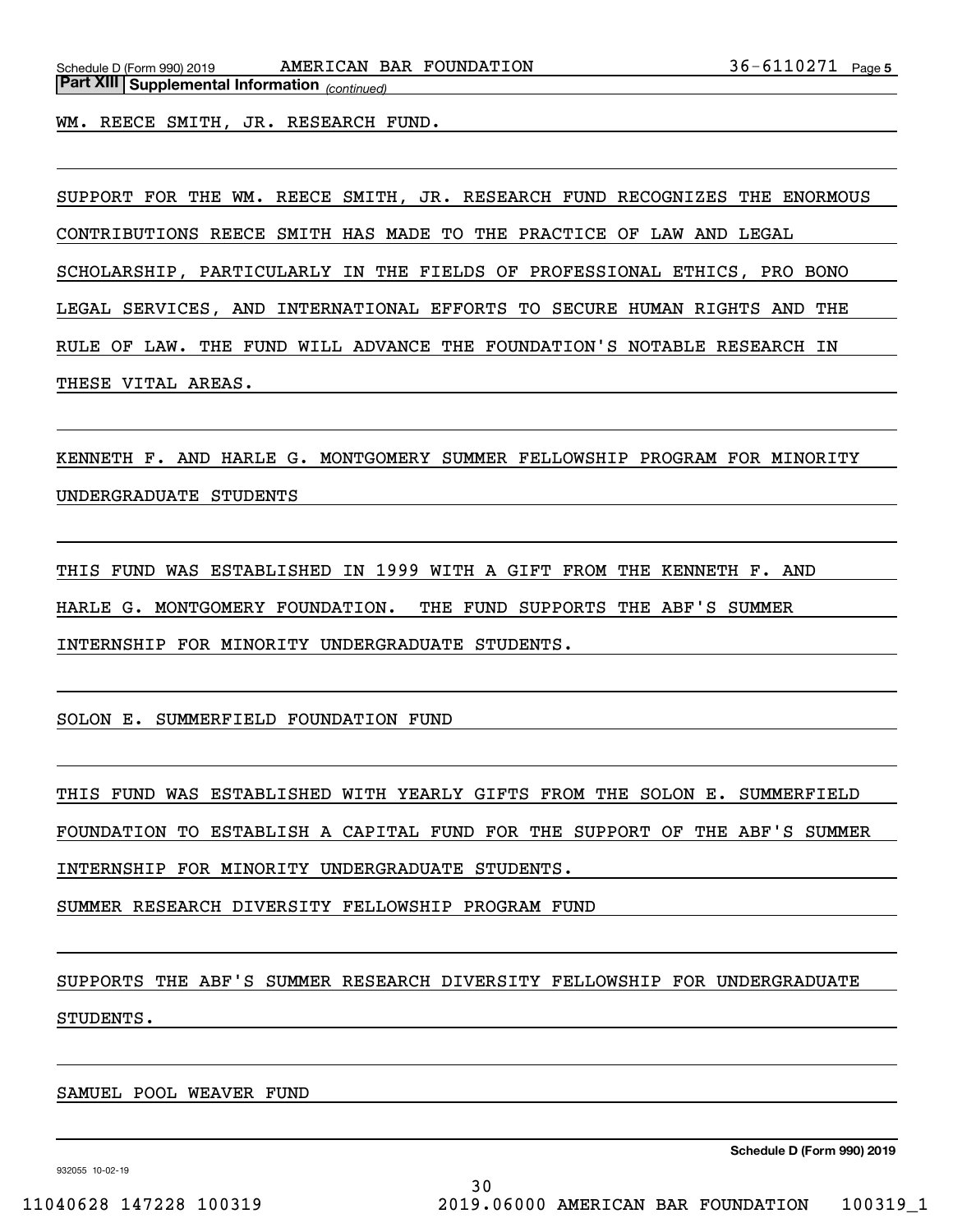|                                                       | Schedule D (Form 990) 2019 AMERICAN BAR FOUNDATION                        | $36 - 6110271$ Page 5 |  |  |  |  |  |  |
|-------------------------------------------------------|---------------------------------------------------------------------------|-----------------------|--|--|--|--|--|--|
| <b>Part XIII Supplemental Information</b> (continued) |                                                                           |                       |  |  |  |  |  |  |
|                                                       | THIS FUND WAS ESTABLISHED WITH A GIFT FROM SAMUEL WEAVER IN 1974.         | IT                    |  |  |  |  |  |  |
|                                                       | ORIGINALLY FUNDED AN ESSAY PROGRAM. IN 1986, THE ABF TERMINATED THE ESSAY |                       |  |  |  |  |  |  |
|                                                       | CONTEST AND DESIGNATED THE FUNDS TO "RECOGNIZE, ENCOURAGE AND SUPPORT     |                       |  |  |  |  |  |  |
|                                                       | SUPERIOR SCHOLARSHIP IN THE FIELD OF CONSTITUTIONAL LAW"                  |                       |  |  |  |  |  |  |

MACCRATE RESEARCH CHAIR IN THE LEGAL PROFESSION

THIS FUND WAS ESTABLISHED THROUGH A GIFT FROM ROBERT AND CONNIE MACCRATE. THE FUND IS USED SOLELY TO SUPPORT THE SALARY AND RESEARCH EXPENSES OF THE ABF PROFESSOR DESIGNATED BY THE DIRECTOR OF THE ABF WITH THE ADVICE OF THE BOARD OF DIRECTORS TO HOLD THE MACCRATE RESEARCH CHAIR IN THE LEGAL PROFESSION.

CONTRIBUTORS' MEMORIAL FUND I

THIS FUND IS THE PRIMARY FUND FOR ALL UNRESTRICTED, UNDESIGNATED CONTRIBUTIONS TO THE FOUNDATION.

CONTRIBUTORS' MEMORIAL FUND II

THIS FUND IS COMPRISED OF PROCEEDS FROM THE SALE OF DONATED ASSETS IN THE FORM OF REAL ESTATE DONATED TO THE FOUNDATION IN 1985.

SUSTAIN THE VISION.

THIS FUND IS COMPRISED OF CONTRIBUTIONS FROM A 1999 CAPITAL CAMPAIGN TO

FURTHER THE MISSION OF THE ORGANIZATION.

932055 10-02-19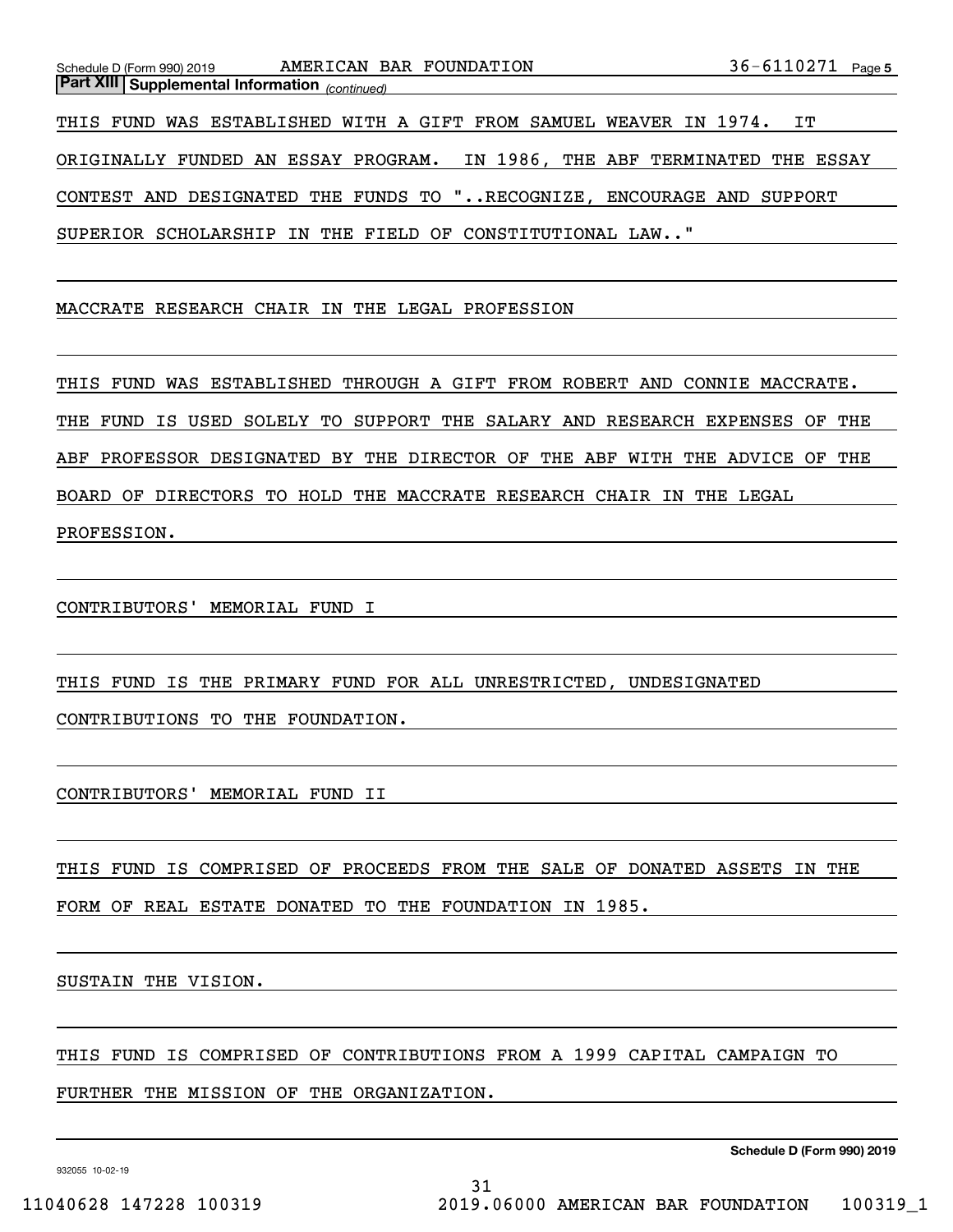MAYNARD TOLL

THIS FUND WAS CREATED IN 1981 WITH CONTRIBUTIONS FROM A LAW FIRM IN

RECOGNITION OF THE FIRM'S COLLEAGUE, MAYNARD TOLL.

WILLIAM H. NEUKOM FELLOWS RESEARCH CHAIR IN DIVERSITY AND LAW

THIS FUND WAS ESTABLISHED IN 2011 AND SUPPORTS RESEARCH IN DIVERSITY AND LAW. THE FUND IS TO BE USED SOLELY FOR THE RESEARCH EXPENSES AND SALARY OF THE SCHOLAR DESIGNATED BY THE DIRECTOR OF THE ABF WITH THE ADVICE OF THE BOARD OF DIRECTORS.

ROBERT O. HETLAGE SCHOLARSHIP FUND

THIS FUND WAS CREATED IN 2007 IN HONOR OF ROBERT HETLAGE AND CONTRIBUTIONS TO THIS FUND SUPPORT THE FOUNDATION'S DOCTORAL FELLOWSHIP PROGRAM.

WILLIAM C. HUBBARD LAW & EDUCATION CONFERENCE ENDOWMENT

THIS FUND IS TO SUPPORT CONFERENCES RECOGNIZING AND DISSEMINATING

INNOVATIVE AND SIGNIFICANT SCHOLARSHIP ON LAW AND EDUCATION.

PART XI, LINE 2D - OTHER ADJUSTMENTS:

ENDOWMENT SPENDING ALLOWANCE 231,312.

PART XI, LINE 4B - OTHER ADJUSTMENTS:

INCOME ON LONG TERM INVESTMENT SALL SERVICES AND SALL STATES AND SALL STATES AND SALL STATES AND SALL STATES AND SALL STATES AND SALL STATES AND SALL STATES AND SALL STATES AND SALL STATES AND SALL STATES AND SALL STATES A

REALIZED GAINS ON INVESTMENTS 2,918,018.

**Schedule D (Form 990) 2019**

932055 10-02-19

32 11040628 147228 100319 2019.06000 AMERICAN BAR FOUNDATION 100319\_1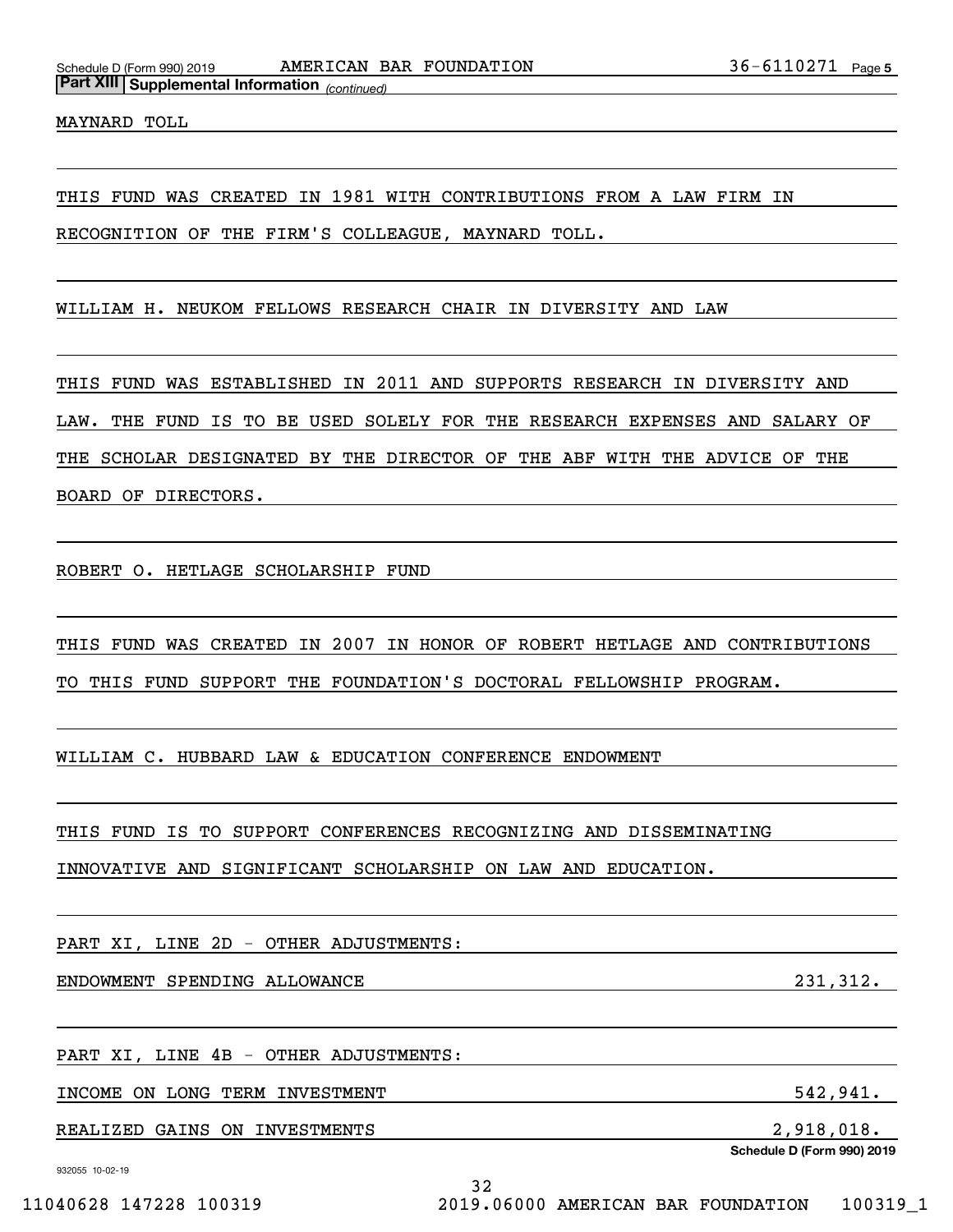| AMERICAN BAR FOUNDATION                                                                                | 36-6110271 Page 5          |
|--------------------------------------------------------------------------------------------------------|----------------------------|
| Schedule D (Form 990) 2019 <b>AMERICAN B.</b><br><b>Part XIII Supplemental Information</b> (continued) |                            |
|                                                                                                        |                            |
| TOTAL TO SCHEDULE D, PART XI, LINE 4B                                                                  | 3,460,959.                 |
|                                                                                                        |                            |
|                                                                                                        |                            |
|                                                                                                        |                            |
|                                                                                                        |                            |
|                                                                                                        |                            |
|                                                                                                        |                            |
|                                                                                                        |                            |
|                                                                                                        |                            |
|                                                                                                        |                            |
|                                                                                                        |                            |
|                                                                                                        |                            |
|                                                                                                        |                            |
|                                                                                                        |                            |
|                                                                                                        |                            |
|                                                                                                        |                            |
|                                                                                                        |                            |
|                                                                                                        |                            |
|                                                                                                        |                            |
|                                                                                                        |                            |
|                                                                                                        |                            |
|                                                                                                        |                            |
|                                                                                                        |                            |
|                                                                                                        |                            |
|                                                                                                        |                            |
|                                                                                                        |                            |
|                                                                                                        |                            |
|                                                                                                        |                            |
|                                                                                                        |                            |
|                                                                                                        |                            |
|                                                                                                        |                            |
|                                                                                                        |                            |
|                                                                                                        |                            |
|                                                                                                        |                            |
|                                                                                                        |                            |
|                                                                                                        |                            |
|                                                                                                        |                            |
|                                                                                                        |                            |
|                                                                                                        |                            |
|                                                                                                        |                            |
|                                                                                                        |                            |
|                                                                                                        |                            |
|                                                                                                        |                            |
|                                                                                                        |                            |
|                                                                                                        |                            |
|                                                                                                        |                            |
|                                                                                                        |                            |
|                                                                                                        |                            |
|                                                                                                        |                            |
|                                                                                                        | Schedule D (Form 990) 2019 |

**Schedule D (Form 990) 2019**

932055 10-02-19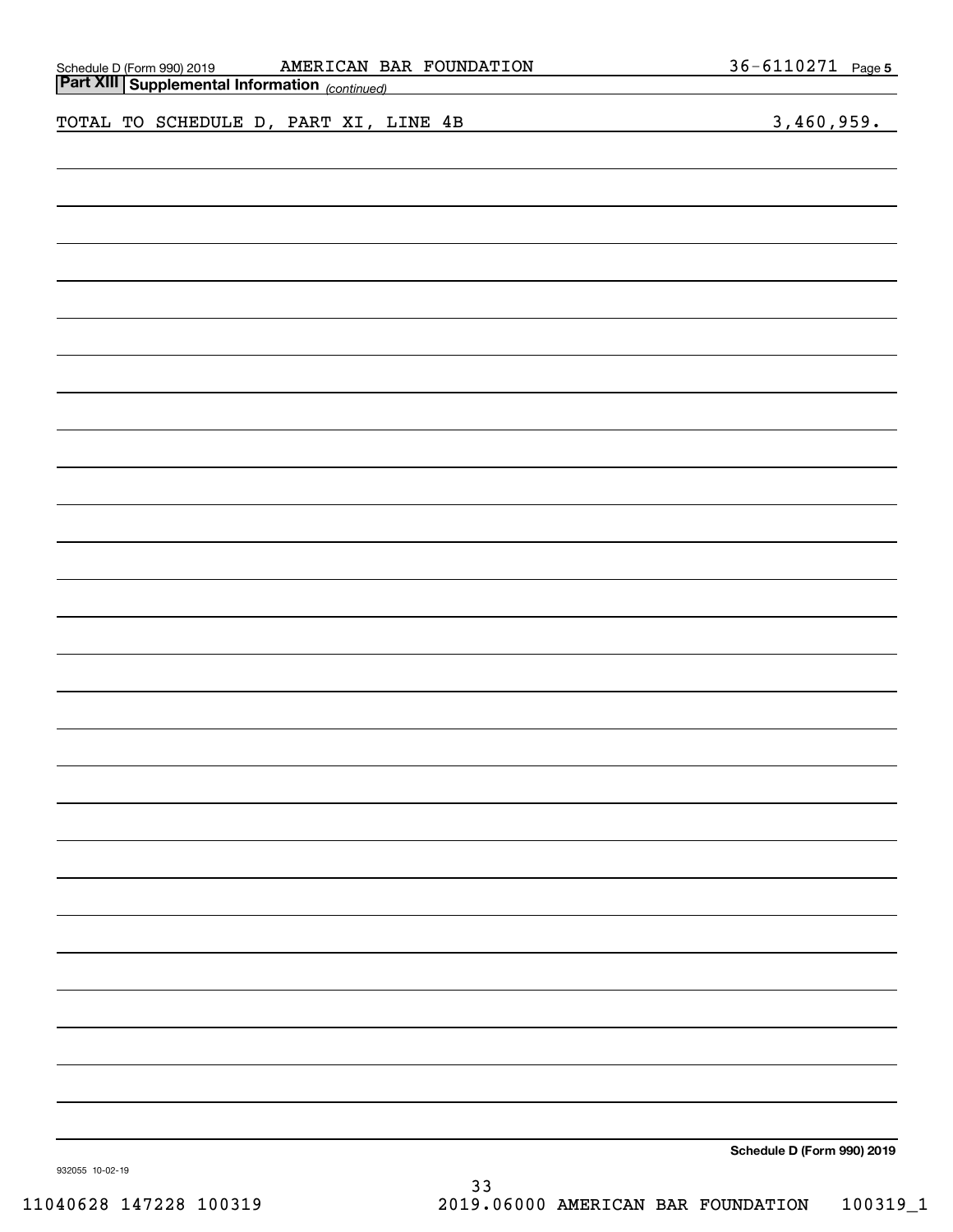| AMERICAN BAR FOUNDATION                              |                                           |                                                                                           |                                                                                                                                                               |                             | 36-6110271                                                                                                      |                                                                      |
|------------------------------------------------------|-------------------------------------------|-------------------------------------------------------------------------------------------|---------------------------------------------------------------------------------------------------------------------------------------------------------------|-----------------------------|-----------------------------------------------------------------------------------------------------------------|----------------------------------------------------------------------|
| Part I                                               |                                           |                                                                                           | General Information on Activities Outside the United States. Complete if the organization answered "Yes" on                                                   |                             |                                                                                                                 |                                                                      |
| Form 990, Part IV, line 14b.                         |                                           |                                                                                           |                                                                                                                                                               |                             |                                                                                                                 |                                                                      |
| 1                                                    |                                           |                                                                                           | For grantmakers. Does the organization maintain records to substantiate the amount of its grants and other assistance,                                        |                             |                                                                                                                 |                                                                      |
|                                                      |                                           |                                                                                           | the grantees' eligibility for the grants or assistance, and the selection criteria used to award the grants or assistance?                                    |                             |                                                                                                                 | $\boxed{\text{X}}$ Yes<br><b>No</b>                                  |
| 2<br>United States.                                  |                                           |                                                                                           | For grantmakers. Describe in Part V the organization's procedures for monitoring the use of its grants and other assistance outside the                       |                             |                                                                                                                 |                                                                      |
|                                                      |                                           |                                                                                           | 3 Activities per Region. (The following Part I, line 3 table can be duplicated if additional space is needed.)                                                |                             |                                                                                                                 |                                                                      |
| (a) Region                                           | (b) Number of<br>offices<br>in the region | (c) Number of<br>employees,<br>agents, and<br>independent<br>contractors<br>in the region | (d) Activities conducted in the region<br>(by type) (such as, fundraising, pro-<br>gram services, investments, grants to<br>recipients located in the region) |                             | (e) If activity listed in (d)<br>is a program service,<br>describe specific type<br>of service(s) in the region | (f) Total<br>expenditures<br>for and<br>investments<br>in the region |
| NORTH AMERICA                                        | 0                                         | 0                                                                                         | PROGRAM SERVICES                                                                                                                                              | <b>CONFERENCES/MEETINGS</b> |                                                                                                                 | 3,146.                                                               |
|                                                      | 0                                         | 0                                                                                         | PROGRAM SERVICES                                                                                                                                              | RESEARCH                    |                                                                                                                 | 23,500.                                                              |
| NORTH AMERICA                                        |                                           |                                                                                           |                                                                                                                                                               |                             |                                                                                                                 |                                                                      |
| EUROPE                                               | 0                                         | 0                                                                                         | PROGRAM SERVICES                                                                                                                                              | RESEARCH                    |                                                                                                                 | 3,711.                                                               |
|                                                      |                                           |                                                                                           |                                                                                                                                                               |                             |                                                                                                                 |                                                                      |
| EAST ASIA/PACIFIC                                    | 0                                         | 0                                                                                         | PROGRAM SERVICES                                                                                                                                              | RESEARCH                    |                                                                                                                 | 7,492.                                                               |
|                                                      |                                           |                                                                                           |                                                                                                                                                               |                             |                                                                                                                 |                                                                      |
| SUB-SAHARAN AFRICA                                   | 0                                         | 0                                                                                         | PROGRAM SERVICES                                                                                                                                              | RESEARCH                    |                                                                                                                 | 8,417.                                                               |
|                                                      |                                           |                                                                                           |                                                                                                                                                               |                             |                                                                                                                 |                                                                      |
|                                                      |                                           |                                                                                           |                                                                                                                                                               |                             |                                                                                                                 |                                                                      |
|                                                      |                                           |                                                                                           |                                                                                                                                                               |                             |                                                                                                                 |                                                                      |
| 3 a Subtotal                                         | 0                                         | 0                                                                                         |                                                                                                                                                               |                             |                                                                                                                 | 46,266.                                                              |
| <b>b</b> Total from continuation<br>sheets to Part I | 0                                         | 0                                                                                         |                                                                                                                                                               |                             |                                                                                                                 | $\mathfrak o$ .                                                      |
| c Totals (add lines 3a<br>and 3b)                    | 0                                         | 0                                                                                         |                                                                                                                                                               |                             |                                                                                                                 | 46,266.                                                              |

and 3b)

**For Paperwork Reduction Act Notice, see the Instructions for Form 990. Schedule F (Form 990) 2019** LHA

OMB No. 1545-0047

**2019**

**Open to Public InspectionEmployer identification number**

932071 10-12-19

Department of the Treasury Internal Revenue Service

**(Form 990)**

Name of the organization

| <b>SCHEDULE F</b>               | <b>Statement of Activities Outside the United States</b> |  |  |  |
|---------------------------------|----------------------------------------------------------|--|--|--|
| $T_{\rm max}$ $\Omega$ $\Omega$ |                                                          |  |  |  |

**| Complete if the organization answered "Yes" on Form 990, Part IV, line 14b, 15, or 16. | Attach to Form 990.**

**| Go to www.irs.gov/Form990 for instructions and the latest information.**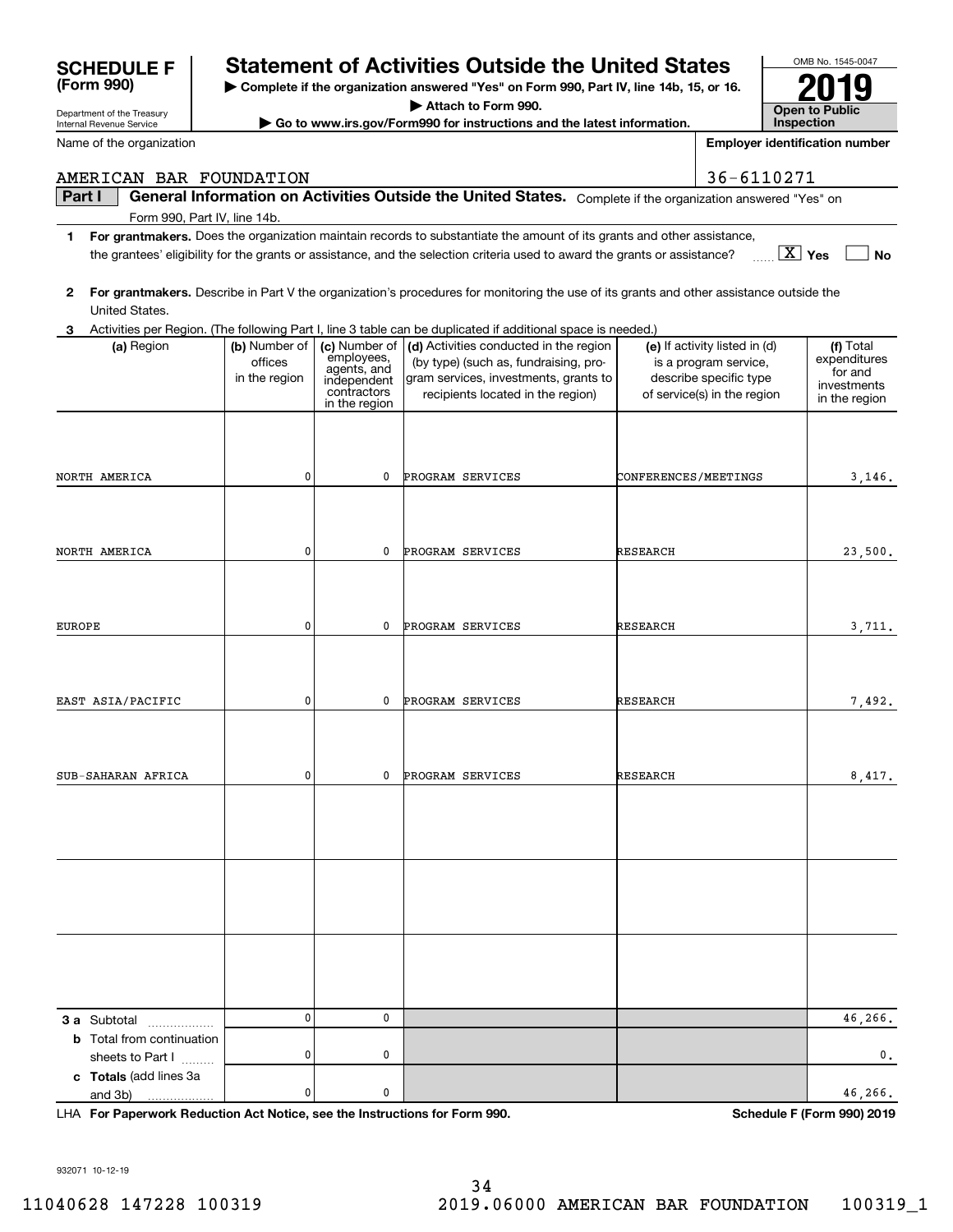Part II | Grants and Other Assistance to Organizations or Entities Outside the United States. Complete if the organization answered "Yes" on Form 990, Part IV, line 15, for any recipient who received more than \$5,000. Part II can be duplicated if additional space is needed.

| $\mathbf{1}$<br>(a) Name of organization                | (b) IRS code section<br>and EIN (if applicable) | (c) Region | (d) Purpose of<br>grant                                                                                                                      | (e) Amount<br>of cash grant | (f) Manner of<br>cash disbursement | (g) Amount of<br>noncash<br>assistance | (h) Description<br>of noncash<br>assistance | (i) Method of<br>valuation (book, FMV,<br>appraisal, other) |
|---------------------------------------------------------|-------------------------------------------------|------------|----------------------------------------------------------------------------------------------------------------------------------------------|-----------------------------|------------------------------------|----------------------------------------|---------------------------------------------|-------------------------------------------------------------|
|                                                         |                                                 |            |                                                                                                                                              |                             |                                    |                                        |                                             |                                                             |
|                                                         |                                                 |            |                                                                                                                                              |                             |                                    |                                        |                                             |                                                             |
|                                                         |                                                 |            |                                                                                                                                              |                             |                                    |                                        |                                             |                                                             |
|                                                         |                                                 |            |                                                                                                                                              |                             |                                    |                                        |                                             |                                                             |
|                                                         |                                                 |            |                                                                                                                                              |                             |                                    |                                        |                                             |                                                             |
|                                                         |                                                 |            |                                                                                                                                              |                             |                                    |                                        |                                             |                                                             |
|                                                         |                                                 |            |                                                                                                                                              |                             |                                    |                                        |                                             |                                                             |
|                                                         |                                                 |            |                                                                                                                                              |                             |                                    |                                        |                                             |                                                             |
|                                                         |                                                 |            |                                                                                                                                              |                             |                                    |                                        |                                             |                                                             |
|                                                         |                                                 |            |                                                                                                                                              |                             |                                    |                                        |                                             |                                                             |
|                                                         |                                                 |            |                                                                                                                                              |                             |                                    |                                        |                                             |                                                             |
|                                                         |                                                 |            |                                                                                                                                              |                             |                                    |                                        |                                             |                                                             |
|                                                         |                                                 |            |                                                                                                                                              |                             |                                    |                                        |                                             |                                                             |
|                                                         |                                                 |            |                                                                                                                                              |                             |                                    |                                        |                                             |                                                             |
|                                                         |                                                 |            |                                                                                                                                              |                             |                                    |                                        |                                             |                                                             |
|                                                         |                                                 |            |                                                                                                                                              |                             |                                    |                                        |                                             |                                                             |
| $\mathbf{2}$                                            |                                                 |            | Enter total number of recipient organizations listed above that are recognized as charities by the foreign country, recognized as tax-exempt |                             |                                    |                                        |                                             |                                                             |
| 3 Enter total number of other organizations or entities |                                                 |            |                                                                                                                                              |                             |                                    |                                        |                                             |                                                             |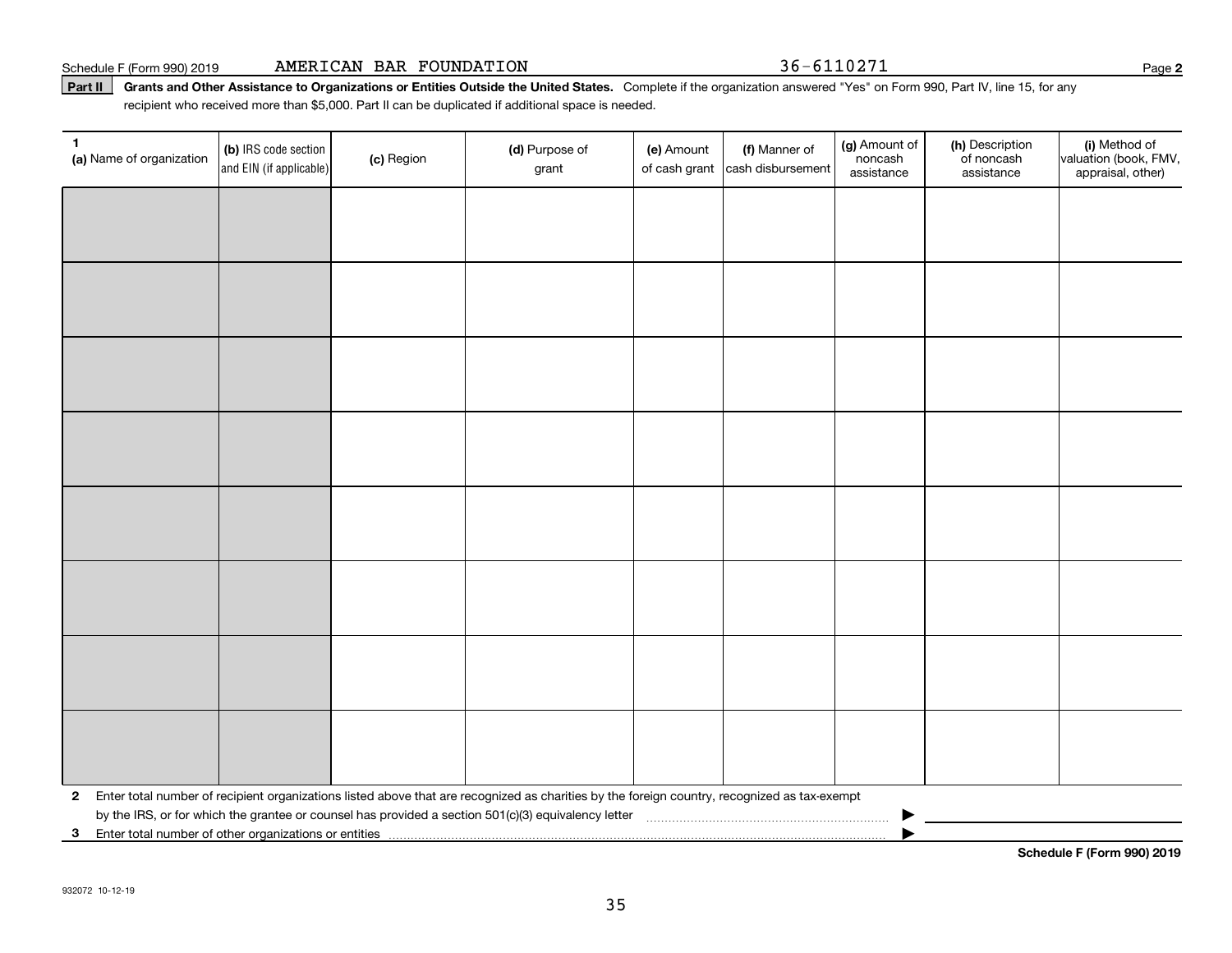**3**

Schedule F (Form 990) 2019 Page AMERICAN BAR FOUNDATION 36-6110271

| Part III Grants and Other Assistance to Individuals Outside the United States. Complete if the organization answered "Yes" on Form 990, Part IV, line 16 | . The contract of the contract of the contract of the contract of the contract of the contract of the contract of the contract of the contract of the contract of the contract of the contract of the contract of the contrac |
|----------------------------------------------------------------------------------------------------------------------------------------------------------|-------------------------------------------------------------------------------------------------------------------------------------------------------------------------------------------------------------------------------|
|                                                                                                                                                          |                                                                                                                                                                                                                               |

#### Part III can be duplicated if additional space is needed.

| (a) Type of grant or assistance | (b) Region | (c) Number of<br>recipients | (d) Amount of<br>cash grant | (e) Manner of<br>cash disbursement | (f) Amount of<br>noncash<br>assistance | (g) Description of<br>noncash assistance | (h) Method of<br>valuation<br>(book, FMV,<br>appraisal, other) |
|---------------------------------|------------|-----------------------------|-----------------------------|------------------------------------|----------------------------------------|------------------------------------------|----------------------------------------------------------------|
|                                 |            |                             |                             |                                    |                                        |                                          |                                                                |
|                                 |            |                             |                             |                                    |                                        |                                          |                                                                |
|                                 |            |                             |                             |                                    |                                        |                                          |                                                                |
|                                 |            |                             |                             |                                    |                                        |                                          |                                                                |
|                                 |            |                             |                             |                                    |                                        |                                          |                                                                |
|                                 |            |                             |                             |                                    |                                        |                                          |                                                                |
|                                 |            |                             |                             |                                    |                                        |                                          |                                                                |
|                                 |            |                             |                             |                                    |                                        |                                          |                                                                |
|                                 |            |                             |                             |                                    |                                        |                                          |                                                                |
|                                 |            |                             |                             |                                    |                                        |                                          |                                                                |
|                                 |            |                             |                             |                                    |                                        |                                          |                                                                |
|                                 |            |                             |                             |                                    |                                        |                                          |                                                                |
|                                 |            |                             |                             |                                    |                                        |                                          |                                                                |
|                                 |            |                             |                             |                                    |                                        |                                          |                                                                |
|                                 |            |                             |                             |                                    |                                        |                                          |                                                                |

**Schedule F (Form 990) 2019**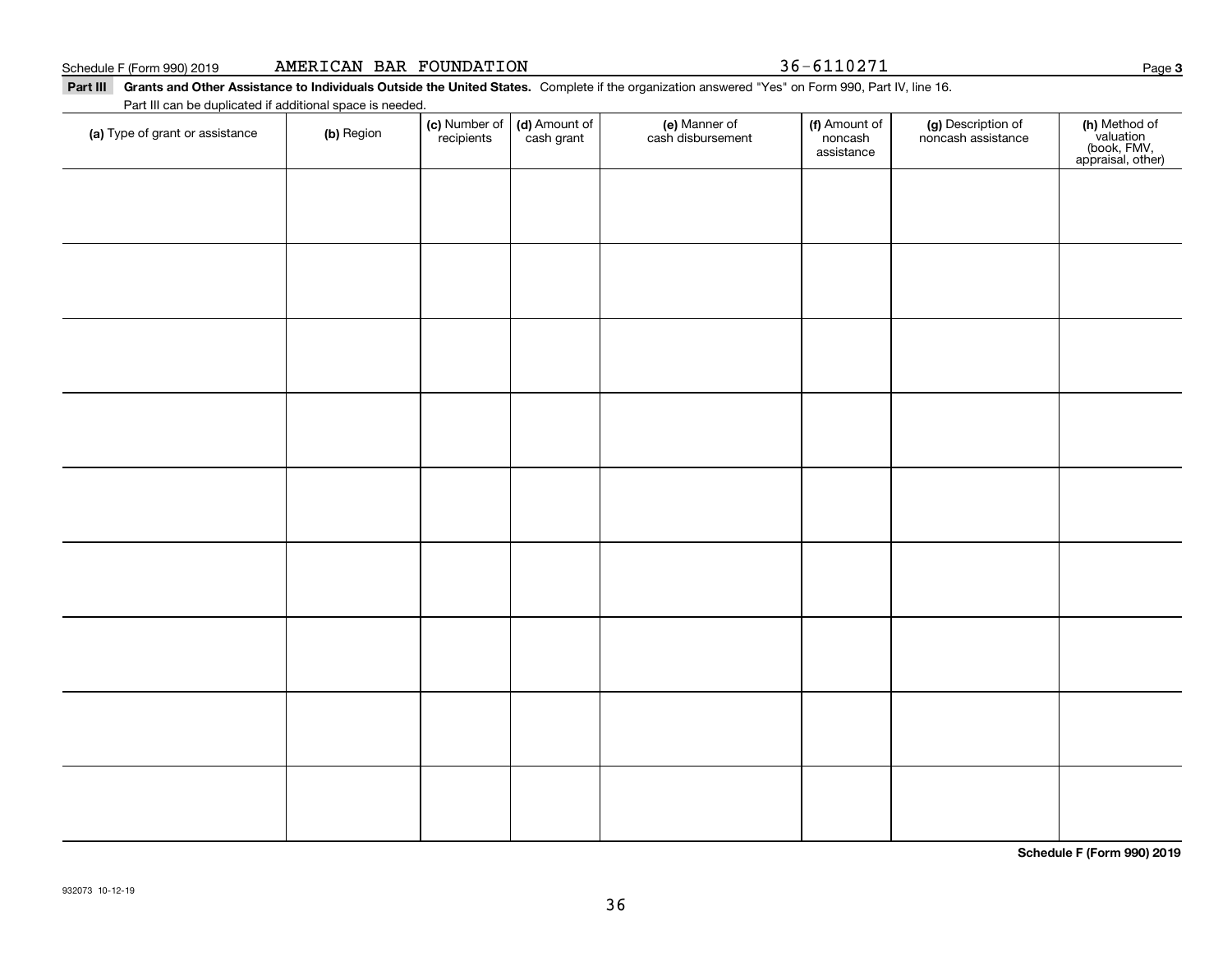| 1            | Was the organization a U.S. transferor of property to a foreign corporation during the tax year? If "Yes." the<br>organization may be required to file Form 926, Return by a U.S. Transferor of Property to a Foreign<br>Corporation (see Instructions for Form 926)                                                                                                                                                                   | Yes | X∣No      |
|--------------|----------------------------------------------------------------------------------------------------------------------------------------------------------------------------------------------------------------------------------------------------------------------------------------------------------------------------------------------------------------------------------------------------------------------------------------|-----|-----------|
| $\mathbf{2}$ | Did the organization have an interest in a foreign trust during the tax year? If "Yes," the organization<br>may be required to separately file Form 3520, Annual Return To Report Transactions With Foreign<br>Trusts and Receipt of Certain Foreign Gifts, and/or Form 3520-A, Annual Information Return of Foreign<br>Trust With a U.S. Owner (see Instructions for Forms 3520 and 3520-A; don't file with Form 990) manu-manu-manu- | Yes | X∣No      |
| 3            | Did the organization have an ownership interest in a foreign corporation during the tax year? If "Yes."<br>the organization may be required to file Form 5471, Information Return of U.S. Persons With Respect to<br>Certain Foreign Corporations (see Instructions for Form 5471) manufactured contain the content of the Corporations (see Instructions for Form 5471)                                                               | Yes | $X _{N0}$ |
| 4            | Was the organization a direct or indirect shareholder of a passive foreign investment company or a<br>qualified electing fund during the tax year? If "Yes," the organization may be required to file Form 8621,<br>Information Return by a Shareholder of a Passive Foreign Investment Company or Qualified Electing Fund<br>(see Instructions for Form 8621)                                                                         | Yes | X<br>Nο   |
| 5            | Did the organization have an ownership interest in a foreign partnership during the tax year? If "Yes."<br>the organization may be required to file Form 8865, Return of U.S. Persons With Respect to Certain                                                                                                                                                                                                                          | Yes | ∣X∣No     |
| 6            | Did the organization have any operations in or related to any boycotting countries during the tax year? If<br>"Yes," the organization may be required to separately file Form 5713, International Boycott Report (see                                                                                                                                                                                                                  | Yes |           |

**Schedule F (Form 990) 2019**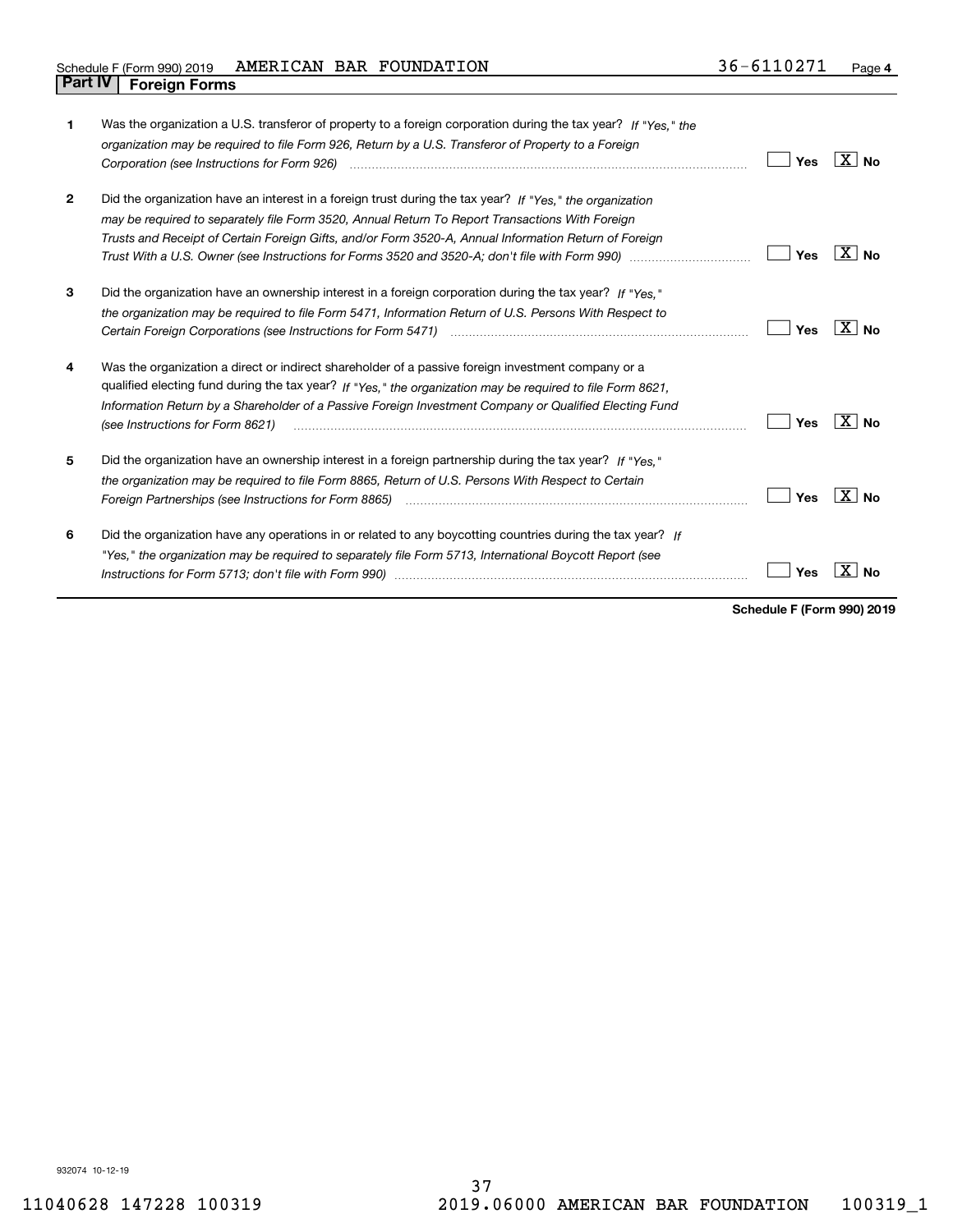# **Part V Supplemental Information**

Provide the information required by Part I, line 2 (monitoring of funds); Part I, line 3, column (f) (accounting method; amounts of investments vs. expenditures per region); Part II, line 1 (accounting method); Part III (accounting method); and Part III, column (c) (estimated number of recipients), as applicable. Also complete this part to provide any additional information. See instructions.

| 932075 10-12-19 |    | Schedule F (Form 990) 2019 |
|-----------------|----|----------------------------|
|                 | 38 |                            |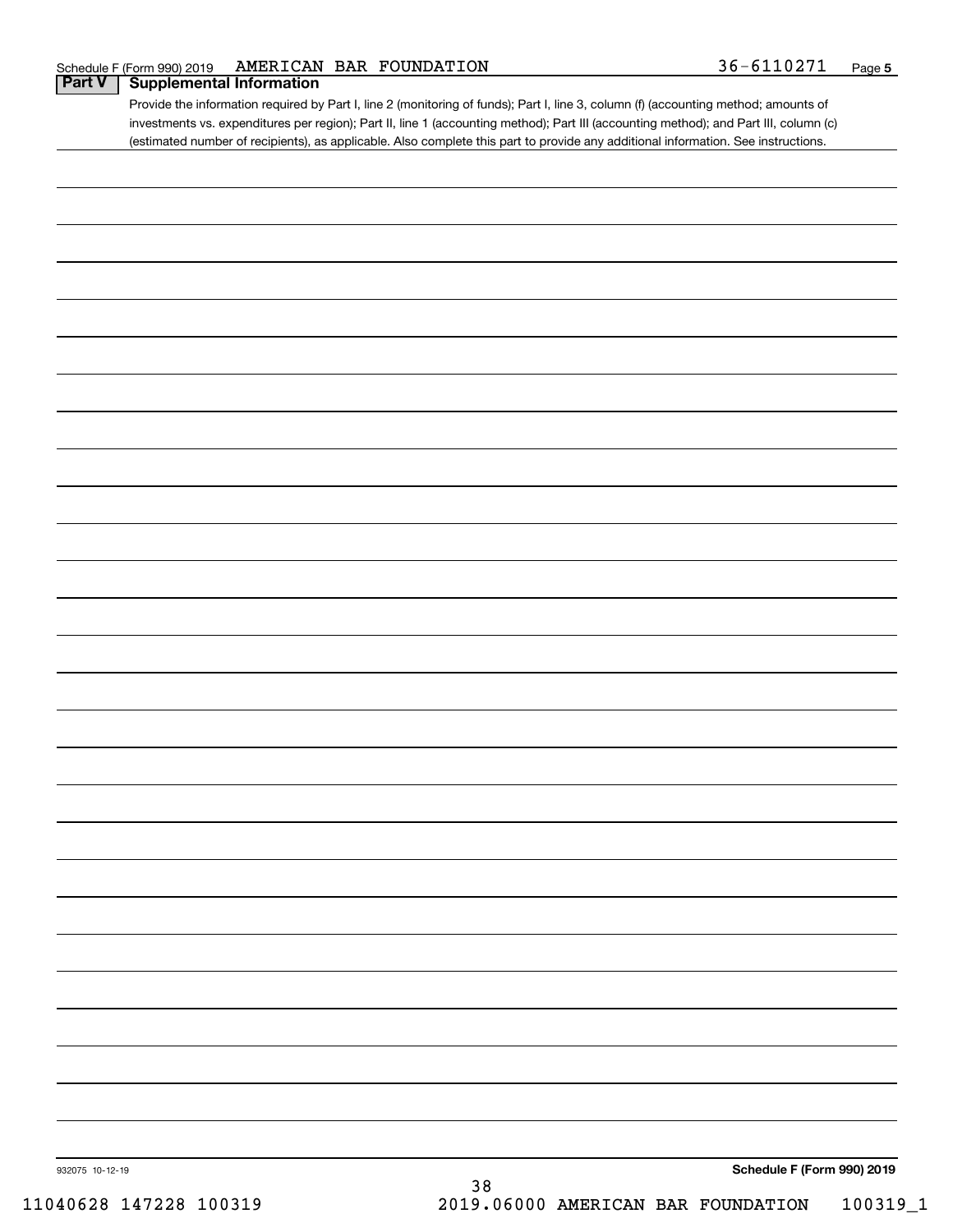| <b>SCHEDULE I</b><br>(Form 990)                                                                                                                                                                         | <b>Grants and Other Assistance to Organizations,</b><br>Governments, and Individuals in the United States<br>Complete if the organization answered "Yes" on Form 990, Part IV, line 21 or 22.                                                                             |           |                                    |                             |                                         |                                                                |                                          |                                                     |  |
|---------------------------------------------------------------------------------------------------------------------------------------------------------------------------------------------------------|---------------------------------------------------------------------------------------------------------------------------------------------------------------------------------------------------------------------------------------------------------------------------|-----------|------------------------------------|-----------------------------|-----------------------------------------|----------------------------------------------------------------|------------------------------------------|-----------------------------------------------------|--|
| Attach to Form 990.<br><b>Open to Public</b><br>Department of the Treasury<br>Internal Revenue Service<br>Go to www.irs.gov/Form990 for the latest information.                                         |                                                                                                                                                                                                                                                                           |           |                                    |                             |                                         |                                                                |                                          |                                                     |  |
| Name of the organization                                                                                                                                                                                | AMERICAN BAR FOUNDATION                                                                                                                                                                                                                                                   |           |                                    |                             |                                         |                                                                |                                          | <b>Employer identification number</b><br>36-6110271 |  |
| Part I                                                                                                                                                                                                  | <b>General Information on Grants and Assistance</b>                                                                                                                                                                                                                       |           |                                    |                             |                                         |                                                                |                                          |                                                     |  |
| Does the organization maintain records to substantiate the amount of the grants or assistance, the grantees' eligibility for the grants or assistance, and the selection<br>1<br>$\boxed{\text{X}}$ Yes |                                                                                                                                                                                                                                                                           |           |                                    |                             |                                         |                                                                |                                          |                                                     |  |
| $\mathbf{2}$<br>Part II                                                                                                                                                                                 | Describe in Part IV the organization's procedures for monitoring the use of grant funds in the United States.                                                                                                                                                             |           |                                    |                             |                                         |                                                                |                                          |                                                     |  |
|                                                                                                                                                                                                         | Grants and Other Assistance to Domestic Organizations and Domestic Governments. Complete if the organization answered "Yes" on Form 990, Part IV, line 21, for any<br>recipient that received more than \$5,000. Part II can be duplicated if additional space is needed. |           |                                    |                             |                                         |                                                                |                                          |                                                     |  |
|                                                                                                                                                                                                         | 1 (a) Name and address of organization<br>or government                                                                                                                                                                                                                   | $(b)$ EIN | (c) IRC section<br>(if applicable) | (d) Amount of<br>cash grant | (e) Amount of<br>non-cash<br>assistance | (f) Method of<br>valuation (book,<br>FMV, appraisal,<br>other) | (g) Description of<br>noncash assistance | (h) Purpose of grant<br>or assistance               |  |
|                                                                                                                                                                                                         |                                                                                                                                                                                                                                                                           |           |                                    |                             |                                         |                                                                |                                          |                                                     |  |
| $\mathbf{2}$                                                                                                                                                                                            | Enter total number of section 501(c)(3) and government organizations listed in the line 1 table                                                                                                                                                                           |           |                                    |                             |                                         |                                                                |                                          |                                                     |  |
| 3                                                                                                                                                                                                       | Enter total number of other organizations listed in the line 1 table                                                                                                                                                                                                      |           |                                    |                             |                                         |                                                                |                                          |                                                     |  |
| LHA                                                                                                                                                                                                     | For Paperwork Reduction Act Notice, see the Instructions for Form 990.                                                                                                                                                                                                    |           |                                    |                             |                                         |                                                                |                                          | Schedule I (Form 990) (2019)                        |  |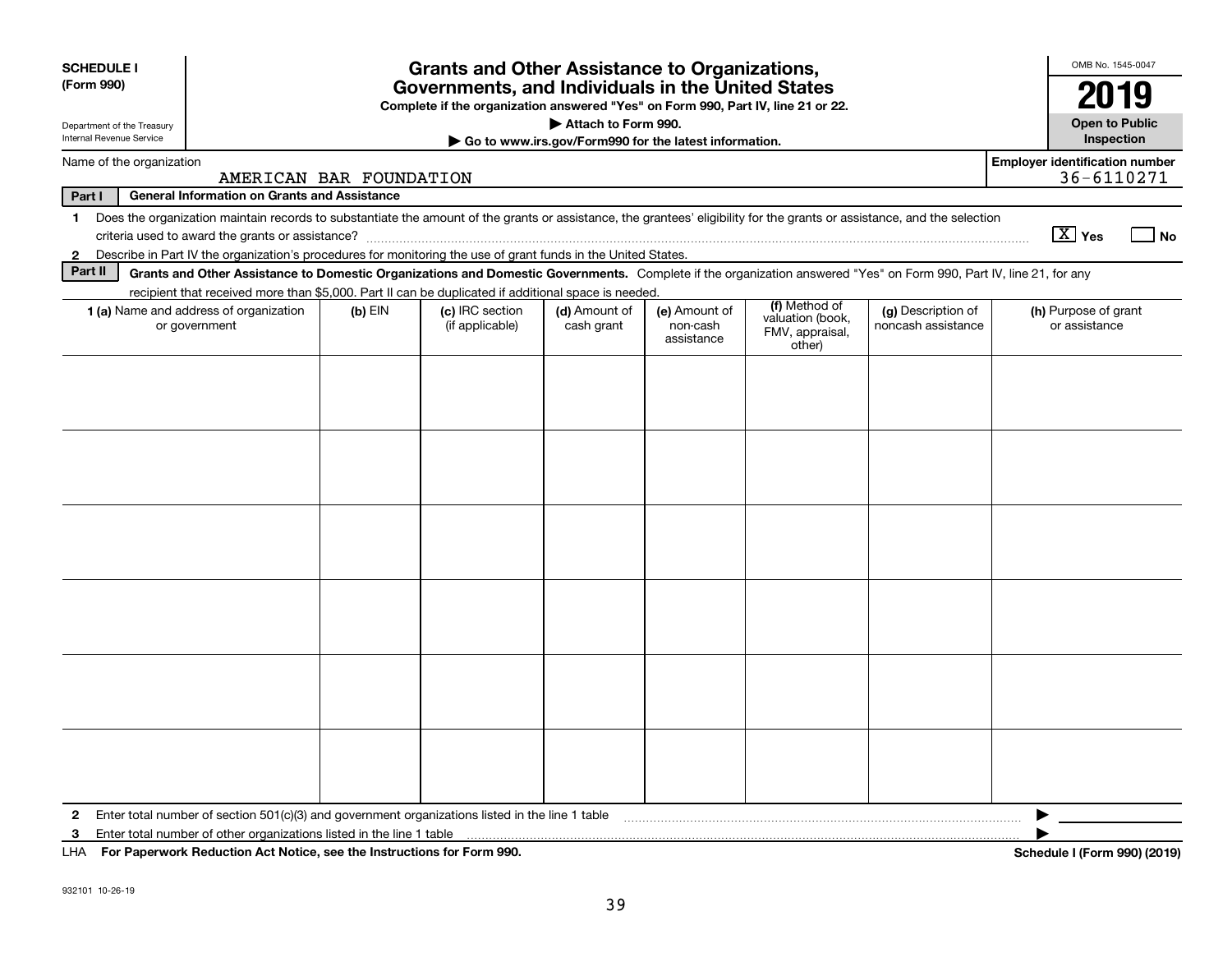**2**

**Part III | Grants and Other Assistance to Domestic Individuals. Complete if the organization answered "Yes" on Form 990, Part IV, line 22.** Part III can be duplicated if additional space is needed.

| (a) Type of grant or assistance                                            | (b) Number of<br>recipients                                                                                                               | (c) Amount of<br>cash grant | (d) Amount of non-<br>cash assistance | (e) Method of valuation<br>(book, FMV, appraisal, other) | (f) Description of noncash assistance                     |  |  |  |  |  |
|----------------------------------------------------------------------------|-------------------------------------------------------------------------------------------------------------------------------------------|-----------------------------|---------------------------------------|----------------------------------------------------------|-----------------------------------------------------------|--|--|--|--|--|
| DOCTORAL FELLOW STIPENDS                                                   |                                                                                                                                           | 175,653.                    |                                       | 78,480. BOOK VALUE                                       | OFFICE SPACE, SUPPLIES,<br>TRAVEL, ADMINISTRATIVE SUPPORT |  |  |  |  |  |
| SUMMER RESEARCH DIVERSITY FELLOW STIPENDS                                  |                                                                                                                                           | 22,800.                     | 0                                     |                                                          |                                                           |  |  |  |  |  |
| JPB ACCESS TO JUSTICE SCHOLARS STIPENDS                                    |                                                                                                                                           | 75,022.                     | $\mathbf{0}$ .                        |                                                          |                                                           |  |  |  |  |  |
|                                                                            |                                                                                                                                           |                             |                                       |                                                          |                                                           |  |  |  |  |  |
|                                                                            |                                                                                                                                           |                             |                                       |                                                          |                                                           |  |  |  |  |  |
| Part IV                                                                    | Supplemental Information. Provide the information required in Part I, line 2; Part III, column (b); and any other additional information. |                             |                                       |                                                          |                                                           |  |  |  |  |  |
| PART I, LINE 2:                                                            |                                                                                                                                           |                             |                                       |                                                          |                                                           |  |  |  |  |  |
| THE AMERICAN BAR FOUNDATION PROVIDES SUPPORT TO RECIPIENTS OF ITS DOCTORAL |                                                                                                                                           |                             |                                       |                                                          |                                                           |  |  |  |  |  |

FELLOWSHIP PROGRAM. THESE FELLOWSHIPS ARE AWARDED TO OUTSTANDING STUDENTS

WHO ARE CANDIDATES FOR PH.D. DEGREES IN THE SOCIAL SCIENCES. PROPOSED

RESEARCH MUST BE IN THE GENERAL AREA OF SOCIOLEGAL STUDIES OR IN SOCIAL

SCIENTIFIC APPROACHES TO LAW, THE LEGAL PROFESSION, OR LEGAL INSTITUTIONS.

THE RESEARCH MUST ADDRESS SIGNIFICANT ISSUES IN THE FIELD AND SHOW PROMISE

OF A MAJOR CONTRIBUTION TO SOCIAL SCIENTIFIC UNDERSTANDING OF LAW AND LEGAL

#### PROCESS. FELLOWSHIPS ARE HELD IN RESIDENCE AT THE AMERICAN BAR FOUNDATION.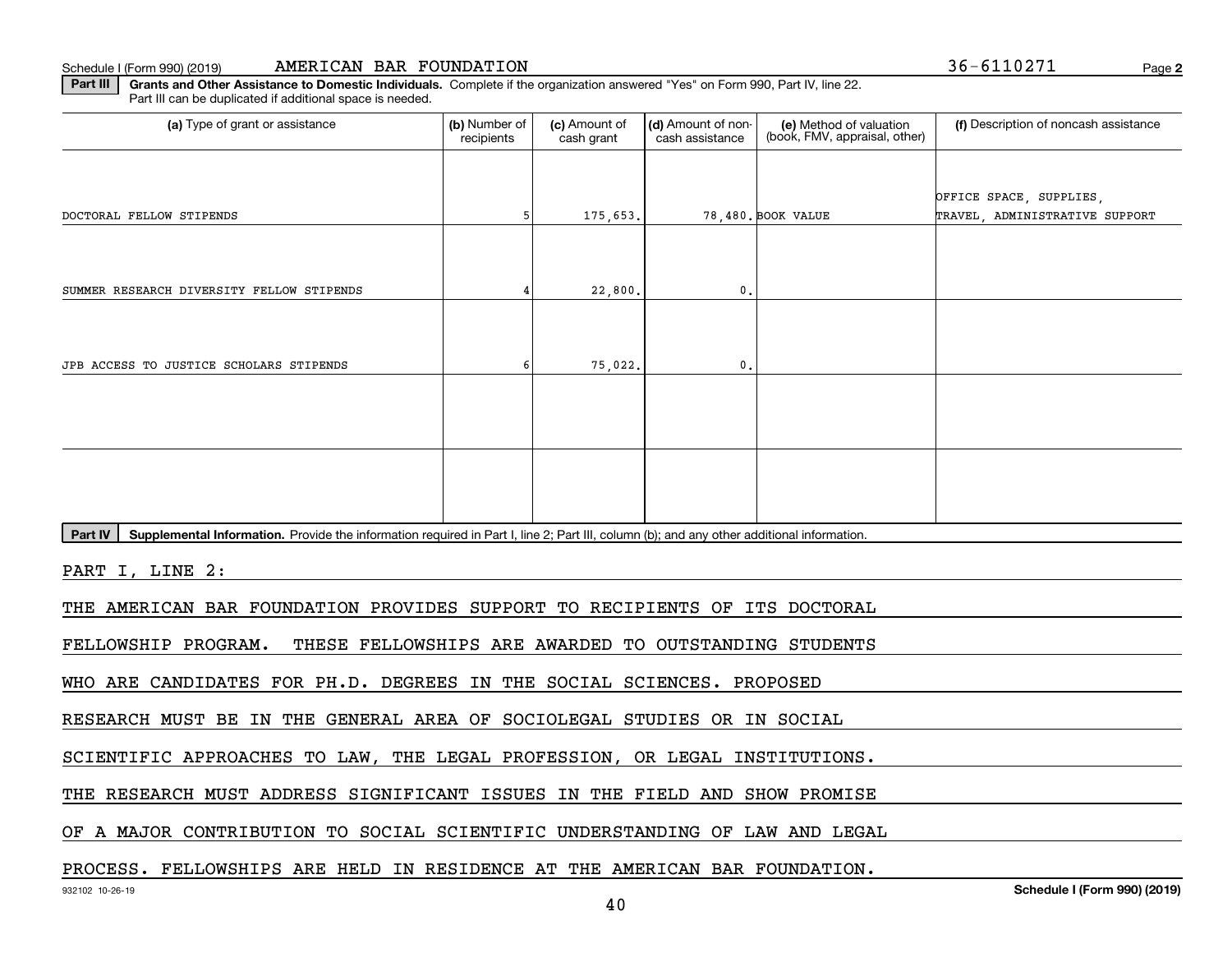COLLEGIAL TIES WITH OTHER SCHOLARS IN RESIDENCE.

THE AMERICAN BAR FOUNDATION SPONSORS A PROGRAM OF SUMMER RESEARCH FELLOWSHIPS TO INTEREST UNDERGRADUATE STUDENTS FROM DIVERSE BACKGROUNDS IN PURSUING GRADUATE STUDY IN THE SOCIAL SCIENCES. FOUR SUMMER RESEARCH FELLOWSHIPS ARE AWARDED EACH YEAR. EACH STUDENT IS ASSIGNED TO AN ABF RESEARCH PROFESSOR WHO INVOLVES THE STUDENT IN THE PROFESSOR'S RESEARCH PROJECT AND WHO ACTS AS MENTOR DURING THE STUDENT'S TENURE. THE STUDENTS ALSO PARTICIPATE IN A SERIES OF SEMINARS AND FIELD VISITS TO ACQUAINT THEM WITH THE MANY FACETS OF SOCIOLEGAL RESEARCH AND THE LEGAL SYSTEM. THE STUDENTS WORK FOR 35 HOURS A WEEK OVER A PERIOD OF 8 WEEKS.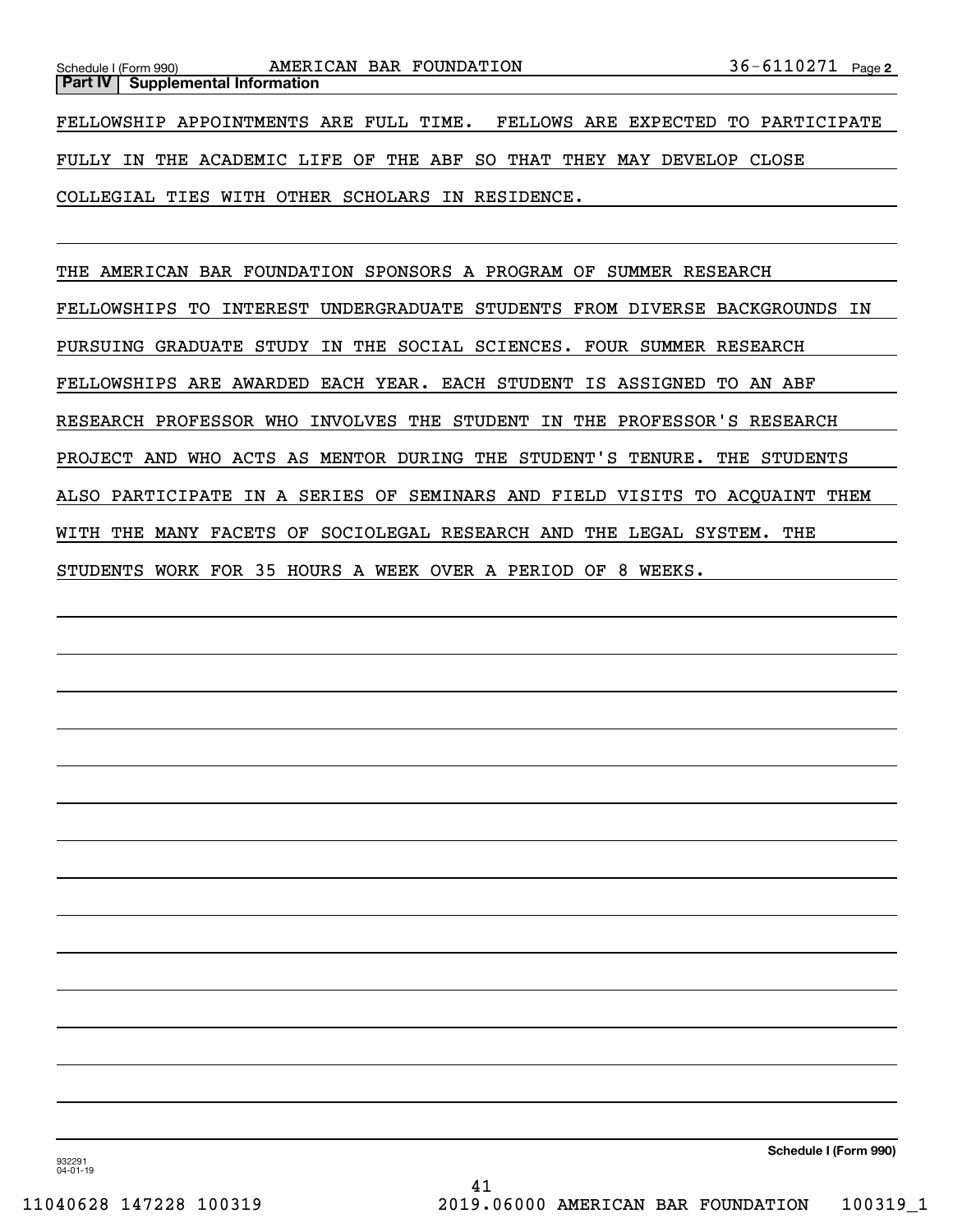| <b>Compensation Information</b><br><b>SCHEDULE J</b>                                                                                                                                                                                      | OMB No. 1545-0047                     |                   |             |
|-------------------------------------------------------------------------------------------------------------------------------------------------------------------------------------------------------------------------------------------|---------------------------------------|-------------------|-------------|
| (Form 990)<br>For certain Officers, Directors, Trustees, Key Employees, and Highest                                                                                                                                                       |                                       |                   |             |
| <b>Compensated Employees</b>                                                                                                                                                                                                              | 2019                                  |                   |             |
| Complete if the organization answered "Yes" on Form 990, Part IV, line 23.                                                                                                                                                                | <b>Open to Public</b>                 |                   |             |
| Attach to Form 990.<br>Department of the Treasury<br>► Go to www.irs.gov/Form990 for instructions and the latest information.<br>Internal Revenue Service                                                                                 |                                       | <b>Inspection</b> |             |
| Name of the organization                                                                                                                                                                                                                  | <b>Employer identification number</b> |                   |             |
| AMERICAN BAR FOUNDATION                                                                                                                                                                                                                   | 36-6110271                            |                   |             |
| <b>Questions Regarding Compensation</b><br>Part I                                                                                                                                                                                         |                                       |                   |             |
|                                                                                                                                                                                                                                           |                                       | Yes               | No          |
| Check the appropriate box(es) if the organization provided any of the following to or for a person listed on Form 990,                                                                                                                    |                                       |                   |             |
| Part VII, Section A, line 1a. Complete Part III to provide any relevant information regarding these items.                                                                                                                                |                                       |                   |             |
| First-class or charter travel<br>Housing allowance or residence for personal use                                                                                                                                                          |                                       |                   |             |
| Travel for companions<br>Payments for business use of personal residence                                                                                                                                                                  |                                       |                   |             |
| Tax indemnification and gross-up payments<br>Health or social club dues or initiation fees                                                                                                                                                |                                       |                   |             |
| Discretionary spending account<br>Personal services (such as maid, chauffeur, chef)                                                                                                                                                       |                                       |                   |             |
|                                                                                                                                                                                                                                           |                                       |                   |             |
| <b>b</b> If any of the boxes on line 1a are checked, did the organization follow a written policy regarding payment or                                                                                                                    |                                       |                   |             |
| reimbursement or provision of all of the expenses described above? If "No," complete Part III to explain                                                                                                                                  | 1b                                    |                   |             |
| Did the organization require substantiation prior to reimbursing or allowing expenses incurred by all directors,<br>2                                                                                                                     |                                       |                   |             |
|                                                                                                                                                                                                                                           | $\mathbf{2}$                          |                   |             |
|                                                                                                                                                                                                                                           |                                       |                   |             |
| Indicate which, if any, of the following the organization used to establish the compensation of the organization's<br>З                                                                                                                   |                                       |                   |             |
| CEO/Executive Director. Check all that apply. Do not check any boxes for methods used by a related organization to                                                                                                                        |                                       |                   |             |
| establish compensation of the CEO/Executive Director, but explain in Part III.                                                                                                                                                            |                                       |                   |             |
| $ \mathbf{X} $ Compensation committee<br>Written employment contract                                                                                                                                                                      |                                       |                   |             |
| $\overline{X}$ Compensation survey or study<br>Independent compensation consultant                                                                                                                                                        |                                       |                   |             |
| $\boxed{\textbf{X}}$ Approval by the board or compensation committee<br>Form 990 of other organizations                                                                                                                                   |                                       |                   |             |
|                                                                                                                                                                                                                                           |                                       |                   |             |
| During the year, did any person listed on Form 990, Part VII, Section A, line 1a, with respect to the filing<br>4                                                                                                                         |                                       |                   |             |
| organization or a related organization:                                                                                                                                                                                                   |                                       |                   |             |
| Receive a severance payment or change-of-control payment?<br>а                                                                                                                                                                            | 4a                                    |                   | х           |
| b                                                                                                                                                                                                                                         | 4b                                    |                   | X           |
| с                                                                                                                                                                                                                                         | 4c                                    |                   | X           |
| If "Yes" to any of lines 4a-c, list the persons and provide the applicable amounts for each item in Part III.                                                                                                                             |                                       |                   |             |
|                                                                                                                                                                                                                                           |                                       |                   |             |
| Only section 501(c)(3), 501(c)(4), and 501(c)(29) organizations must complete lines 5-9.                                                                                                                                                  |                                       |                   |             |
| For persons listed on Form 990, Part VII, Section A, line 1a, did the organization pay or accrue any compensation                                                                                                                         |                                       |                   |             |
| contingent on the revenues of:                                                                                                                                                                                                            |                                       |                   |             |
| The organization? <b>With the contract of the contract of the contract of the contract of the contract of the contract of the contract of the contract of the contract of the contract of the contract of the contract of the co</b><br>a | 5a                                    |                   | X           |
|                                                                                                                                                                                                                                           | 5b                                    |                   | $\mathbf X$ |
| If "Yes" on line 5a or 5b, describe in Part III.                                                                                                                                                                                          |                                       |                   |             |
| 6 For persons listed on Form 990, Part VII, Section A, line 1a, did the organization pay or accrue any compensation                                                                                                                       |                                       |                   |             |
| contingent on the net earnings of:                                                                                                                                                                                                        |                                       |                   |             |
| a                                                                                                                                                                                                                                         | 6a                                    |                   | X           |
|                                                                                                                                                                                                                                           | 6b                                    |                   | $\mathbf X$ |
| If "Yes" on line 6a or 6b, describe in Part III.                                                                                                                                                                                          |                                       |                   |             |
| 7 For persons listed on Form 990, Part VII, Section A, line 1a, did the organization provide any nonfixed payments                                                                                                                        |                                       |                   |             |
|                                                                                                                                                                                                                                           | $\overline{7}$                        | x                 |             |
| Were any amounts reported on Form 990, Part VII, paid or accrued pursuant to a contract that was subject to the<br>8                                                                                                                      |                                       |                   |             |
| initial contract exception described in Regulations section 53.4958-4(a)(3)? If "Yes," describe in Part III                                                                                                                               | 8                                     |                   | х           |
| If "Yes" on line 8, did the organization also follow the rebuttable presumption procedure described in<br>9                                                                                                                               |                                       |                   |             |
|                                                                                                                                                                                                                                           | 9                                     |                   |             |
| LHA For Paperwork Reduction Act Notice, see the Instructions for Form 990.                                                                                                                                                                | Schedule J (Form 990) 2019            |                   |             |

932111 10-21-19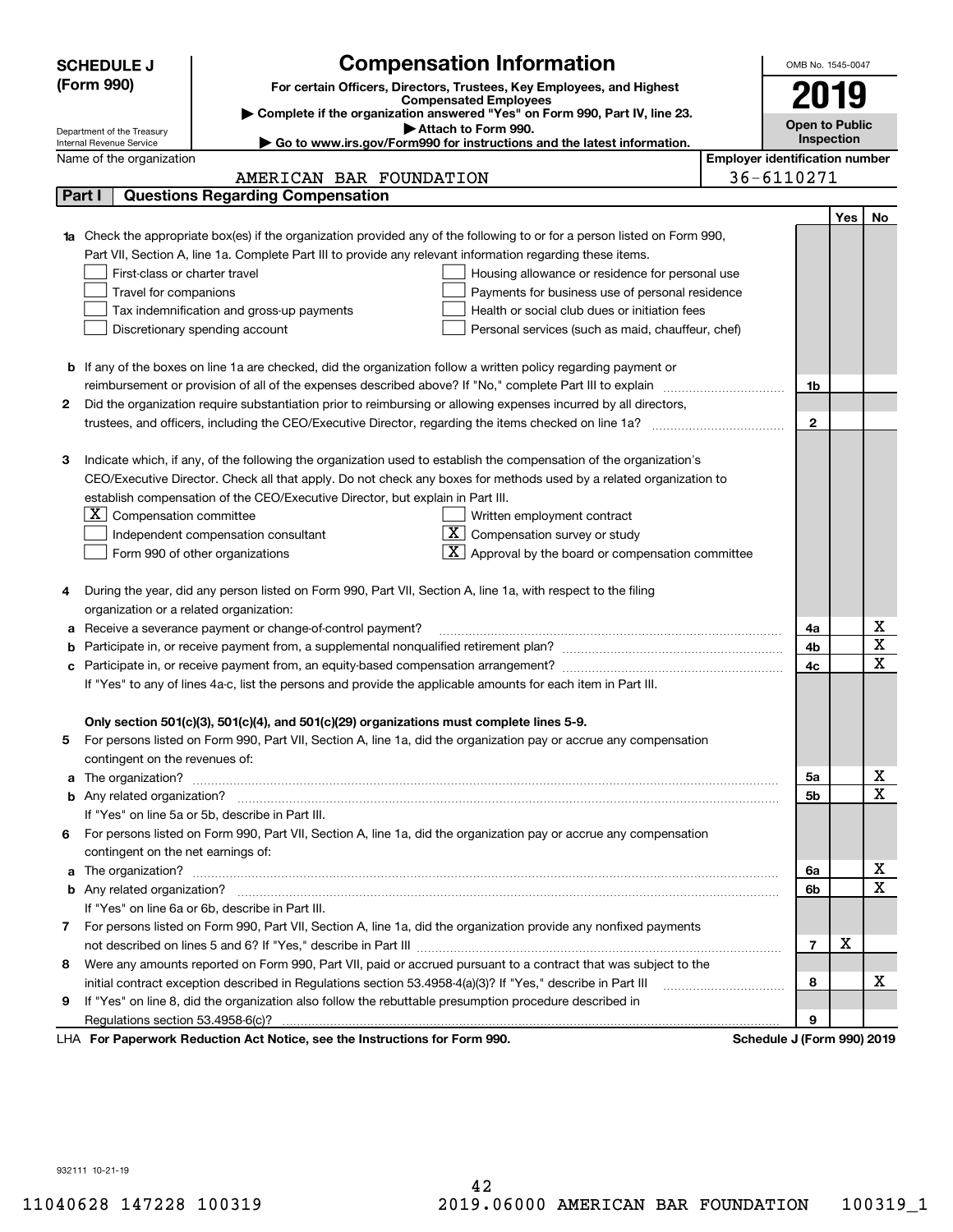#### 36-6110271

**2**

# **Part II Officers, Directors, Trustees, Key Employees, and Highest Compensated Employees.**  Schedule J (Form 990) 2019 Page Use duplicate copies if additional space is needed.

For each individual whose compensation must be reported on Schedule J, report compensation from the organization on row (i) and from related organizations, described in the instructions, on row (ii). Do not list any individuals that aren't listed on Form 990, Part VII.

**Note:**  The sum of columns (B)(i)-(iii) for each listed individual must equal the total amount of Form 990, Part VII, Section A, line 1a, applicable column (D) and (E) amounts for that individual.

| (A) Name and Title     |      |                          | (B) Breakdown of W-2 and/or 1099-MISC compensation |                                           | (C) Retirement and             | (D) Nontaxable | (E) Total of columns | (F) Compensation                                           |
|------------------------|------|--------------------------|----------------------------------------------------|-------------------------------------------|--------------------------------|----------------|----------------------|------------------------------------------------------------|
|                        |      | (i) Base<br>compensation | (ii) Bonus &<br>incentive<br>compensation          | (iii) Other<br>reportable<br>compensation | other deferred<br>compensation | benefits       | $(B)(i)-(D)$         | in column (B)<br>reported as deferred<br>on prior Form 990 |
| (1) AJAY K. MEHROTRA   | (i)  | 218,338.                 | 12,274.                                            | 0.                                        | 23,949.                        | 22,827.        | 277,388.             | 0.                                                         |
| <b>DIRECTOR</b>        | (ii) | 0.                       | 0.                                                 | $\overline{0}$ .                          | $\overline{0}$ .               | 0.             | $\mathbf 0$ .        | $\overline{0}$ .                                           |
| SHARI DIAMOND<br>(2)   | (i)  | 201, 285.                | $\overline{0}$ .                                   | $\overline{0}$ .                          | 20, 473.                       | 22,980.        | 244,738.             | $\overline{0}$ .                                           |
| <b>RESEARCHER</b>      | (ii) | 0.                       | $\overline{0}$ .                                   | $\overline{0}$ .                          | 0.                             | 0.             | 0.                   | $\overline{0}$ .                                           |
| (3) TERENCE HALLIDAY   | (i)  | 158,052.                 | $\overline{0}$ .                                   | 0.                                        | 16,721.                        | 22,980.        | 197, 753.            | $\overline{0}$ .                                           |
| <b>RESEARCHER</b>      | (ii) | 0.                       | $\overline{0}$ .                                   | 0.                                        | 0.                             | 0.             | $\mathbf 0$ .        | $\overline{0}$ .                                           |
| (4) ELIZABETH MERTZ    | (i)  | 165,746.                 | 0.                                                 | 0.                                        | 16,879.                        | 9,956.         | 192,581.             | $\overline{0}$ .                                           |
| <b>RESEARCHER</b>      | (ii) | 0.                       | 0.                                                 | 0.                                        | 0.                             | 0.             | 0.                   | $\overline{0}$ .                                           |
| SUSAN SHAPIRO<br>(5)   | (i)  | 147,852.                 | $\overline{0}$ .                                   | $\overline{0}$ .                          | 14,860.                        | 4,994.         | 167,706.             | $\overline{0}$ .                                           |
| <b>RESEARCHER</b>      | (ii) | $\overline{0}$ .         | $\overline{0}$ .                                   | $\overline{0}$ .                          | 0.                             | 0.             | $\overline{0}$ .     | $\overline{0}$ .                                           |
| STEPHEN DANIELS<br>(6) | (i)  | 122, 197.                | $\overline{0}$ .                                   | 0.                                        | 12,625.                        | 22,980.        | $157,802$ .          | 0.                                                         |
| <b>RESEARCHER</b>      | (ii) | 0.                       | $\overline{0}$ .                                   | 0.                                        | 0.                             | 0.             | 0.                   | $\overline{0}$ .                                           |
|                        | (i)  |                          |                                                    |                                           |                                |                |                      |                                                            |
|                        | (ii) |                          |                                                    |                                           |                                |                |                      |                                                            |
|                        | (i)  |                          |                                                    |                                           |                                |                |                      |                                                            |
|                        | (ii) |                          |                                                    |                                           |                                |                |                      |                                                            |
|                        | (i)  |                          |                                                    |                                           |                                |                |                      |                                                            |
|                        | (ii) |                          |                                                    |                                           |                                |                |                      |                                                            |
|                        | (i)  |                          |                                                    |                                           |                                |                |                      |                                                            |
|                        | (ii) |                          |                                                    |                                           |                                |                |                      |                                                            |
|                        | (i)  |                          |                                                    |                                           |                                |                |                      |                                                            |
|                        | (ii) |                          |                                                    |                                           |                                |                |                      |                                                            |
|                        | (i)  |                          |                                                    |                                           |                                |                |                      |                                                            |
|                        | (ii) |                          |                                                    |                                           |                                |                |                      |                                                            |
|                        | (i)  |                          |                                                    |                                           |                                |                |                      |                                                            |
|                        | (ii) |                          |                                                    |                                           |                                |                |                      |                                                            |
|                        | (i)  |                          |                                                    |                                           |                                |                |                      |                                                            |
|                        | (ii) |                          |                                                    |                                           |                                |                |                      |                                                            |
|                        | (i)  |                          |                                                    |                                           |                                |                |                      |                                                            |
|                        | (ii) |                          |                                                    |                                           |                                |                |                      |                                                            |
|                        | (i)  |                          |                                                    |                                           |                                |                |                      |                                                            |
|                        | (ii) |                          |                                                    |                                           |                                |                |                      |                                                            |

**Schedule J (Form 990) 2019**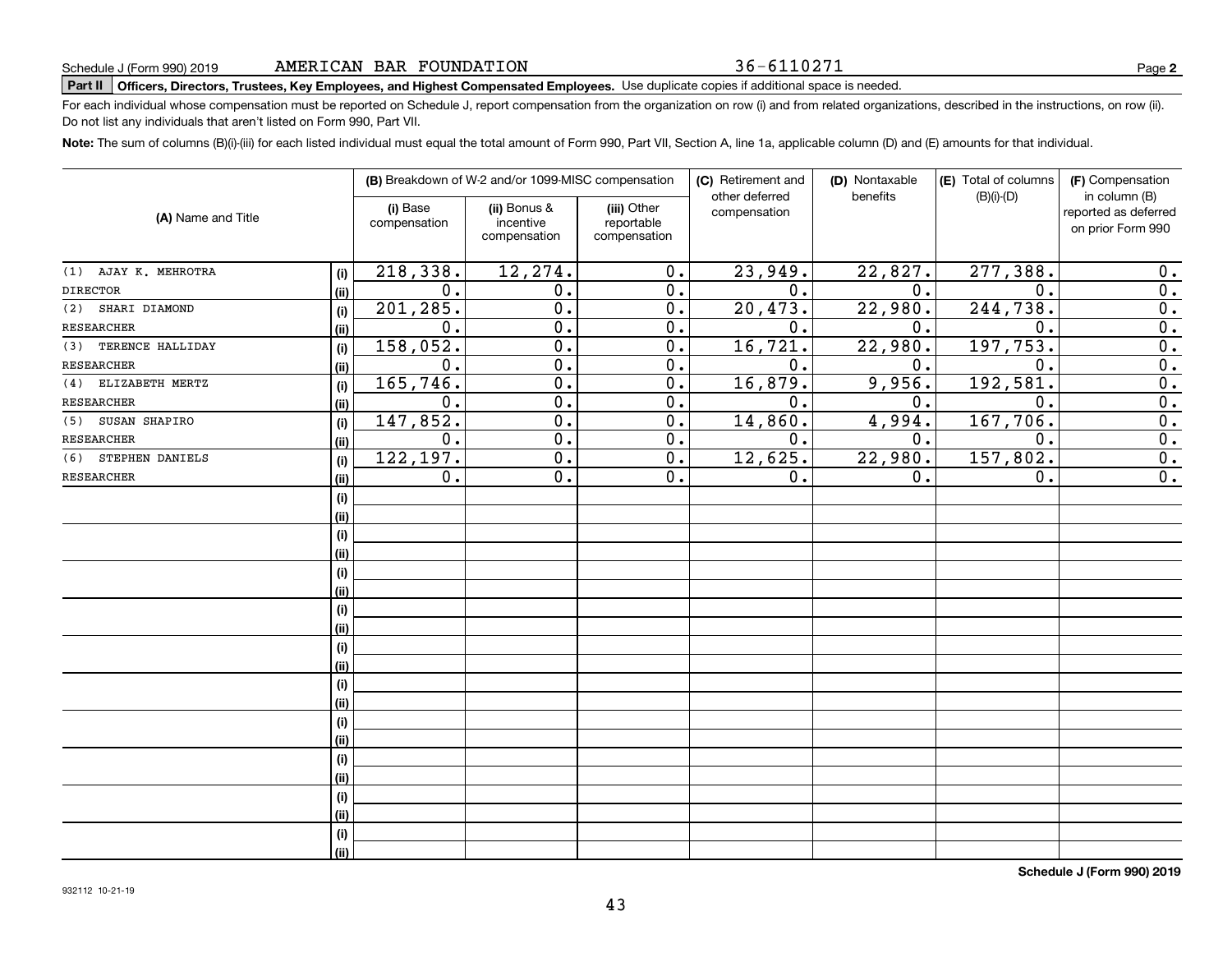#### **Part III Supplemental Information**

Schedule J (Form 990) 2019 **AMERICAN BAR FOUNDATION** 36 - 6110271<br>**Part III** Supplemental Information<br>Provide the information, explanation, or descriptions required for Part I, lines 1a, 1b, 3, 4a, 4b, 4c, 5a, 5b, 6a, 6b,

#### SCHEDULE J, PART I, LINE 7

AS INDICATED IN SCHEDULE J, PART II, CERTAIN INDIVIDUALS RECEIVED

#### BONUSES BASED ON PERFORMANCE AND THE FINANCIAL RESULTS OF THE

ORGANIZATION. THESE BONUSES ARE APPROVED BY THE EXECUTIVE COMMITTEE.

**Schedule J (Form 990) 2019**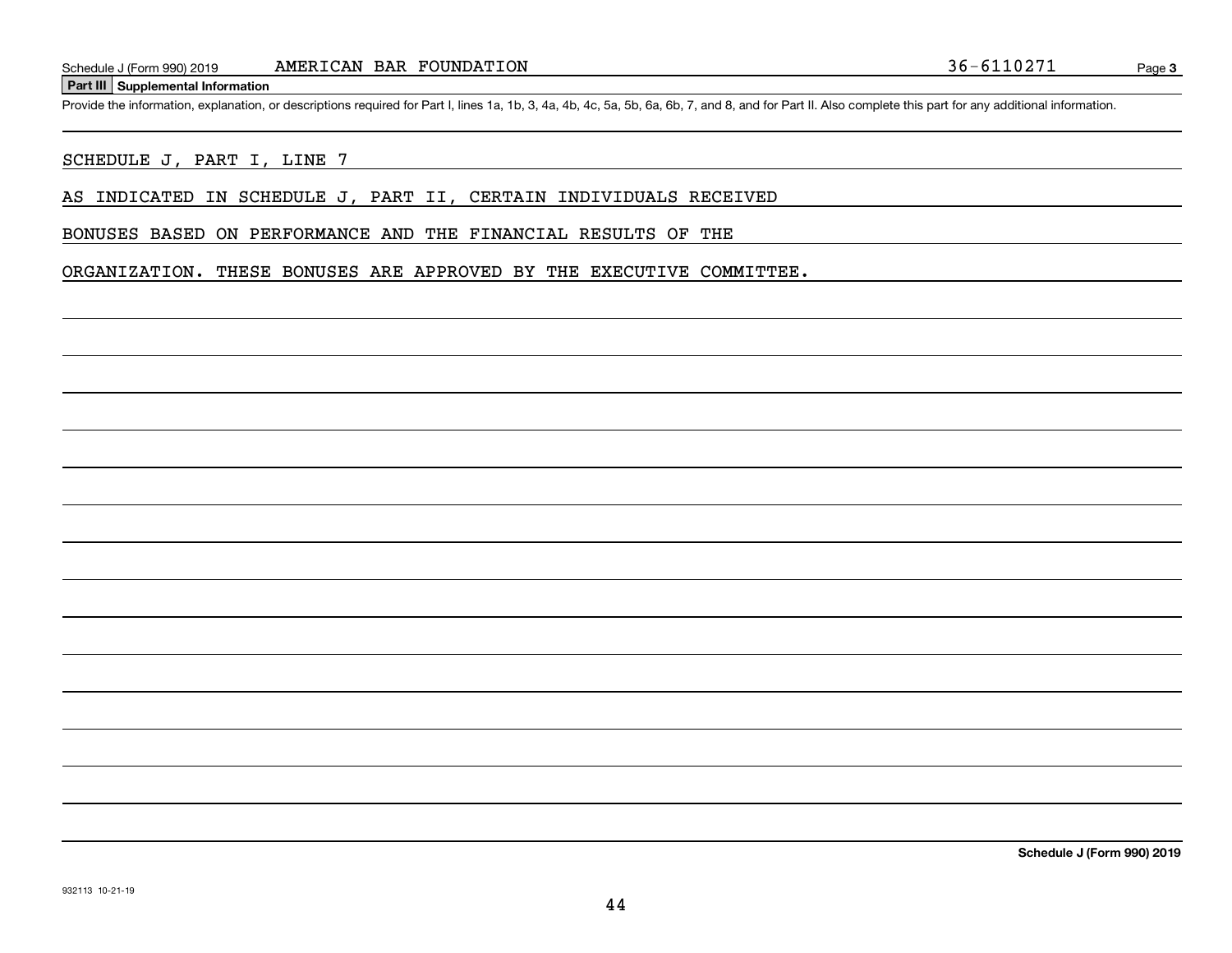**(Form 990 or 990-EZ)**

Department of the Treasury Internal Revenue Service Name of the organization

**Complete to provide information for responses to specific questions on SCHEDULE O Supplemental Information to Form 990 or 990-EZ**

**Form 990 or 990-EZ or to provide any additional information. | Attach to Form 990 or 990-EZ. | Go to www.irs.gov/Form990 for the latest information.**



AMERICAN BAR FOUNDATION **1990 120 136-6110271** 

FORM 990, PART I, LINE 1, DESCRIPTION OF ORGANIZATION MISSION:

ON THE LAW.

FORM 990, PART III, LINE 1, DESCRIPTION OF ORGANIZATION MISSION:

OF THE HIGHEST QUALITY TO INFORM AND GUIDE THE LEGAL PROFESSION, THE

ACADEMY, AND SOCIETY IN THE UNITED STATES AND INTERNATIONALLY.

FORM 990, PART III, LINE 4A, PROGRAM SERVICE ACCOMPLISHMENTS:

AND A RESEARCH COMMITTEE OF THE BOARD OF DIRECTORS AND ARE THEN VOTED

ON BY THE FULL BOARD OF DIRECTORS. STANDARDS FOR REVIEW INCLUDE THE

SIGNIFICANCE OF THE STUDY AND THE COMPORTMENT OF ITS DESIGN WITH THE

STANDARDS OF INTEGRITY AND SCHOLARSHIP.

FORM 990, PART III, LINE 4D, OTHER PROGRAM SERVICES:

LAW & SOCIAL INQUIRY AND LIAISON

EXPENSES \$ 179,491. INCLUDING GRANTS OF \$ 0. REVENUE \$ 51,776.

FORM 990, PART VI, SECTION A, LINE 6:

THE MEMBERS OF THE CORPORATION ARE THE PERSONS WHO FROM TIME TO TIME ARE MEMBERS OF THE BOARD OF GOVERNORS OF THE AMERICAN BAR ASSOCIATION. AN ANNUAL MEETING OF THE MEMBERS IS HELD IN EACH YEAR FOR THE PURPOSE OF ELECTING DIRECTORS AND FOR THE TRANSACTION OF SUCH OTHER BUSINESS AS MAY COME BEFORE THE MEETING.

FORM 990, PART VI, SECTION A, LINE 7A:

932211 09-06-19 LHA For Paperwork Reduction Act Notice, see the Instructions for Form 990 or 990-EZ. Schedule O (Form 990 or 990-EZ) (2019) AN ANNUAL MEETING OF THE MEMBERS IS HELD IN EACH YEAR FOR THE PURPOSE OF

45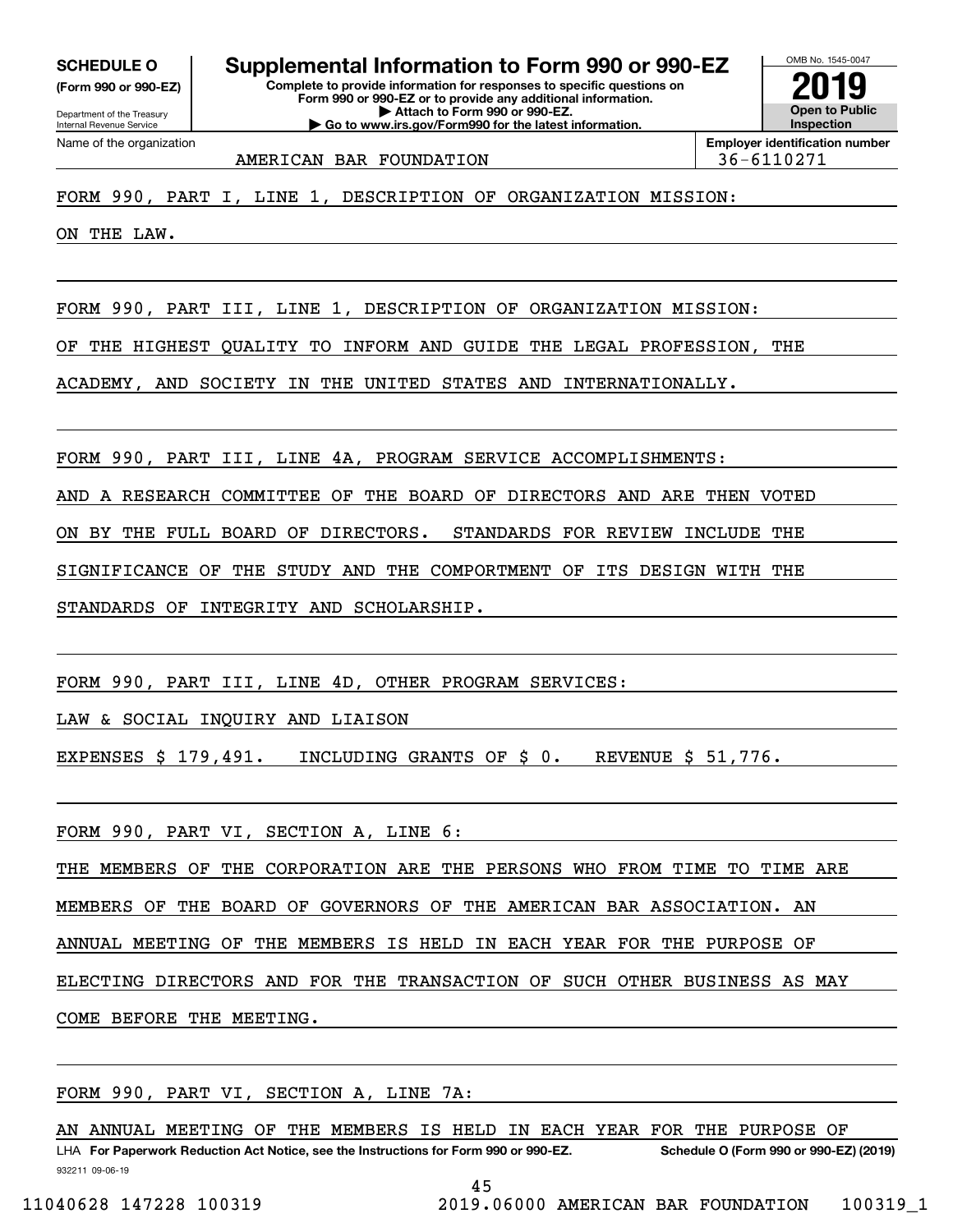| Schedule O (Form 990 or 990-EZ) (2019)                                   | Page 2                                |
|--------------------------------------------------------------------------|---------------------------------------|
| Name of the organization                                                 | <b>Employer identification number</b> |
| AMERICAN BAR FOUNDATION                                                  | 36-6110271                            |
|                                                                          |                                       |
| ELECTING DIRECTORS AND FOR THE TRANSACTION OF SUCH OTHER BUSINESS AS MAY |                                       |
|                                                                          |                                       |

## COME BEFORE THE MEETING.

FORM 990, PART VI, SECTION B, LINE 11B:

THE BOARD RETAINS THE SERVICES OF AN INDEPENDENT CPA FIRM TO PREPARE THE ORGANIZATION'S FORM 990. MANAGEMENT REVIEWS THE COMPLETED FORM 990 AND PROVIDES A FULL COPY TO ALL VOTING MEMBERS OF THE GOVERNING BODY PRIOR TO FILING. THE CHAIR OF THE FINANCE COMMITTEE AND THE TREASURER OF THE GOVERNING BODY REVIEW THE FORM 990 BEFORE FILING. THEIR REVIEW INCLUDES A CONFERENCE CALL DISCUSSION ABOUT THE DETAILS OF THE FORM 990 WITH MEMBERS OF MANAGEMENT AND, AS NEEDED, THE CPA FIRM THAT PREPARES THE RETURNS.

FORM 990, PART VI, SECTION B, LINE 12C:

OFFICERS, DIRECTORS AND KEY EMPLOYEES ARE ANNUALLY REQUIRED TO COMPLETE A CONFLICT OF INTEREST DISCLOSURE STATEMENT. POTENTIAL CONFLICTS ARE LOGGED WITH AND MONITORED BY THE DIRECTOR OF OPERATIONS.

FORM 990, PART VI, SECTION B, LINE 15A:

A COMMITTEE OF THE BOARD OF DIRECTORS CONVENES TO ASSIST THE BOARD IN DETERMINING THE COMPENSATION OF THE FOUNDATION'S DIRECTOR. THE COMMITTEE, CONSISTING ENTIRELY OF INDEPENDENT DIRECTORS, CONSIDERS THE PERFORMANCE OF THE DIRECTOR AND COMPENSATION FOR DIRECTORS OF SIMILAR ORGANIZATIONS. THIS PROCESS IS DOCUMENTED.

FORM 990, PART VI, LINE 17, LIST OF STATES RECEIVING COPY OF FORM 990: AL,AR,CA,CO,FL,GA,HI,IL,KS,KY,MA,MD,MI,MN,MS,NC,NH,NJ,NM,NY,OR,PA,RI,SC,TN UT,VA,WI,WV,OH

932212 09-06-19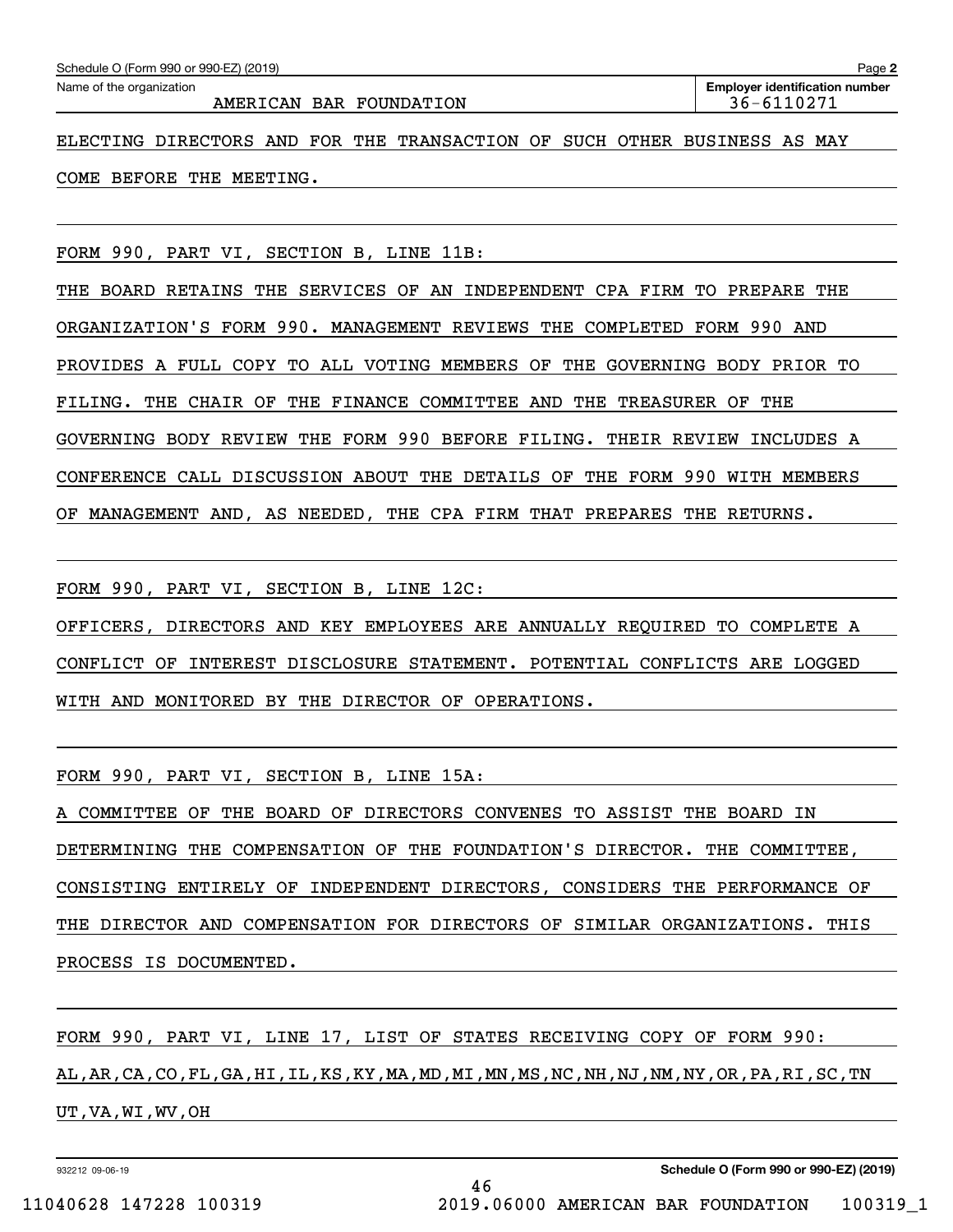| Name of the organization<br>AMERICAN BAR FOUNDATION                  | <b>Employer identification number</b><br>36-6110271 |
|----------------------------------------------------------------------|-----------------------------------------------------|
|                                                                      |                                                     |
| FORM 990, PART VI, SECTION C, LINE 19:                               |                                                     |
| GOVERNING DOCUMENTS AND FINANCIAL STATEMENTS ARE AVAILABLE THROUGH   |                                                     |
| APPLICABLE GOVERNMENTAL AGENCIES; THE CONFLICT OF INTEREST POLICY IS |                                                     |
| AVAILABLE UPON WRITTEN REQUEST TO THE ORGANIZATION.                  |                                                     |
| FORM 990, PART XI, LINE 9, CHANGES IN NET ASSETS:                    |                                                     |
| CHANGE IN POSTRETIREMENT BENEFITS                                    | $-191,435$ .                                        |
| CHANGE FROM PENSION COST                                             | $-50, 114.$                                         |
| TOTAL TO FORM 990, PART XI, LINE 9                                   | $-241,549.$                                         |
|                                                                      |                                                     |
|                                                                      |                                                     |
|                                                                      |                                                     |
|                                                                      |                                                     |
|                                                                      |                                                     |
|                                                                      |                                                     |
|                                                                      |                                                     |
|                                                                      |                                                     |
|                                                                      |                                                     |
|                                                                      |                                                     |
|                                                                      |                                                     |
|                                                                      |                                                     |
|                                                                      |                                                     |
|                                                                      |                                                     |
|                                                                      |                                                     |
|                                                                      |                                                     |
|                                                                      |                                                     |
|                                                                      |                                                     |
|                                                                      |                                                     |
|                                                                      | Schedule O (Form 990 or 990-EZ) (2019)              |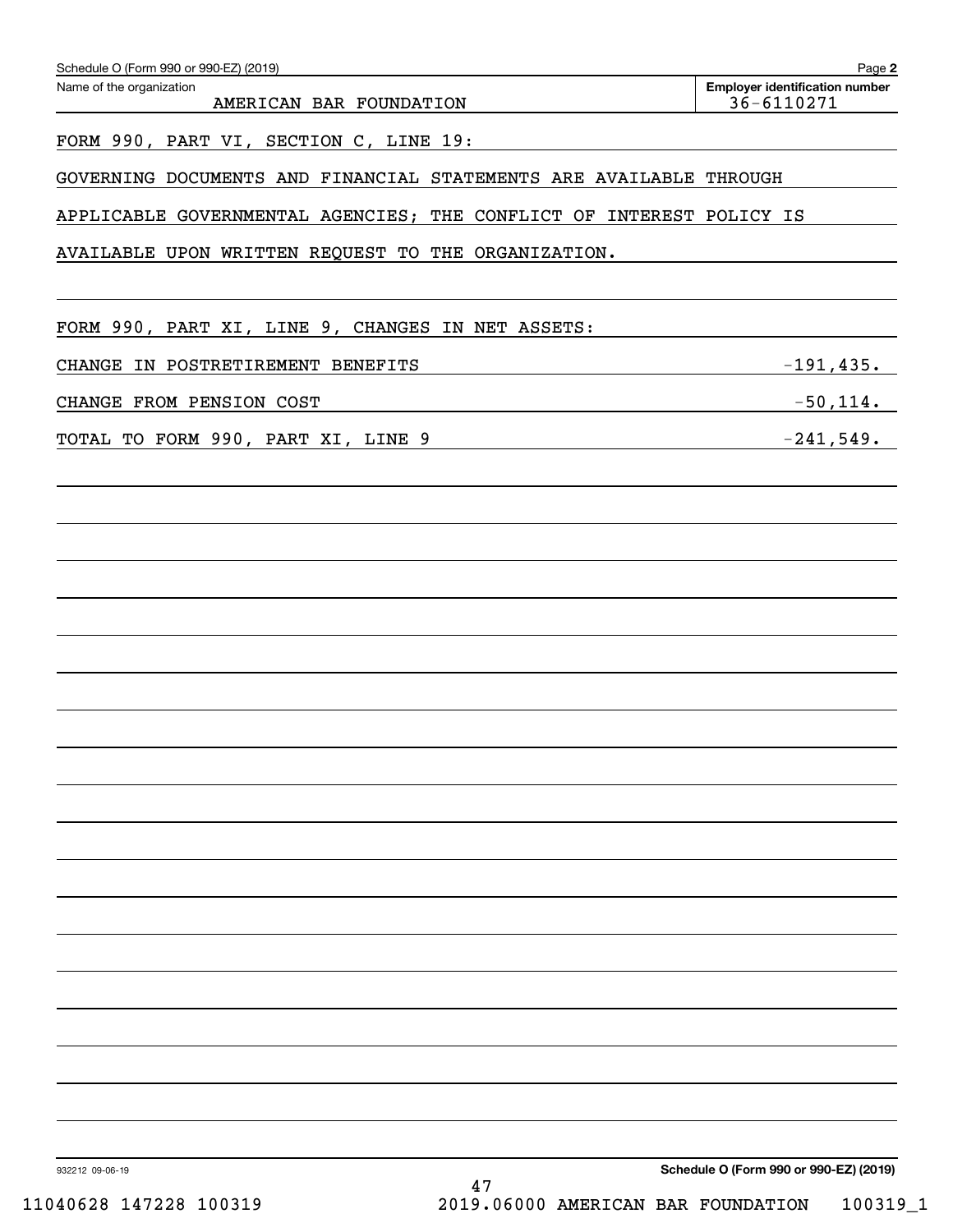| 932161 09-10-19 | LHA |
|-----------------|-----|
|                 |     |

# **Related Organizations and Unrelated Partnerships**

**Complete if the organization answered "Yes" on Form 990, Part IV, line 33, 34, 35b, 36, or 37.** |

**Attach to Form 990.**  |

**2019**

**Open to Public | Go to www.irs.gov/Form990 for instructions and the latest information. Inspection Employer identification number**

36-6110271

**Part I Identification of Disregarded Entities.**  Complete if the organization answered "Yes" on Form 990, Part IV, line 33.

AMERICAN BAR FOUNDATION

| (a)<br>Name, address, and EIN (if applicable)<br>of disregarded entity | (b)<br>Primary activity | (c)<br>Legal domicile (state or<br>foreign country) | (d)<br>Total income | (e)<br>End-of-year assets | (f)<br>Direct controlling<br>entity |
|------------------------------------------------------------------------|-------------------------|-----------------------------------------------------|---------------------|---------------------------|-------------------------------------|
|                                                                        |                         |                                                     |                     |                           |                                     |
|                                                                        |                         |                                                     |                     |                           |                                     |
|                                                                        |                         |                                                     |                     |                           |                                     |
|                                                                        |                         |                                                     |                     |                           |                                     |

**Identification of Related Tax-Exempt Organizations.** Complete if the organization answered "Yes" on Form 990, Part IV, line 34, because it had one or more related tax-exempt **Part II** organizations during the tax year.

| (a)<br>Name, address, and EIN<br>of related organization | (b)<br>Primary activity | (c)<br>Legal domicile (state or<br>foreign country) | (d)<br>Exempt Code<br>section | (e)<br>Public charity<br>status (if section | (f)<br>Direct controlling<br>entity | $(g)$<br>Section 512(b)(13) | controlled<br>entity? |
|----------------------------------------------------------|-------------------------|-----------------------------------------------------|-------------------------------|---------------------------------------------|-------------------------------------|-----------------------------|-----------------------|
|                                                          |                         |                                                     |                               | 501(c)(3))                                  |                                     | Yes                         | No                    |
| AMERICAN BAR ASSOCIATION - 36-0723150                    |                         |                                                     |                               |                                             |                                     |                             |                       |
| 321 N. CLARK STREET                                      | PROFESSIONAL MEMBERSHIP |                                                     |                               |                                             |                                     |                             |                       |
| CHICAGO, IL 60654                                        | <b>ORGANIZATION</b>     | ILLINOIS                                            | 501(C)(6)                     |                                             |                                     |                             | х                     |
|                                                          |                         |                                                     |                               |                                             |                                     |                             |                       |
|                                                          |                         |                                                     |                               |                                             |                                     |                             |                       |
|                                                          |                         |                                                     |                               |                                             |                                     |                             |                       |

**For Paperwork Reduction Act Notice, see the Instructions for Form 990. Schedule R (Form 990) 2019**

| <b>SCHEDULE R</b> |  |
|-------------------|--|
| (Form 990)        |  |

| Department of the Treasury<br>Internal Revenue Service |  |
|--------------------------------------------------------|--|
| Name of the organization                               |  |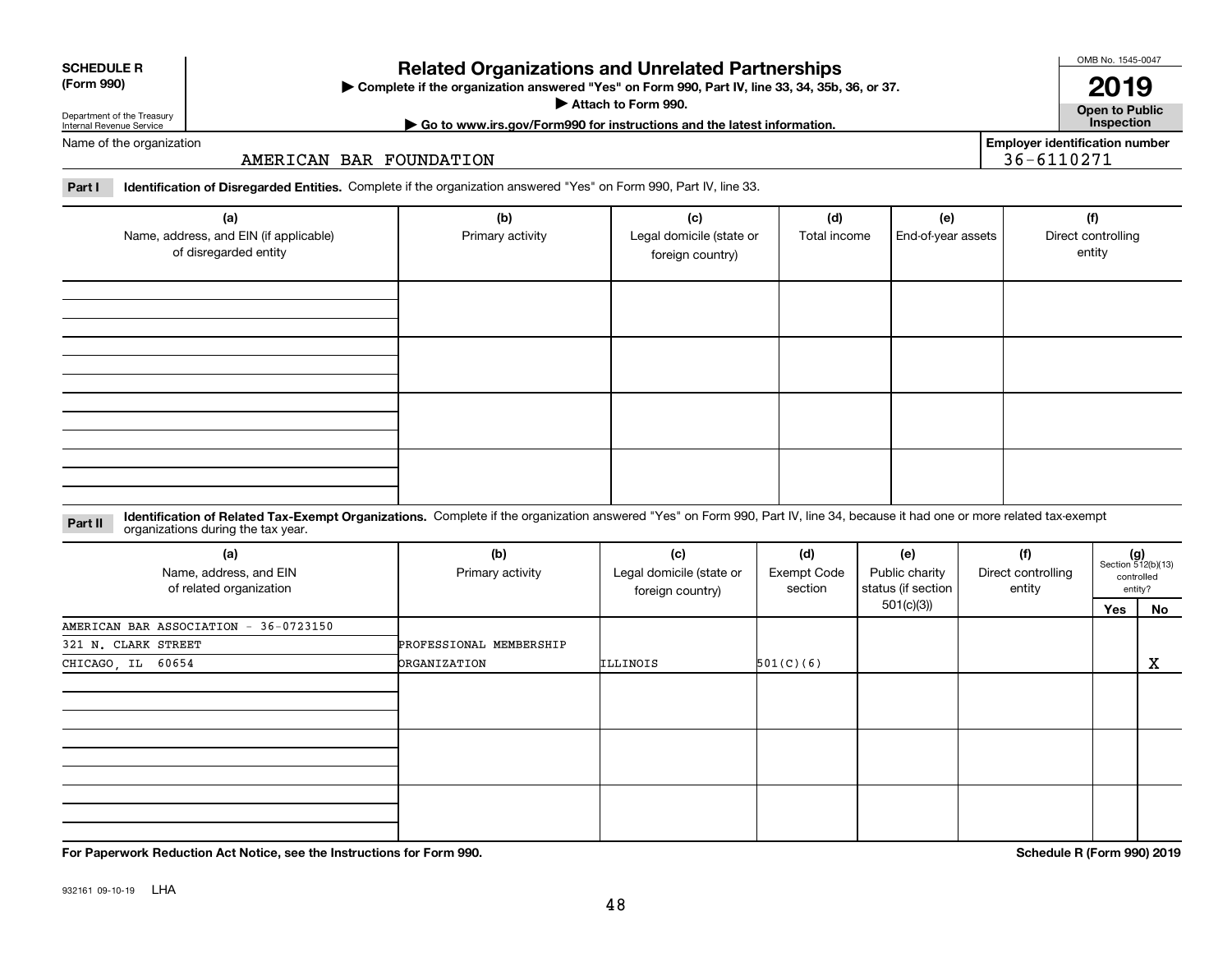**Identification of Related Organizations Taxable as a Partnership.** Complete if the organization answered "Yes" on Form 990, Part IV, line 34, because it had one or more related **Part III** organizations treated as a partnership during the tax year.

| (a)                                               | (b)              | (c)                  | (d)                          | (e)                                                                  | (f) | (g)                      | (h)                     |          | (i)                                                       | (j)        | (k) |                                                           |  |  |  |  |  |  |
|---------------------------------------------------|------------------|----------------------|------------------------------|----------------------------------------------------------------------|-----|--------------------------|-------------------------|----------|-----------------------------------------------------------|------------|-----|-----------------------------------------------------------|--|--|--|--|--|--|
| Name, address, and EIN<br>of related organization | Primary activity | Legal<br>domicile    | Direct controlling<br>entity | Predominant income                                                   |     | Share of total<br>income | Share of<br>end-of-year |          | Disproportionate                                          | Code V-UBI |     | General or Percentage<br>managing<br>partner?<br>partner? |  |  |  |  |  |  |
|                                                   |                  | (state or<br>foreign |                              | (related, unrelated,<br>excluded from tax under<br>sections 512-514) |     | assets                   | allocations?            |          |                                                           |            |     |                                                           |  |  |  |  |  |  |
|                                                   |                  | country)             |                              |                                                                      |     |                          |                         | Yes   No | amount in box<br>20 of Schedule<br>K-1 (Form 1065) Yes No |            |     |                                                           |  |  |  |  |  |  |
|                                                   |                  |                      |                              |                                                                      |     |                          |                         |          |                                                           |            |     |                                                           |  |  |  |  |  |  |
|                                                   |                  |                      |                              |                                                                      |     |                          |                         |          |                                                           |            |     |                                                           |  |  |  |  |  |  |
|                                                   |                  |                      |                              |                                                                      |     |                          |                         |          |                                                           |            |     |                                                           |  |  |  |  |  |  |
|                                                   |                  |                      |                              |                                                                      |     |                          |                         |          |                                                           |            |     |                                                           |  |  |  |  |  |  |
|                                                   |                  |                      |                              |                                                                      |     |                          |                         |          |                                                           |            |     |                                                           |  |  |  |  |  |  |
|                                                   |                  |                      |                              |                                                                      |     |                          |                         |          |                                                           |            |     |                                                           |  |  |  |  |  |  |
|                                                   |                  |                      |                              |                                                                      |     |                          |                         |          |                                                           |            |     |                                                           |  |  |  |  |  |  |
|                                                   |                  |                      |                              |                                                                      |     |                          |                         |          |                                                           |            |     |                                                           |  |  |  |  |  |  |
|                                                   |                  |                      |                              |                                                                      |     |                          |                         |          |                                                           |            |     |                                                           |  |  |  |  |  |  |
|                                                   |                  |                      |                              |                                                                      |     |                          |                         |          |                                                           |            |     |                                                           |  |  |  |  |  |  |
|                                                   |                  |                      |                              |                                                                      |     |                          |                         |          |                                                           |            |     |                                                           |  |  |  |  |  |  |
|                                                   |                  |                      |                              |                                                                      |     |                          |                         |          |                                                           |            |     |                                                           |  |  |  |  |  |  |
|                                                   |                  |                      |                              |                                                                      |     |                          |                         |          |                                                           |            |     |                                                           |  |  |  |  |  |  |
|                                                   |                  |                      |                              |                                                                      |     |                          |                         |          |                                                           |            |     |                                                           |  |  |  |  |  |  |
|                                                   |                  |                      |                              |                                                                      |     |                          |                         |          |                                                           |            |     |                                                           |  |  |  |  |  |  |
|                                                   |                  |                      |                              |                                                                      |     |                          |                         |          |                                                           |            |     |                                                           |  |  |  |  |  |  |
|                                                   |                  |                      |                              |                                                                      |     |                          |                         |          |                                                           |            |     |                                                           |  |  |  |  |  |  |

**Identification of Related Organizations Taxable as a Corporation or Trust.** Complete if the organization answered "Yes" on Form 990, Part IV, line 34, because it had one or more related **Part IV** organizations treated as a corporation or trust during the tax year.

| (a)<br>Name, address, and EIN<br>of related organization | (b)<br>Primary activity |          | (d)<br>(f)<br>(c)<br>(e)<br>Direct controlling<br>Type of entity<br>(C corp, S corp,<br>Share of total<br>Legal domicile<br>(state or<br>entity<br>income<br>foreign<br>or trust) | (g)<br>Share of<br>end-of-year<br>assets | (h)<br>Percentage<br>ownership | $\begin{array}{c} \textbf{(i)}\\ \text{Section}\\ 512 \text{(b)} \text{(13)}\\ \text{controlled} \\ \text{entity?} \end{array}$ |        |
|----------------------------------------------------------|-------------------------|----------|-----------------------------------------------------------------------------------------------------------------------------------------------------------------------------------|------------------------------------------|--------------------------------|---------------------------------------------------------------------------------------------------------------------------------|--------|
|                                                          |                         | country) |                                                                                                                                                                                   |                                          |                                |                                                                                                                                 | Yes No |
|                                                          |                         |          |                                                                                                                                                                                   |                                          |                                |                                                                                                                                 |        |
|                                                          |                         |          |                                                                                                                                                                                   |                                          |                                |                                                                                                                                 |        |
|                                                          |                         |          |                                                                                                                                                                                   |                                          |                                |                                                                                                                                 |        |
|                                                          |                         |          |                                                                                                                                                                                   |                                          |                                |                                                                                                                                 |        |
|                                                          |                         |          |                                                                                                                                                                                   |                                          |                                |                                                                                                                                 |        |
|                                                          |                         |          |                                                                                                                                                                                   |                                          |                                |                                                                                                                                 |        |
|                                                          |                         |          |                                                                                                                                                                                   |                                          |                                |                                                                                                                                 |        |
|                                                          |                         |          |                                                                                                                                                                                   |                                          |                                |                                                                                                                                 |        |
|                                                          |                         |          |                                                                                                                                                                                   |                                          |                                |                                                                                                                                 |        |
|                                                          |                         |          |                                                                                                                                                                                   |                                          |                                |                                                                                                                                 |        |
|                                                          |                         |          |                                                                                                                                                                                   |                                          |                                |                                                                                                                                 |        |
|                                                          |                         |          |                                                                                                                                                                                   |                                          |                                |                                                                                                                                 |        |
|                                                          |                         |          |                                                                                                                                                                                   |                                          |                                |                                                                                                                                 |        |
|                                                          |                         |          |                                                                                                                                                                                   |                                          |                                |                                                                                                                                 |        |
|                                                          |                         |          |                                                                                                                                                                                   |                                          |                                |                                                                                                                                 |        |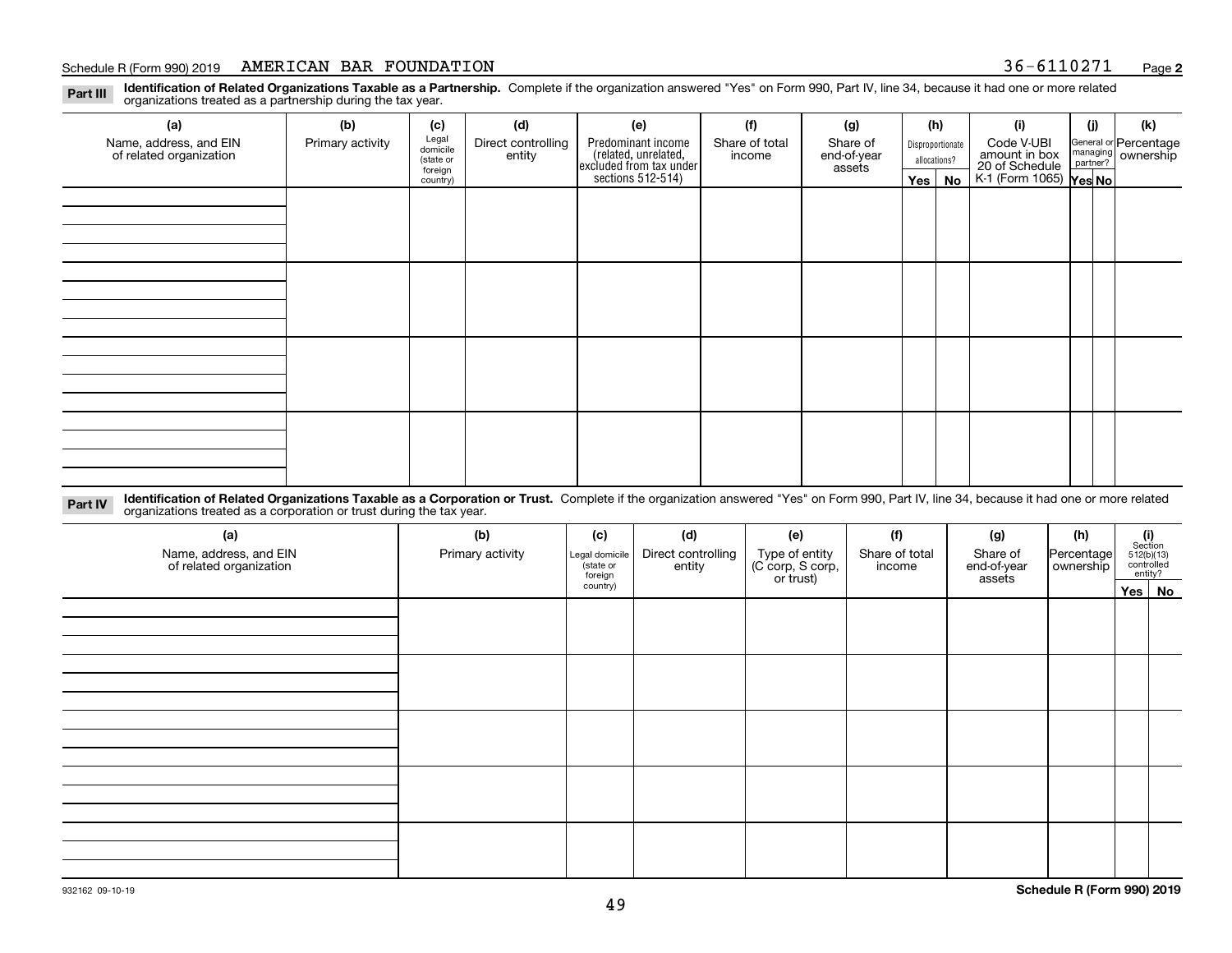**Part V** T**ransactions With Related Organizations.** Complete if the organization answered "Yes" on Form 990, Part IV, line 34, 35b, or 36.

| Note: Complete line 1 if any entity is listed in Parts II, III, or IV of this schedule.                                                                                                                                        |                | Yes | No          |
|--------------------------------------------------------------------------------------------------------------------------------------------------------------------------------------------------------------------------------|----------------|-----|-------------|
| During the tax year, did the organization engage in any of the following transactions with one or more related organizations listed in Parts II-IV?                                                                            |                |     |             |
|                                                                                                                                                                                                                                | 1a             |     | X           |
| b Gift, grant, or capital contribution to related organization(s) mature and contained and contribution to related organization(s) matures are contained and contribution to related organization(s) matures are contained and | 1b             | х   |             |
| c Gift, grant, or capital contribution from related organization(s) www.communities.com/www.communities.com/www.communities.com/www.communities.com/www.communities.com/www.communities.com/www.communities.com/www.communitie | 1c             |     | $\mathbf X$ |
|                                                                                                                                                                                                                                | 1 <sub>d</sub> |     | $\mathbf X$ |
|                                                                                                                                                                                                                                | 1e             |     | X           |
| Dividends from related organization(s) www.communically.communically.communically and all properties are constrained as a constrained organization of the constraint of the construction of the constraint of the constraint o | 1f             |     | х           |
| g Sale of assets to related organization(s) www.communicallycommunicallycommunicallycommunicallycommunicallycommunicallycommunicallycommunicallycommunicallycommunicallycommunicallycommunicallycommunicallycommunicallycommun | 1a             |     | $\mathbf X$ |
| h Purchase of assets from related organization(s) manufactured and content to content and content and content and content and content and content and content and content and content and content and content and content and  | 1 <sub>h</sub> |     | $\mathbf X$ |
| Exchange of assets with related organization(s) www.communically.communically contract and a set with related organization(s)                                                                                                  | 1i             |     | $\mathbf X$ |
| Lease of facilities, equipment, or other assets to related organization(s) manufactured content to the set of facilities, equipment, or other assets to related organization(s) manufactured content to the set of the set of  | 1i.            |     | X           |
|                                                                                                                                                                                                                                |                |     |             |
| k Lease of facilities, equipment, or other assets from related organization(s) manufaction content and content to the assets from related organization(s) manufaction content and content and content and content and content  | 1k             |     | X           |
| Performance of services or membership or fundraising solicitations for related organization(s) manufaction manufactured content and the services or membership or fundraising solicitations for related organization(s) manufa | 11             |     | X           |
| m Performance of services or membership or fundraising solicitations by related organization(s)                                                                                                                                | 1 <sub>m</sub> | х   |             |
|                                                                                                                                                                                                                                | 1n             |     | x           |
| <b>o</b> Sharing of paid employees with related organization(s)                                                                                                                                                                | 10             |     | X           |
|                                                                                                                                                                                                                                |                |     |             |
| p Reimbursement paid to related organization(s) for expenses [11111] [12] reasonal content of the separation (s) for expenses [11111] [12] reasonal content in the separation (s) for expenses [1111] [12] reasonal content in | 1p.            | х   |             |
|                                                                                                                                                                                                                                | 1q             |     | X           |
|                                                                                                                                                                                                                                |                |     |             |
| r Other transfer of cash or property to related organization(s)                                                                                                                                                                | 1r             |     | X           |
| r Other transfer of cash or property to related organization(s) www.communities.communities content transfer of cash or property from related organization(s) www.communities.communities content transfer of cash or property | 1s             |     | $\mathbf X$ |
| 2 If the answer to any of the above is "Yes." see the instructions for information on who must complete this line, including covered relationships and transaction thresholds.                                                 |                |     |             |

| (a)<br>Name of related organization | (b)<br>Transaction<br>type (a-s) | (c)<br>Amount involved | (d)<br>Method of determining amount involved |
|-------------------------------------|----------------------------------|------------------------|----------------------------------------------|
| (1) AMERICAN BAR ASSOCIATION        | P                                |                        | 486,594.FAIR MARKET VALUE                    |
| (2)                                 |                                  |                        |                                              |
| (3)                                 |                                  |                        |                                              |
| (4)                                 |                                  |                        |                                              |
| (5)                                 |                                  |                        |                                              |
| (6)                                 |                                  |                        |                                              |

 $\overline{\phantom{a}}$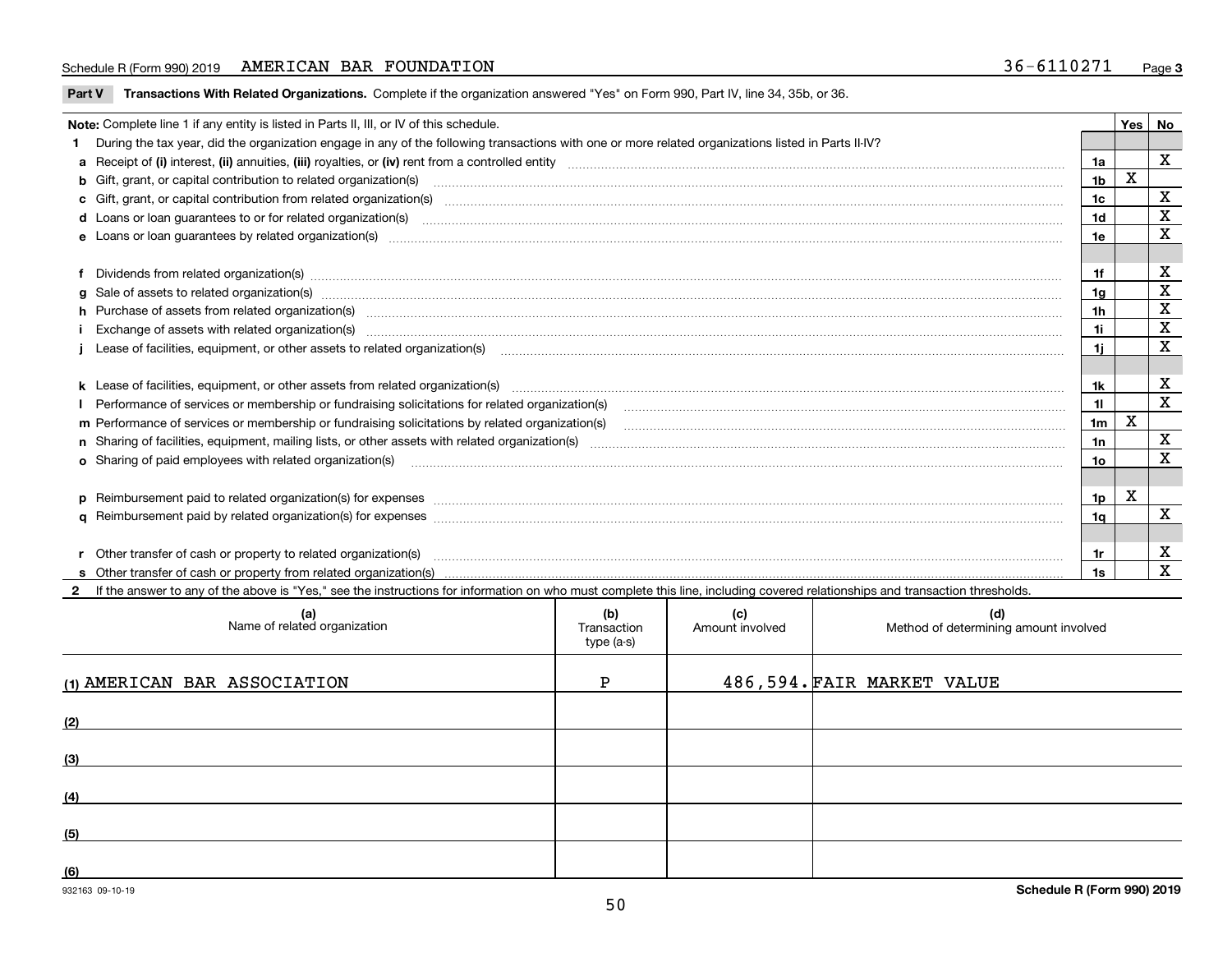**Part VI Unrelated Organizations Taxable as a Partnership. Complete if the organization answered "Yes" on Form 990, Part IV, line 37.** 

Provide the following information for each entity taxed as a partnership through which the organization conducted more than five percent of its activities (measured by total assets or gross revenue) that was not a related organization. See instructions regarding exclusion for certain investment partnerships.

| - - - - -<br>(a)<br>Name, address, and EIN<br>of entity | ----- <del>-</del> -------<br>(b)<br>Primary activity | (c)<br>Legal domicile<br>(state or foreign<br>country) | (d)<br>Predominant income<br>(related, unrelated,<br>excluded from tax under<br>sections 512-514) | (e)<br>Are all<br>partners sec.<br>$501(c)(3)$<br>orgs.?<br>Yes No | (f)<br>Share of<br>total<br>income | (g)<br>Share of<br>end-of-year<br>assets | (h)<br>Dispropor-<br>tionate<br>allocations?<br>Yes No | (i)<br>Code V-UBI<br>amount in box 20 managing<br>of Schedule K-1<br>(Form 1065)<br>$\overline{Yes}$ No | (i)<br>Yes No | (k) |
|---------------------------------------------------------|-------------------------------------------------------|--------------------------------------------------------|---------------------------------------------------------------------------------------------------|--------------------------------------------------------------------|------------------------------------|------------------------------------------|--------------------------------------------------------|---------------------------------------------------------------------------------------------------------|---------------|-----|
|                                                         |                                                       |                                                        |                                                                                                   |                                                                    |                                    |                                          |                                                        |                                                                                                         |               |     |
|                                                         |                                                       |                                                        |                                                                                                   |                                                                    |                                    |                                          |                                                        |                                                                                                         |               |     |
|                                                         |                                                       |                                                        |                                                                                                   |                                                                    |                                    |                                          |                                                        |                                                                                                         |               |     |
|                                                         |                                                       |                                                        |                                                                                                   |                                                                    |                                    |                                          |                                                        |                                                                                                         |               |     |
|                                                         |                                                       |                                                        |                                                                                                   |                                                                    |                                    |                                          |                                                        |                                                                                                         |               |     |
|                                                         |                                                       |                                                        |                                                                                                   |                                                                    |                                    |                                          |                                                        |                                                                                                         |               |     |
|                                                         |                                                       |                                                        |                                                                                                   |                                                                    |                                    |                                          |                                                        |                                                                                                         |               |     |
|                                                         |                                                       |                                                        |                                                                                                   |                                                                    |                                    |                                          |                                                        |                                                                                                         |               |     |

**Schedule R (Form 990) 2019**